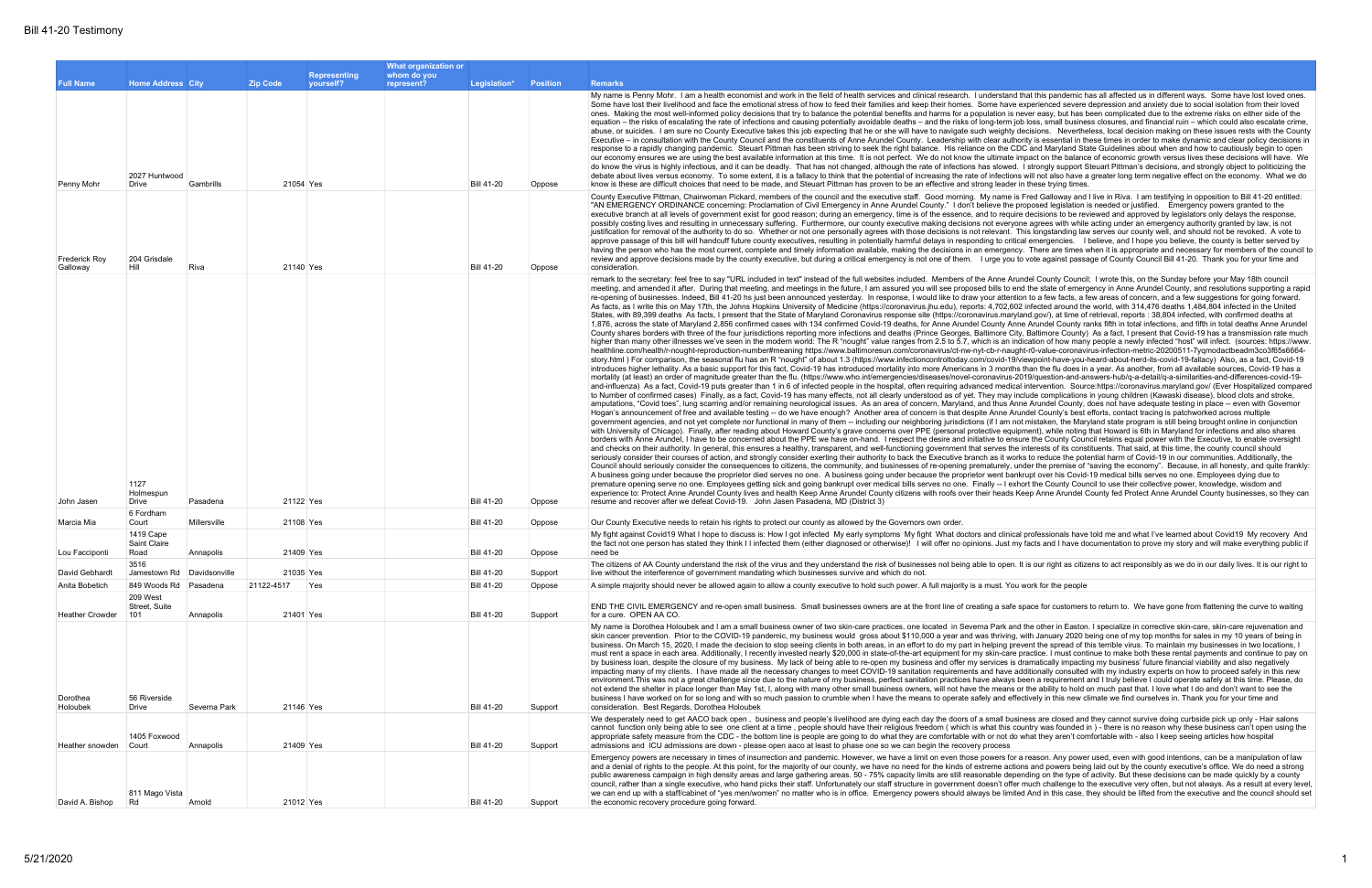by his own nearly unilateral administrative fiat. While an argument could be made for the society and economy shut down is a serious infringement of our Constitutional rights.  $n$  Anne Arundel County at the earliest possible opportunity. Respectfully, Joe Duckett

ty a text book example of good government during a pandemic that has claimed the lives lizations in states that have irresponsibly reopened due to commitment to bad politics over re than shameless political pandering from two Council members seeking higher office at perbole. The Councilmembers should now exactly what their opportunistic grandstanding

ng a good job in using scientific data to protect our health. shutdown was NOT designed to eliminate new cases. There will be new cases until there ed their system? No. If we remain closed, we will collapse our economy. And that, will

emergency authority is bad governance. In the particular case of the COVID-19 kle down to the local level. The Governor is responsible for the entire state, including ken the efforts of adjacent urban county leaders to exercise caution in reopening. I would now an in the future. For the record, I support the County Executives decision re.

tireless work by Executive Pittman and local health experts. I am greatly disheartened by the time for our leaders to acknowledge the hard choices they have to make and work ne first, ahead of these national political games and conspiracies. There is nothing to st to lead our community during this crisis, with the legislative support of the Council in its

ediately as well as our small businesses. Stop this asinine modification of the governor's

is political maneuvering and pandering at the expense of the livelihood of the residents in is baffling" is offensive and words of tyranny. Contrary to the belief of the county team of study and experiments for four or more weeks where others with more data, more

|                                             |                             |                       |                 |                                  | What organization or      |                   |                 |                                                                                                                                                                                                                                                                                                                                                                                                                                                                                                                                                                                                                                                                                                                                                                                                                                                                                                                                                                                                                                |
|---------------------------------------------|-----------------------------|-----------------------|-----------------|----------------------------------|---------------------------|-------------------|-----------------|--------------------------------------------------------------------------------------------------------------------------------------------------------------------------------------------------------------------------------------------------------------------------------------------------------------------------------------------------------------------------------------------------------------------------------------------------------------------------------------------------------------------------------------------------------------------------------------------------------------------------------------------------------------------------------------------------------------------------------------------------------------------------------------------------------------------------------------------------------------------------------------------------------------------------------------------------------------------------------------------------------------------------------|
| <b>Full Name</b>                            | <b>Home Address City</b>    |                       | <b>Zip Code</b> | <b>Representing</b><br>yourself? | whom do you<br>represent? | Legislation*      | <b>Position</b> | <b>Remarks</b>                                                                                                                                                                                                                                                                                                                                                                                                                                                                                                                                                                                                                                                                                                                                                                                                                                                                                                                                                                                                                 |
|                                             |                             |                       |                 |                                  |                           |                   |                 | Please re-open our small businesses, parks and beaches. These are all essential for our mental health and long term economic growth. If there is no revenue, then there are no taxes being paid. Without th                                                                                                                                                                                                                                                                                                                                                                                                                                                                                                                                                                                                                                                                                                                                                                                                                    |
| Jennifer Moyer                              | 8076 Outing<br>Ave          | Pasadena              |                 | 21122 Yes                        |                           | <b>Bill 41-20</b> | Support         | taxes, essential services and employees of these services may not be able to be paid This includes you! You all ran on the importance of small business growth in our county. Please stick to your campaig<br>promises and stop playing politics with our lives. Thank you.                                                                                                                                                                                                                                                                                                                                                                                                                                                                                                                                                                                                                                                                                                                                                    |
| Christopher<br>Prender                      | 422, Beach Rd Arnold        |                       |                 | 21012 Yes                        |                           | <b>Bill 41-20</b> | Support         |                                                                                                                                                                                                                                                                                                                                                                                                                                                                                                                                                                                                                                                                                                                                                                                                                                                                                                                                                                                                                                |
| Joseph Duckett                              | 403 Fawn<br>Haven Court     | Millersville          |                 | 21108 Yes                        |                           | <b>Bill 41-20</b> | Support         | Please put a stop to our County Executive's misquided Progressive Agenda which is destroying our economy and society by his own nearly unilateral administrative fiat. While an argument could be made for<br>emotional overreaction that resulted in the initial lockdown, that is now way behind us and the continued effort to keep our society and economy shut down is a serious infringement of our Constitutional rights.<br>The "Cure" has now become much worse than the disease. Please act now to follow Governor Hogan's order and re-open Anne Arundel County at the earliest possible opportunity. Respectfully, Joe Ducke                                                                                                                                                                                                                                                                                                                                                                                       |
| Lori Crisafulli                             | 906 Blue Ridge<br>Dr        | Annapolis             |                 | 21409 Yes                        |                           | <b>Bill 41-20</b> | Support         | Please remove the power over 570,000 residents from one person. This no longer about the good of the people it's about power and politics. We are Americans and we should be able to decide what is best<br>ourselves and families. Those who can't stay home and those who can go out. All we are doing is sending our money to neighboring counties. People are not safer in Home Depot than small businesses. A<br>everyone to open and practice safe social distancing. Our hospitals are not overwhelmed. We need our FREEDOM back now! I urge you to consider the mental well being of our people and children. The<br>suffering is beyond what it should be. As a parent I have a child suffering severely from depression since this lockdown and I know we aren't the only one. Let's get out and start our new normal now!                                                                                                                                                                                           |
| Alexandra Matiella<br>Novak                 | 521 Rabbit Hill<br>Road     | Riva                  |                 | 21140 Yes                        |                           | <b>Bill 41-20</b> | Support         | I support County Executive Pittman. His actions so far have been a model for other counties and avoided the high rates of infection that we've seen in other places. Please stay the course! Our health experts<br>project that if we relax our practices too early, we will just end up having to go backwards and have even longer stay-at-home orders. While other jurisdictions may have met the metrics laid out by the Govern<br>(which are based on guidance from Harvard, Johns Hopkins, and Duke Universities' schools of public health), Anne Arundel County is not there yet.                                                                                                                                                                                                                                                                                                                                                                                                                                       |
| Sharon Weidenfeld 65 Gentry Court Annapolis |                             |                       |                 | 21403 Yes                        |                           | <b>Bill 41-20</b> | Oppose          | We elected our county officials to run the county in accordance with the laws that govern this county. I continue to have full faith that Mr. Pittman is fulfilling his duties in a thoughtful, educated, fair and diligent<br>manner and he should be allowed to continue to do so without oversight from the county council. I'm sure as Mr. Pittman makes pandemic related decisions, he will take into account all input from<br>councilmembers. Please vote to allow the county executive to maintain all of his powers and continue to make non-political and safe decisions for the residents and businesses in Anne Arundel County.                                                                                                                                                                                                                                                                                                                                                                                    |
| <b>Brooks</b><br>Schandelmeier              | Stonecreek Rd Annapolis     |                       |                 | 21403 Yes                        |                           | <b>Bill 41-20</b> | Oppose          | I am strongly opposed to this bill. County Executive Pittman's focus on science and health care made Anne Arundel County a text book example of good government during a pandemic that has claimed the li<br>of over 90,000 Americans as of the time of this writing, 5/20. We are seeing the negative consequences of rising hospitalizations in states that have irresponsibly reopened due to commitment to bad politics<br>public health such as Florida, Georgia, and Texas. Anne Arundel County should not join their ranks. This bill is nothing more than shameless political pandering from two Council members seeking higher offic<br>the expense of the lives of Anne Arundel County's residents. Reopening irresponsibly will get people killed. That is not hyperbole. The Councilmembers should now exactly what their opportunistic grandstand<br>will lead to.                                                                                                                                                |
| Sara Westrick<br>Schomig                    | 1724 Robin<br>Hood Road     | Annapolis             |                 | 21401 Yes                        |                           | <b>Bill 41-20</b> | Oppose          | The County Executive and the County Health Officer have done an excellent job of making science-based decisions regarding the reopening of Anne Arundel County. We should allow them to continue to<br>exercise their judgement, which is rooted in science-based parameters. Anne Arundel County has not yet shown the indicators that would allow for a reduction in restrictions. I oppose the County Council tryin<br>interfere in this way.                                                                                                                                                                                                                                                                                                                                                                                                                                                                                                                                                                               |
| Amelia Mitchell                             | 1327 Bay Ave                | <b>Highland Beach</b> |                 | 21403 Yes                        |                           | <b>Bill 41-20</b> | Oppose          | I am writing to oppose this bill. Our County Executive is making cautious decisions based in science and data. That is what we need to allow our communities to survive the coronavirus and come back strong<br>Lives and health are critically important and this approach needs to continue even when a vocal minority disagrees. Please protect and support Anne Arundel County residents.                                                                                                                                                                                                                                                                                                                                                                                                                                                                                                                                                                                                                                  |
| Carolyn S. Derby                            | 940 Astern<br>Way, unit 308 | Annapolis             |                 | 21401 Yes                        |                           | <b>Bill 41-20</b> | Oppose          | I support the county executive's approach using health and scientific data. I don't want the county council second guessing every decision. I oppose 41-20.                                                                                                                                                                                                                                                                                                                                                                                                                                                                                                                                                                                                                                                                                                                                                                                                                                                                    |
| Chelsea Bittner<br>Treadwell                | 205 PORTER<br>DR.           | <b>ANNAPOLIS</b>      |                 | 21401 Yes                        |                           | <b>Bill 41-20</b> | Oppose          | I don't want the county council second guessing every decision of my democratically elected representative. Pittman is doing a good job in using scientific data to protect our health                                                                                                                                                                                                                                                                                                                                                                                                                                                                                                                                                                                                                                                                                                                                                                                                                                         |
| <b>Babette Maguire</b>                      | 3775 Glebe<br>Meadow Way    | Edgewater             |                 | 21037 Yes                        |                           | <b>Bill 41-20</b> | Support         | The shutdown was designed to protect the Healthcare system from being overwhelmed. We have accomplished that. The shutdown was NOT designed to eliminate new cases. There will be new cases until t<br>is a cure. Our Healthcare system can handle new cases. The surge? Has Florida or Georgia seen a surge that overwhelmed their system? No. If we remain closed, we will collapse our economy. And that, wil<br>most definitely overwhelm our Healthcare system, as well as every other industry.                                                                                                                                                                                                                                                                                                                                                                                                                                                                                                                          |
| kathy I lough                               | 487 ERIN<br><b>GARTH</b>    | <b>SEVERNA PARK</b>   |                 | 21146 Yes                        |                           | 1957 Bill 41-20   | Oppose          | I'm disappointed that the Council is considering Bill 41-20. A mechanism that allows an end run around the County Exec's emergency authority is bad governance. In the particular case of the COVID-19<br>emergency, our nation desperately needs a coherent tone from the top and this Bill would allow the national disarray to trickle down to the local level. The Governor is responsible for the entire state, including<br>many rural counties. AACo is part of the urban Balt/Wash corridor. Opening up AACo on par with rural counties would weaken the efforts of adjacent urban county leaders to exercise caution in reopening. I w<br>rather see the Council focus on ways to support people and businesses who are adversely impacted by emergencies, both now an in the future. For the record, I support the County Executives decision re.<br>reopening AACo, and I would like to see us all pulling in the same direction as opposed to divided among ourselves.                                             |
| Carmen Skarlupka 5608 Bimini ct             |                             | Churchton             |                 | 20733 Yes                        |                           | <b>Bill 41-20</b> | Oppose          | The United States, Maryland and Anne Arundel continue to be under the impending threat and continued impact of the contagious disease known as COVID-19. Maryland Department of Health Covid model<br>underestimated the peak infection date, believed to have been April 15, 2020. Where as May 19, 2020 the state saw the highest number of positive cases, 1,784. It is unconscionable for the AACo Council to<br>ignore International, Federal, State and County medical community reports clearly indicating that the US, Maryland and Anne Arundel have not seen the peak, nor halted the spread of this highly contagious<br>disease. It is equally unconscionable that the County Council proposes to overrule the cautious and measured actions of our County Executive. I oppose Bill 41-20.                                                                                                                                                                                                                         |
| Eva Acks                                    | 118 Olen Drive Glen Burnie  |                       |                 | 21061 Yes                        |                           | Bill 41-20        | Oppose          | I realize that these are trying times for everyone but I support the county executive and the civil emergency order. From my understanding our current level of testing is still inadequate (as evidenced by a posi<br>test percentage of 19%) Until we can be certain that we are capturing a real picture of the level of COVID infection in the county it would be premature to open up venues (especially indoor ones) to substantial<br>crowds. Hopefully, now that testing is being opened up to asymptomatic folks we can get a clearer picture of what is going on in our county over the next week or two and move forward with opening up with<br>restrictions. I realize that this is adversely impacting our economy and local small business owners but I am sure I am not alone in thinking that we should not be rushing forward without all pertinent facts at ha<br>Thank you for your time.                                                                                                                  |
|                                             | 10 Monticello               |                       |                 |                                  |                           |                   |                 | I know the pressure is on you to lift orders and return to "normal," but I urge you on behalf of our county's most vulnerable people to remain strong in your commitment to keeping residents safe by listening to<br>medical experts. Without someone in leadership holding the door against the virus, people fall back into old habits, which lead to quick spread and death. I worry that without your backbone on this, other lead                                                                                                                                                                                                                                                                                                                                                                                                                                                                                                                                                                                        |
| mary gallagher                              | Avenue<br>712 Monmouth      | Annapolis             |                 | 21401 Yes                        |                           | <b>Bill 41-20</b> | Support         | will also give in to the rash "reopen" crowd. It's a house of cards, really. I wish the governor held out for another month. Continue to put epidemiologists and scientists in the driver's seat.<br>I am in support of Bill 41-20 to open our county to the extent the governor has opened the state of Maryland. Our businesses and people are suffering from this overreach of CE Pittman's to leave us locked<br>down. This virus is not the worst thing to happen to us, the worst is livelihoods are being lost and may never be recovered; individuals who cannot handle the emotional stress of this government imposed taki<br>of our freedom are suffering - sometimes with terminal results - and families need to be able to see one another. People should have the freedom to choose their level of comfort and interaction with others are                                                                                                                                                                      |
| <b>AMY LEAHY</b><br>Judith Moylan-          | Ave<br>416 Saint Ives       | Severna Park          |                 | 21146 Yes                        |                           | <b>Bill 41-20</b> | Support         | should not be treated like children. It is not government's job to take care of us.<br>I live with frontline health care providers. I see everyday what they are going through. I wish you could experience first hand what they have to deal with. County Executive Pittman is doing the right thing. Sim                                                                                                                                                                                                                                                                                                                                                                                                                                                                                                                                                                                                                                                                                                                     |
| Forman                                      | Drive                       | Severna Park          |                 | 21146 Yes                        |                           | <b>Bill 41-20</b> | Oppose          | put, you can't go to church and worship, or shop locally if you are dead. Let County executive Pittman continue as he has been doing.<br>I strongly oppose Bill 41-20 and efforts by a minority of Council members to use "transparency" as a guise to denigrate the tireless work by Executive Pittman and local health experts. I am greatly disheartene<br>the distrust some Council members are displaying by pushing for this bill. This pandemic is not the time to play politics. It is the time for our leaders to acknowledge the hard choices they have to make and wo<br>with their constituents to ease the hardships we all face. Community comes before political party, and our county must come first, ahead of these national political games and conspiracies. There is nothing to<br>suggest that my trust in Executive Pittman is misplaced. I hope the majority of the Council agrees that he deserves our trust to lead our community during this crisis, with the legislative support of the Council in |
| Jeremy Hanson                               | 53 Gentry Ct                | Annapolis             |                 | 21403 Yes                        |                           | <b>Bill 41-20</b> | Oppose          | role under the law. Thank you.                                                                                                                                                                                                                                                                                                                                                                                                                                                                                                                                                                                                                                                                                                                                                                                                                                                                                                                                                                                                 |
| Mamie Ambrose                               | 675 Stone<br>Wheel Ct W     | Millersville          |                 | 21108 Yes                        |                           | <b>Bill 41-20</b> | Support         | We the people of AACo are absolutely fed up by our leaders' violation of our civil rights. We want churches to reopen immediately as well as our small businesses. Stop this asinine modification of the govern<br>plan to start opening the state. This overreach will not be tolerated.                                                                                                                                                                                                                                                                                                                                                                                                                                                                                                                                                                                                                                                                                                                                      |
| David                                       | 410 Beach Rd Arnold         |                       |                 | 21012 Yes                        |                           | <b>Bill 41-20</b> | Support         | It is evident from the press conferences and historical voting the council that the recent decisions by the County Executive is political maneuvering and pandering at the expense of the livelihood of the resider<br>Anne Arundel County. Statements like "unbelievable that businesses think they can reopen without my government's help is baffling" is offensive and words of tyranny. Contrary to the belief of the county<br>executive, businesses CAN reopen or remain open safely without his personal help. Our county should not need another team of study and experiments for four or more weeks where others with more data, i<br>experience has already done so. Follow the phased approach by the governor, not your own political agenda.                                                                                                                                                                                                                                                                    |
| Alexandra S                                 | 463 Shore<br>Acres Road,    |                       |                 |                                  |                           |                   |                 | I vehemently oppose this legislation. The County Executive has taken steps to ensure that all Anne Arundel County residents stay safe. Though availability of testing for COVID-19 has improved over recent<br>weeks, we continue to see a rise in the number of cases in Anne Arundel County and we lack necessary contact tracing to stop the spread of the virus. This emergency health crisis is not over. A removal of the winder of the<br>County Executive's emergency powers at this stage would eliminate the ability for quick, decisive action should a surge occur that would incapacitate our health infrastructure. If the argument is that county                                                                                                                                                                                                                                                                                                                                                               |
| Barrett                                     | Apt 1A                      | Arnold                |                 | 21012 Yes                        |                           | <b>Bill 41-20</b> | Oppose          | officials should take the steps necessary to protect their communities, then it is clear that, given the outlook for Anne Arundel County, we should allow the County Executive to maintain his emergency powers                                                                                                                                                                                                                                                                                                                                                                                                                                                                                                                                                                                                                                                                                                                                                                                                                |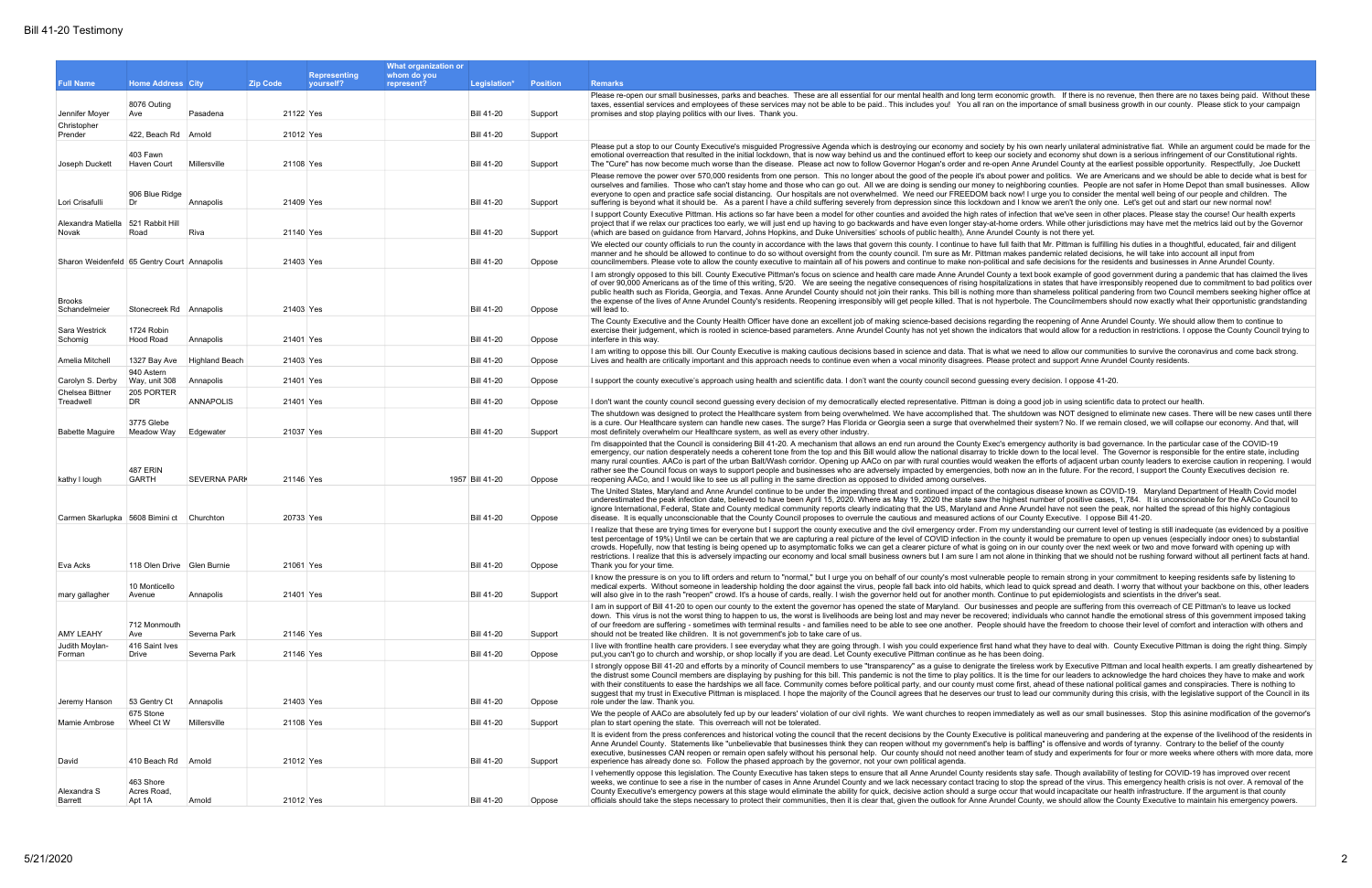fully utilized during this emergency which was the reason these measures were

ision maker. We have an elected government for a reason. These shut down orders are

The political divide on the issue of allowing business to re-open is ridiculous. Each one of It is time to stop acting like partisan babies and become local politicians where it is people. uld be kept from opening back up while using the rules set forth about wearing a mask aying the political partisan game and be the voices of your districts. Thanks, Tim Grooms

in Bill 41-20. Other counties in Maryland are reopening. It is imperative that Anne Arundel aphic not at risk should be allowed to return to work asap. Our economy needs this and

nce-based decisions regarding the measured re-opening of Anne Arundel County. and distribution, housing stability, rent and mortgage assistance, child care, universal undocumented friends during a global pandemic.

RE we should not terminate the state of emergency in Anne Arundel County yet.

steps towards reopening. Mr. Pittman was elected as the county executive and I trust

Steuart Pittman has performed his duties very well during this crisis. Please address the ponsored by Representatives Sarbanes, Brown, and Raskin. Thank you, Art Holt of the purpose of emergency powers vested in local executives. The purpose and gencies. Imagine what is proposed in action in a major natural disaster. A local awareness of all of the needs and moving parts in major emergencies. Barbara S. Fay, complete situational awareness of all of the needs and moving parts in major emergencies. Barbara S. Fay,

er hurt children who need structure and education. The number of domestic abuse, ple will die from a decision to remain shut down. Please remember the 99% of your

lates my 1st Amendment rights, and is highly destructive to the economy, social well-being ocated workdays that don't allow for the hours needed to maintain her clients and pay. nere are crowds. What gives you the right to be so selective about who are the winners

Regarding AACo's response to the COVID19 crisis, this bill is an unnecessary burden to nty executive and the County Health Officer need to be able to make these decisions

If rom bring furloughed and still haven't received unemployment and I applied back in I homeless for something that's not my fault. What are we opening up to? To go back to ans? This would create a more serious issue then what we currently have going on and I

ng safe. That is why our numbers look pretty good. However, if we open our county back mple of what will happen all over our county if we open too fast. Thank you, Elaine Saba

o allow people to recover health wise and financially.

|                                                        |                                                        |                      |                 | <b>Representing</b> | What organization or<br>whom do you          |                   |                    |                                                                                                                                                                                                                                                                                                                                                                                                                                                                                                                                                                                                                |
|--------------------------------------------------------|--------------------------------------------------------|----------------------|-----------------|---------------------|----------------------------------------------|-------------------|--------------------|----------------------------------------------------------------------------------------------------------------------------------------------------------------------------------------------------------------------------------------------------------------------------------------------------------------------------------------------------------------------------------------------------------------------------------------------------------------------------------------------------------------------------------------------------------------------------------------------------------------|
| <b>Full Name</b>                                       | <b>Home Address City</b>                               |                      | <b>Zip Code</b> | vourself?           | represent?                                   | Legislation*      | <b>Position</b>    | <b>Remarks</b>                                                                                                                                                                                                                                                                                                                                                                                                                                                                                                                                                                                                 |
| <b>Robert Atkins</b>                                   | 928 Coachway Annapolis                                 |                      | 21401 Yes       |                     |                                              | <b>Bill 41-20</b> | Support            | I support ending the emergency civil measures due to the COVID-19 virus. Hospital beds and ICU resources were never fully utilized d<br>implemented. Their use is now trending downward for weeks. End the emergency proclamation and let's get back to work.                                                                                                                                                                                                                                                                                                                                                  |
| Anne Elizabeth                                         | 534 Heavitree                                          |                      |                 |                     |                                              |                   |                    | In matters that affect thousands and thousands of people in Anne Arundel County, one person should not be the sole decision maker.                                                                                                                                                                                                                                                                                                                                                                                                                                                                             |
| Rutherford                                             | Hill                                                   | Severna Park         | 21146 Yes       |                     |                                              | <b>Bill 41-20</b> | Support            | unconstitutional and the fear used to wield this tyranny is shameful.                                                                                                                                                                                                                                                                                                                                                                                                                                                                                                                                          |
| <b>Timothy Grooms</b>                                  | 411 Willow<br>Bend Dr                                  | Glen Burnie          | 21060 Yes       |                     |                                              | <b>Bill 41-20</b> | Support            | Hello Council, It is time to do your job and ensure Anne Arundel County businesses can start the process of opening up. The political d<br>you are the voice of your individual district and no of Steuart Pittman or the Democratic or Republican parties as a whole. It is time to ste<br>over party. If Steuart Pittman wants to play that game, let him. At this point, there is no reason local small businesses should be kept fro<br>and limiting the amount of customers to 10 or less. It is time to put forth smart legislation that works for everyone. Stop playing the politi                     |
| Clayton Northcraft                                     | 8100 Foxberry<br>Lane Apt 1403                         | Pasadena             | 21122 Yes       |                     | Our Revolution Anne<br>Arundel county        | <b>Bill 41-20</b> | Oppose             | I support county executive Steuart Pittman's decision to open Anne Arundel County safely based on data and science-based evidence.                                                                                                                                                                                                                                                                                                                                                                                                                                                                             |
| susan E wingo                                          | 6 severn river<br>road, 6 severn ri Severna Park       |                      | 21146 Yes       |                     |                                              | <b>Bill 41-20</b> | Support            | This testimony is in support of the Anne Arundel County Executive being relieved of his emergency powers, as proposed in Bill 41-20.<br>reopen as well. Elderly and those with underlying conditions may choose to remain sheltered. However, the huge demographic not at ris<br>our freedoms demand it. Repectfully, Susan Wingo, Severna Park.                                                                                                                                                                                                                                                               |
| Chrissy Holt                                           | 8 Fisk Circle                                          | Annapolis            | 21401 No        |                     | Our Revolution Anne<br><b>Arundel County</b> | Bill 41-20        | Oppose             | Our Revolution Anne Arundel opposes Bill 41-20 and supports elected County Executive Steuart Pittman's data- and science-based de<br>Further, we recommend that there be less partisan fighting inside the Council and more problem solving like food access and distribution<br>internet access, and healthcare access for all including the unemployed/uninsured, underinsured and especially all of our undocumente                                                                                                                                                                                         |
| Rebecca Boia                                           | 369 Beaghan<br>Drive                                   | Glen Burnie          | 21060 Yes       |                     |                                              | <b>Bill 41-20</b> | Oppose             | Despite the governor relaxing emergency measures across the state, we are not out of dangerous waters yet. THEREFORE we should                                                                                                                                                                                                                                                                                                                                                                                                                                                                                 |
| Laticia Hicks                                          | 2468<br>Chelmsford<br>drive                            | Crofton              | 21114 Yes       |                     |                                              | <b>Bill 41-20</b> | Oppose             | I support the County Executive's approach of using real data and the advice of health experts to determine the appropriate steps toward<br>that he his making the best decisions for Anne Arundel county.                                                                                                                                                                                                                                                                                                                                                                                                      |
| Jacqueline                                             |                                                        |                      |                 |                     |                                              |                   |                    |                                                                                                                                                                                                                                                                                                                                                                                                                                                                                                                                                                                                                |
| Fournier                                               | 812 Selby Blvd                                         | Edgewater            | 21037 Yes       |                     |                                              | <b>Bill 41-20</b> | Support            | Slow, steady, and science based will save money and lives in the long run. Do not rush to reopen<br>Dear Anne Arundel County Council, I support keeping Bill No. 24-20 as is. I do not support Bill 41-20. County Executive Steuart Pittma                                                                                                                                                                                                                                                                                                                                                                     |
| Arthur W. Holt, Jr.   8 Fisk Circle<br>Barbara S. Fay, |                                                        | Annapolis            | 21401-3212      | Yes                 |                                              | <b>Bill 41-20</b> | Oppose             | cause of the spreading of the virus and pass a resolution in support of H.R.1384 - Medicare for All Act of 2019, currently sponsored by I<br>As emergency experienced management professional, I am writing in opposition to #41-20 as it represents the antithesis of the purpose<br>longstanding use of these powers is based in the necessity to act quickly and effectively and hopefully apolitically in emergencies. Image<br>executive necessarily has at his/her side local and other expertise and generally a broader and more complete situational awareness of                                     |
| <b>CEM</b>                                             | 2 Severn Drive Annapolis                               |                      | 21401 Yes       |                     |                                              | <b>Bill 41-20</b> | Oppose             | Certified Emergency Manager (CEM) Maryland Professional Emergency Management Program (MDPEMP) former State Chairperson                                                                                                                                                                                                                                                                                                                                                                                                                                                                                         |
| Matthew William<br>Davis                               | 8307 Telegraph<br>Road                                 | Odenton              | 21113 Yes       |                     |                                              | <b>Bill 41-20</b> | Oppose             |                                                                                                                                                                                                                                                                                                                                                                                                                                                                                                                                                                                                                |
| Linette Hoyle                                          | 3058 Sunny<br>Ridge Dr                                 | Odenton              | 21113 Yes       |                     |                                              | <b>Bill 41-20</b> | Oppose             | I oppose any extension of Bill 41-20. Any further delay to reopen our county will further devastate our economy, and further hurt childre<br>mental illness, drug addiction and suicide cases is rapidly increasing. COVID-19 has a 99.9% survival rate. Far more people will die fro<br>county, and not just the 1%. I'm asking you to do the right thing and oppose an extension. Thank you.                                                                                                                                                                                                                 |
|                                                        | 3058 Sunny                                             | Odenton              | 21113 Yes       |                     |                                              | <b>Bill 41-20</b> |                    |                                                                                                                                                                                                                                                                                                                                                                                                                                                                                                                                                                                                                |
| William Hoyle<br>Debbie Groat                          | Ridge Dr<br>108 Metispa<br>Drive                       | Severna Park         | 21146 Yes       |                     |                                              | <b>Bill 41-20</b> | Support<br>Support | I am supporting Bill 41-20 to prevent further devastation to the economy and lives of Anne Arundel County residents.<br>I support termination of civil emergency in Anne Arundel County because it has gone well beyond what is reasonable, violates my 1st A<br>and religious freedoms. Excellent example of the absurdity, is the hair dresser. Mine came off unemployment to get allocated workda<br>Only one hair dresser and one client in the salon at one time. I leave and go to the grocery store or Home Depot where there are crowd<br>and losers. I am more than capable of taking care of myself. |
| Melanie Hartwig-<br>Davis                              | 501 Bay View<br>Point Dr                               | Edgewater            | 21037 Yes       |                     |                                              | <b>Bill 41-20</b> | Oppose             | Thank you Chair and Council Members, for accepting my opposition to this Bill. Although I don't agree with every decision Regarding A<br>the process. Time is critical. Science based decisions are critical and decisions should not be politically based. Our county executive<br>without added constraints of this bill                                                                                                                                                                                                                                                                                     |
| Jente Green                                            | 105 Boxwood<br>Rd                                      | Annapolis            | 21403 Yes       |                     |                                              | <b>Bill 41-20</b> | Oppose             | I'm furloughed from my job. If you approve this order and lift moritoriam I may lose my place to live and I'm still not working from bring fu<br>March and now it's May! I need my house my children needs a place to stay I risk losing everything. Is that fair to me to be homeless for<br>an increase of covid-19 cases?? Is money over living that important?? So how is lifing this bill really helping all Annapolitians? This wou<br>think it's extremely selfish thinking.                                                                                                                            |
|                                                        | 2159 Hideaway                                          |                      |                 |                     |                                              |                   |                    | Please go slow with regards to opening AACO back up for business. We have been doing so well staying home and staying safe. That                                                                                                                                                                                                                                                                                                                                                                                                                                                                               |
| Elaine Saba                                            | Ct<br>16 Spindrift                                     | Annapolis            | 21401 Yes       |                     |                                              | <b>Bill 41-20</b> | Support            | up now, or even in the coming weeks, all that will be for naught. What happened last weekend in Annapolis is a prime example of what                                                                                                                                                                                                                                                                                                                                                                                                                                                                           |
| Octavia Brown                                          | Way                                                    | Annapolis            | 21403 Yes       |                     |                                              | <b>Bill 41-20</b> | Oppose             |                                                                                                                                                                                                                                                                                                                                                                                                                                                                                                                                                                                                                |
| Sha'Ron Parker                                         | 10 Ballman Ct                                          | <b>Brooklyn Park</b> | 21225 Yes       |                     |                                              | <b>Bill 41-20</b> | Oppose             |                                                                                                                                                                                                                                                                                                                                                                                                                                                                                                                                                                                                                |
| Erica Matthews                                         | 204 Juneberry<br>Way 3D                                | Glen Burnie          | 21061 Yes       |                     |                                              | Bill 41-20        | Oppose             | I do not support reopening due to COVID19                                                                                                                                                                                                                                                                                                                                                                                                                                                                                                                                                                      |
| Courtney Jones                                         | 1113 Frederick<br>Douglas Street Annapolis             |                      | 21403 Yes       |                     |                                              | <b>Bill 41-20</b> | Oppose             |                                                                                                                                                                                                                                                                                                                                                                                                                                                                                                                                                                                                                |
| Teona Hayes                                            | 1879 Bowman<br>court                                   | Annapolis            | 21401 Yes       |                     |                                              | <b>Bill 41-20</b> | Oppose             |                                                                                                                                                                                                                                                                                                                                                                                                                                                                                                                                                                                                                |
| Kisha Rogers                                           | 7819 Stonebriar<br>Drive                               | Glen Burnie          | 21060 Yes       |                     |                                              | <b>Bill 41-20</b> | Oppose             |                                                                                                                                                                                                                                                                                                                                                                                                                                                                                                                                                                                                                |
| <b>Courtney Brooks</b>                                 | 117 hoyle lane Severna Park                            |                      | 21146 Yes       |                     |                                              | <b>Bill 41-20</b> | Oppose             |                                                                                                                                                                                                                                                                                                                                                                                                                                                                                                                                                                                                                |
| Jackie Mason<br><b>TYMIRA</b>                          | 7452 Baltimore<br>Annapolis Blvd<br>Ste 201B<br>1915 G | Glen Burnie          | 21061 Yes       |                     |                                              | <b>Bill 41-20</b> | Oppose             | The government is intentionally killing people to save the economy, instead of finding a way to create a safe new normal to allow people                                                                                                                                                                                                                                                                                                                                                                                                                                                                       |
| CHENAULT                                               | Copeland Street Annapolis                              |                      | 21401 Yes       |                     |                                              | <b>Bill 41-20</b> | Oppose             |                                                                                                                                                                                                                                                                                                                                                                                                                                                                                                                                                                                                                |
| <b>Tiauna Queen</b>                                    | 1427 Tyler ave Annapolis                               |                      | 21403 Yes       |                     |                                              | <b>Bill 41-20</b> | Oppose             |                                                                                                                                                                                                                                                                                                                                                                                                                                                                                                                                                                                                                |
| Glenita Davis                                          | 1190 Carinoso<br>Circle                                | Severn               | 21144 Yes       |                     |                                              | <b>Bill 41-20</b> | Oppose             |                                                                                                                                                                                                                                                                                                                                                                                                                                                                                                                                                                                                                |
|                                                        | 8258 Carinoso                                          |                      |                 |                     |                                              |                   |                    |                                                                                                                                                                                                                                                                                                                                                                                                                                                                                                                                                                                                                |
| lan Torres                                             | Way                                                    | Severn               | 21144 Yes       |                     |                                              | <b>Bill 41-20</b> | Oppose             |                                                                                                                                                                                                                                                                                                                                                                                                                                                                                                                                                                                                                |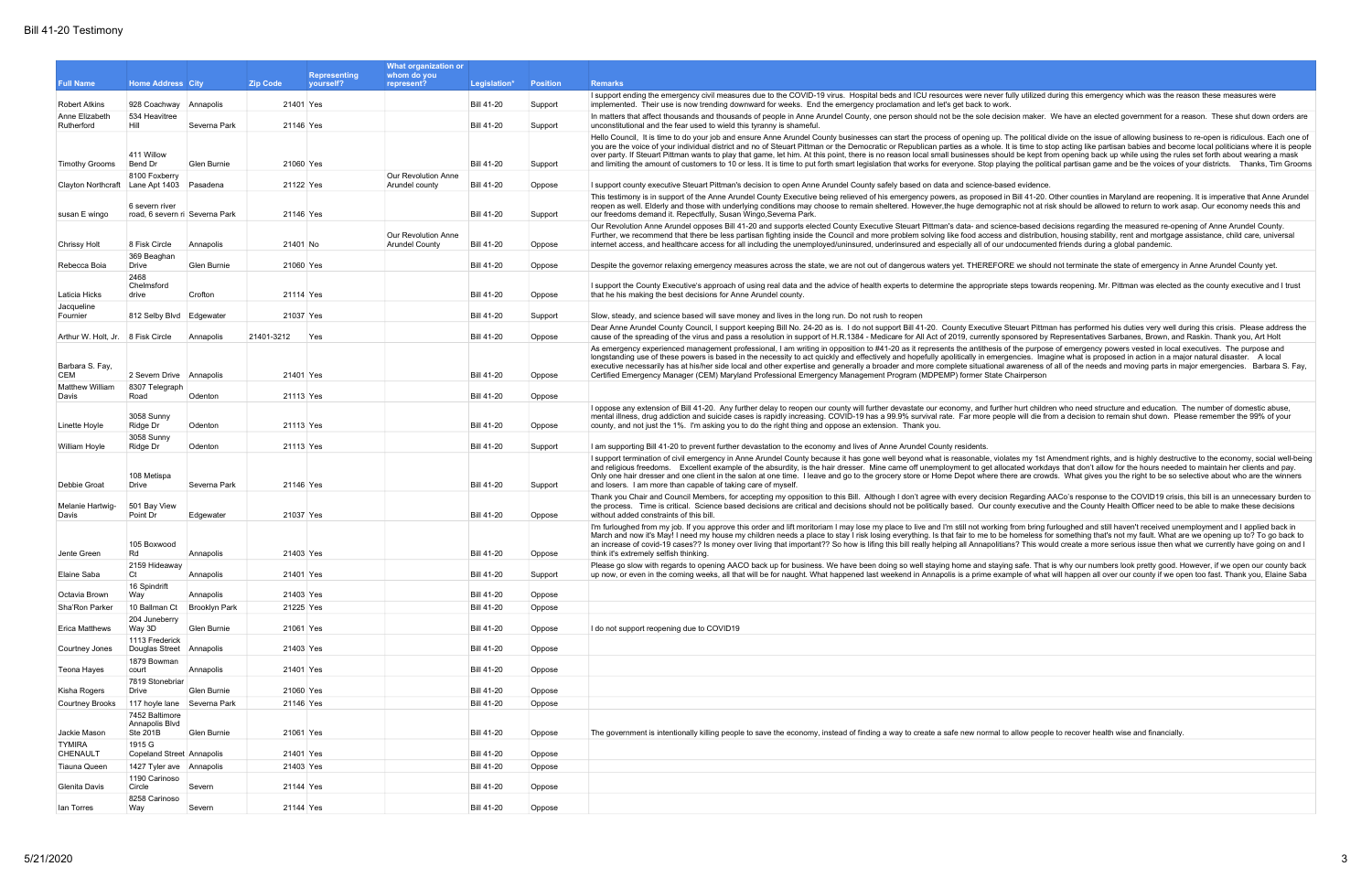|                          |                                            |             |                                                     | What organization or                      |                 |                                                                                                                                                                                                                                                                                                                                                                                            |
|--------------------------|--------------------------------------------|-------------|-----------------------------------------------------|-------------------------------------------|-----------------|--------------------------------------------------------------------------------------------------------------------------------------------------------------------------------------------------------------------------------------------------------------------------------------------------------------------------------------------------------------------------------------------|
| <b>Full Name</b>         | <b>Home Address City</b>                   |             | <b>Representing</b><br><b>Zip Code</b><br>vourself? | whom do you<br>represent?<br>Legislation* | <b>Position</b> | <b>Remarks</b>                                                                                                                                                                                                                                                                                                                                                                             |
| Tia Burno                | 121 Clay Street Annapolis                  |             | 21401 Yes                                           | <b>Bill 41-20</b>                         | Oppose          |                                                                                                                                                                                                                                                                                                                                                                                            |
| Danita Butler            | 616 Wye island<br>Court                    | Annapolis   | 21401 Yes                                           | <b>Bill 41-20</b>                         | Oppose          |                                                                                                                                                                                                                                                                                                                                                                                            |
| Kylia Powell             | 323 N.Windell<br>Ave.                      | Annapolis   | 21401 Yes                                           | <b>Bill 41-20</b>                         | Oppose          |                                                                                                                                                                                                                                                                                                                                                                                            |
| Michael White jr         | 104 mountain<br>road                       | Glen Burnie | 21060 Yes                                           | <b>Bill 41-20</b>                         | Oppose          | Our lives matter                                                                                                                                                                                                                                                                                                                                                                           |
| Rochelle Parker          | 4c Ben's Drive                             | Annapolis   | 21403 Yes                                           | <b>Bill 41-20</b>                         | Support         |                                                                                                                                                                                                                                                                                                                                                                                            |
|                          | 1872 Bowman                                |             |                                                     |                                           |                 |                                                                                                                                                                                                                                                                                                                                                                                            |
| Courtney Adams           | Ct                                         | Annapolis   | 21401 Yes                                           | <b>Bill 41-20</b>                         | Oppose          |                                                                                                                                                                                                                                                                                                                                                                                            |
| Shannea butler           | 1818h<br>Copeland st<br>105 Boxwood        | Annapolis   | 21401 Yes                                           | <b>Bill 41-20</b>                         | Support         | Please don't reopen we are not ready it's still not safe out here this covid 19 is real harmful and deadly you guys need to come down harder with restriction in that opening up nothing Curfew and all                                                                                                                                                                                    |
| Erick                    | Rd<br>16 bens drive                        | Annapolis   | 21403 Yes                                           | <b>Bill 41-20</b>                         | Oppose          |                                                                                                                                                                                                                                                                                                                                                                                            |
| LaKira Williams          | Apt E                                      | Annapolis   | 21403 Yes                                           | <b>Bill 41-20</b>                         | Oppose          |                                                                                                                                                                                                                                                                                                                                                                                            |
| Antoinette wright        | 16 parole street Annapolis, M.d.           |             | 21401 Yes                                           | <b>Bill 41-20</b>                         | Oppose          |                                                                                                                                                                                                                                                                                                                                                                                            |
| Airrika Brown            | 8142 Harold<br>Court                       | Glen burnie | 21061 Yes                                           | <b>Bill 41-20</b>                         | Oppose          |                                                                                                                                                                                                                                                                                                                                                                                            |
|                          | 27 Old S River                             |             |                                                     |                                           |                 |                                                                                                                                                                                                                                                                                                                                                                                            |
| Marty Johnson            | Road                                       | Edgewater   | 21037 Yes                                           | <b>Bill 41-20</b>                         | Oppose          |                                                                                                                                                                                                                                                                                                                                                                                            |
| Jasmine Hill             | 115 Obery Ct                               | Annapolis   | 21401 Yes                                           | <b>Bill 41-20</b>                         | Oppose          |                                                                                                                                                                                                                                                                                                                                                                                            |
| Nate Brooks              | 3541 Littlestown<br>Pike apt 2             | Westminster | 21158-2049<br>Yes                                   | <b>Bill 41-20</b>                         | Oppose          | the city is not ready to open up coronavirus is still out here and it's still killing people. If you open it back up the death rate will increase more than what it is now                                                                                                                                                                                                                 |
| Franchaze Phillips       | 7536 Holly<br>Ridge                        | Glen Burnie | 21060 Yes                                           | <b>Bill 41-20</b>                         | Oppose          |                                                                                                                                                                                                                                                                                                                                                                                            |
| Andria Diggs             | 1311 Lone Pine<br>Trail                    | Severn      | <b>MD</b><br>Yes                                    | <b>Bill 41-20</b>                         | Oppose          | Anne Arundel should slowly reopen. I feel there will be a repeat of March/April spike in deaths if we reopen too soon.                                                                                                                                                                                                                                                                     |
| Amy Rush                 | 7800 Solari Ct                             | Pasadena    | 21122 Yes                                           | <b>Bill 41-20</b>                         | Oppose          | Please do not re open quite yet!! Please keep us safe! The things that are closed are not essential. We do not need our nails done we want our nails done. We don't need Movie Theaters we want to go see a<br>movie which can be done at home. We don't need malls etc                                                                                                                    |
| Nickhelle Colbert        | 338 highland<br>drive apt T2               | Glen burnie | 21061 Yes                                           | <b>Bill 41-20</b>                         | Oppose          | We are going through a trying time right now with a lot of people being furloughed and with it being hard to get unemployment it would hurt a lot of people will be homeless and worse off than what they really are<br>you re open Anne Arundel county fully! It's still also a pandemic with Covid-19 please reconsider this decision please!! Thank you                                 |
| Ashley Boston            | 308 b<br>bloomsbury sq Annapolis           |             | 21401 Yes                                           | <b>Bill 41-20</b>                         | Oppose          | $\mathsf{X}$                                                                                                                                                                                                                                                                                                                                                                               |
| LINDA MUNDY              | 55 Primrose Hill<br>Ln                     | Annapolis   | 21403 Yes                                           | <b>Bill 41-20</b>                         | Oppose          | Please open up in stages, carefully and responsibly. This virus is especially fatal and dangerous for our neighbors who are elderly and black. Our County needs to be inclusive and recognize that by opening up<br>too soon, we are stating we do not care about our neighbors. Also there are still many who need rent protection and unemployment. We really have to get creative here. |
| Domonice Queen           | 570 Bellerive rd<br>apt239<br>1819 Johnson | Annapolis   | 21409 Yes                                           | <b>Bill 41-20</b>                         | Oppose          | I feel that Maryland is not in the position to be reopened, we have not fully hit our apex, let alone have measures put into if you do get sick, a lot of jobs don't have the proper equipment to maintain the public<br>safety or their staffs safety.                                                                                                                                    |
| <b>Clementine Carter</b> | Rd<br>8306 Harps                           | Annapolis   | 21409 Yes                                           | <b>Bill 41-20</b>                         | Oppose          |                                                                                                                                                                                                                                                                                                                                                                                            |
| Ashley Belt              | Court                                      |             | Yes                                                 | <b>Bill 41-20</b>                         | Oppose          |                                                                                                                                                                                                                                                                                                                                                                                            |
| Theo F Thomas            | 788 match point<br>Dr                      | Arnold      | 21012 Yes                                           | <b>Bill 41-20</b>                         | Support         | What's the point of opening up fully in Anne Arundel County and the Covid case are still going up?                                                                                                                                                                                                                                                                                         |
| Kayonna Church           | 124 obery court Annapolis                  |             | 21401 Yes                                           | <b>Bill 41-20</b>                         | Oppose          |                                                                                                                                                                                                                                                                                                                                                                                            |
| Kendal Pindell           | 227 croll dr                               |             | Yes                                                 | <b>Bill 41-20</b>                         | Oppose          | It's not safe                                                                                                                                                                                                                                                                                                                                                                              |
| <b>Rickia Coates</b>     | 910 Windsor<br>Ave.                        | Annapolis   | 21403 Yes                                           | <b>Bill 41-20</b>                         | Oppose          |                                                                                                                                                                                                                                                                                                                                                                                            |
| Danene Wallace           | 788 match point<br>dr                      | Arnold      | 21012 Yes                                           | <b>Bill 41-20</b>                         | Oppose          |                                                                                                                                                                                                                                                                                                                                                                                            |
| <b>Brandon Gulley</b>    | 3416 Carriage<br><b>Walk Court</b>         | Laurel      | 20724 Yes                                           | <b>Bill 41-20</b>                         | Oppose          |                                                                                                                                                                                                                                                                                                                                                                                            |
| <b>Earvin Beavers</b>    | 219B<br>Bloomsbury<br>Square               | Annapolis   | 21401 Yes                                           | <b>Bill 41-20</b>                         | Oppose          |                                                                                                                                                                                                                                                                                                                                                                                            |
| Deneal Fisher-           |                                            |             |                                                     |                                           |                 |                                                                                                                                                                                                                                                                                                                                                                                            |
| McGowans                 | 106 Jewel Court Grasonville                |             | 21638 Yes                                           | <b>Bill 41-20</b>                         | Oppose          |                                                                                                                                                                                                                                                                                                                                                                                            |
| Jerwanda Turner          | 184 obery court Annapolis                  |             | 21401 Yes                                           | <b>Bill 41-20</b>                         | Oppose          |                                                                                                                                                                                                                                                                                                                                                                                            |
| Dominique Scurry         | 705 H<br>Newtowne<br>Drive                 | Annapolis   | 21401 Yes                                           | <b>Bill 41-20</b>                         | Oppose          |                                                                                                                                                                                                                                                                                                                                                                                            |
| Aaron copeland           | 401 secluded<br>post circle                | glen burnie | 21061 Yes                                           | <b>Bill 41-20</b>                         | Oppose          |                                                                                                                                                                                                                                                                                                                                                                                            |
| Torie Saunders           | 329 Nature<br>Walk Ln                      | Pasadena    | 21122 Yes                                           | <b>Bill 41-20</b>                         | Oppose          |                                                                                                                                                                                                                                                                                                                                                                                            |
| Coseem S. Rogers Way     | 8261 Carinoso                              | Severn      | 21144 Yes                                           | <b>Bill 41-20</b>                         | Oppose          | Anne Arundel county is not ready to open back up yet. Covid-19 numbers haven't started declining and people will die!                                                                                                                                                                                                                                                                      |
|                          | 9640 Whiteacre                             |             |                                                     |                                           |                 |                                                                                                                                                                                                                                                                                                                                                                                            |
| Michelle Day             | Rd                                         |             | Yes                                                 | <b>Bill 41-20</b>                         | Oppose          |                                                                                                                                                                                                                                                                                                                                                                                            |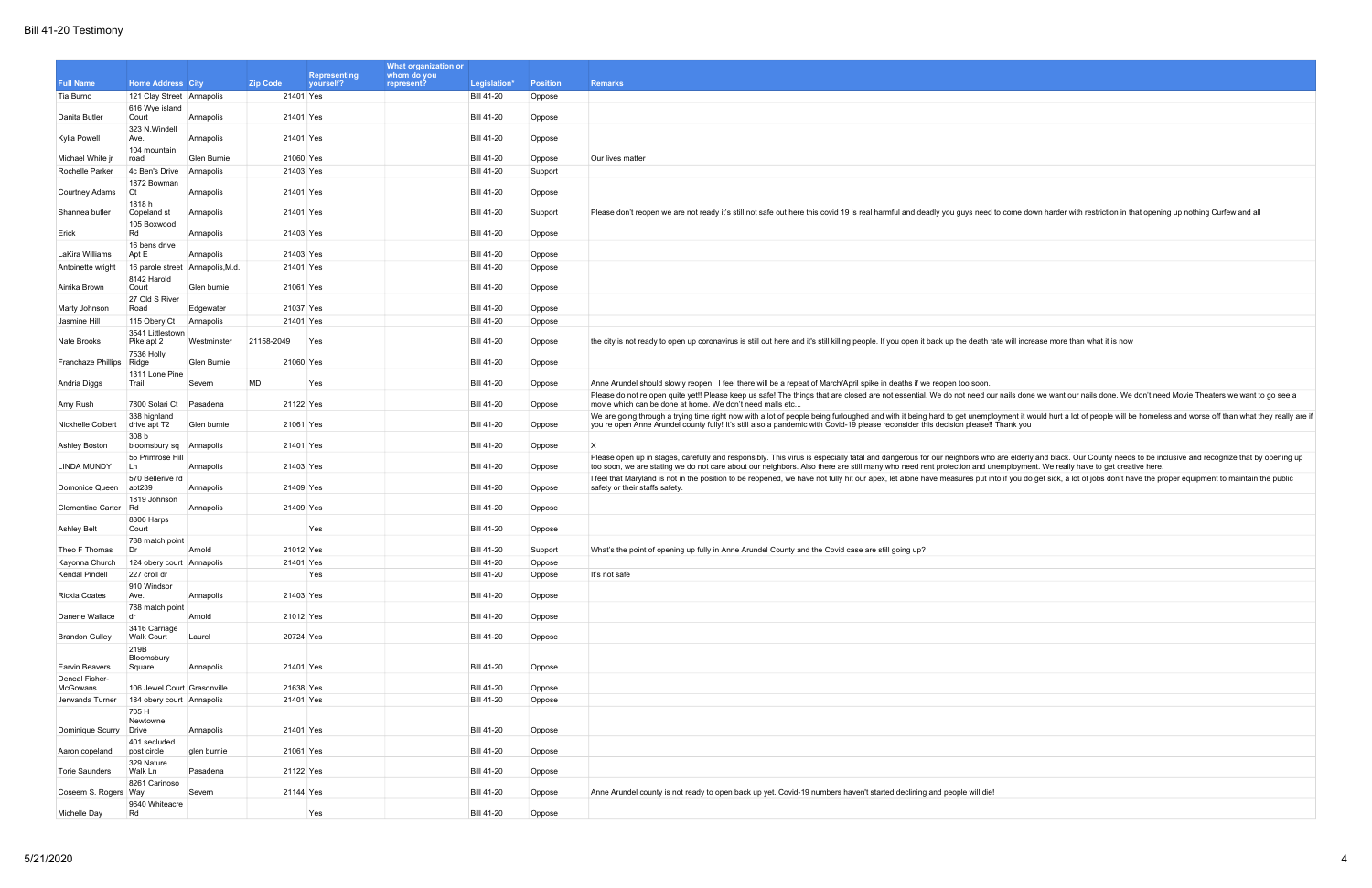|                                      |                                |              |                                                     | What organization or               |                                        |                   |                                                                                                                                                                                                                                                                                                                                                                                                                                                   |
|--------------------------------------|--------------------------------|--------------|-----------------------------------------------------|------------------------------------|----------------------------------------|-------------------|---------------------------------------------------------------------------------------------------------------------------------------------------------------------------------------------------------------------------------------------------------------------------------------------------------------------------------------------------------------------------------------------------------------------------------------------------|
| <b>Full Name</b>                     | <b>Home Address City</b>       |              | <b>Representing</b><br><b>Zip Code</b><br>yourself? | whom do you<br>represent?          | Legislation*                           | <b>Position</b>   | <b>Remarks</b>                                                                                                                                                                                                                                                                                                                                                                                                                                    |
|                                      | 501                            |              |                                                     |                                    |                                        |                   |                                                                                                                                                                                                                                                                                                                                                                                                                                                   |
| Tyneikia De Jesus Ave                | Chesapeake                     | Annapolis    | 21403 Yes                                           |                                    | <b>Bill 41-20</b>                      | Oppose            |                                                                                                                                                                                                                                                                                                                                                                                                                                                   |
| Rebecca A Izzo                       | 817 Bradford<br>ave            | Arnold       | 21012 No                                            |                                    | <b>Bill 41-20</b>                      | Oppose            |                                                                                                                                                                                                                                                                                                                                                                                                                                                   |
| <b>Bethany Simms</b>                 | 1120 Carinoso<br>circle        | Severn       | 21144 Yes                                           |                                    | <b>Bill 41-20</b>                      | Oppose            |                                                                                                                                                                                                                                                                                                                                                                                                                                                   |
| Margaret Nick                        | 4 Stephanie<br>Lane            | Annapolis    | 21403 Yes                                           |                                    | <b>Bill 41-20</b>                      | Oppose            |                                                                                                                                                                                                                                                                                                                                                                                                                                                   |
| Kimberly C Rick                      | 7843 Spencer<br>Rd             | Glen Burnie  | 21060 Yes                                           |                                    | <b>Bill 41-20</b>                      | Oppose            | Do not re-open the county! People are dying! This will cause another spike in the cases and death tolls and we do not have the medical supplies to handle it!                                                                                                                                                                                                                                                                                     |
|                                      | 7811 bruton                    |              |                                                     |                                    |                                        |                   |                                                                                                                                                                                                                                                                                                                                                                                                                                                   |
| Hope Simms                           | court<br>5399 Rapid an         | Glenburnie   | 21060 Yes                                           |                                    | <b>Bill 41-20</b>                      | Support           | With COVID-19 cases and deaths rising, no vaccine and not enough hospital facilities to handle an influx of more cases of this disease, there is absolutely no way Anne Arundel County is ready to open. I believe                                                                                                                                                                                                                                |
| Thea Wilson                          | Court<br>116A                  | Lothian      | 20711 Yes                                           |                                    | <b>Bill 41-20</b>                      | Oppose            | the health experts and implore the Council to take heed to the science that supports the County Executive's current orders.                                                                                                                                                                                                                                                                                                                       |
| Keona Brown                          | warwickshire<br>lane           | Glen burnie  | 21061 Yes                                           |                                    | <b>Bill 41-20</b>                      | Oppose            | Anne arundel county is not ready to re open fully and resume services as normal.                                                                                                                                                                                                                                                                                                                                                                  |
| Torie Hicks                          | 8085 Budding<br>Branch Rd      | Glen Burnie  | 21061 Yes                                           |                                    | <b>Bill 41-20</b>                      | Oppose            |                                                                                                                                                                                                                                                                                                                                                                                                                                                   |
| Nathalee                             | 940 Bay Forest<br>ct. apt 122  | Annapolis    | 21403 Yes                                           |                                    | <b>Bill 41-20</b>                      | Oppose            |                                                                                                                                                                                                                                                                                                                                                                                                                                                   |
| Richard Johnson                      | 4083 Muddy<br>Creek Rd         | Edgewater    | 21037 Yes                                           |                                    | <b>Bill 41-20</b>                      | Oppose            |                                                                                                                                                                                                                                                                                                                                                                                                                                                   |
|                                      | 502 Majestic                   |              |                                                     |                                    |                                        |                   |                                                                                                                                                                                                                                                                                                                                                                                                                                                   |
| <b>Tarita Pulley</b>                 | Prince dr<br>8057 Winding      | Annapolis    | 21409 Yes                                           |                                    | <b>Bill 41-20</b>                      | Oppose            |                                                                                                                                                                                                                                                                                                                                                                                                                                                   |
| Eugenia                              | Wood Rd                        | Glen Burnie  | 21061 Yes                                           |                                    | <b>Bill 41-20</b>                      | Oppose            |                                                                                                                                                                                                                                                                                                                                                                                                                                                   |
| Richard                              | 416 summer<br>wind way         | Glen Burnie  | 21061 Yes                                           |                                    | <b>Bill 41-20</b>                      | Oppose            |                                                                                                                                                                                                                                                                                                                                                                                                                                                   |
| Ebelin flores                        | 1428 millwood                  | Annapolis    | 21409 Yes                                           |                                    | <b>Bill 41-20</b>                      | Support           |                                                                                                                                                                                                                                                                                                                                                                                                                                                   |
| <b>Tiffany Harrington</b>            | 704   Newtowne<br>Dr.          | Annapolis    | 21401 Yes                                           |                                    | <b>Bill 41-20</b>                      | Oppose            |                                                                                                                                                                                                                                                                                                                                                                                                                                                   |
| Natasha Lee                          | 1958 Forest Dr Annapolis       |              | 21401 Yes                                           |                                    | <b>Bill 41-20</b>                      | Oppose            |                                                                                                                                                                                                                                                                                                                                                                                                                                                   |
| Suzanne Martin                       | 118 Maple<br>Drive             | Annapolis    | 21403 Yes                                           |                                    | <b>Bill 41-20</b>                      | Oppose            | If fully support the existing and handling of our County Executive on the Covid-19 pandemic and I don't want the County Council to have to take separate votes. We are in a pandemic and we must stay vigilant<br>against an invisible and dangerous virus.                                                                                                                                                                                       |
| Chandelle<br>Snowden                 | 1195 Madison<br>street apt S1  | Annapolis    | 21403 Yes                                           |                                    | <b>Bill 41-20</b>                      | Oppose            |                                                                                                                                                                                                                                                                                                                                                                                                                                                   |
| Marcia Boston                        | 626 Carlton<br>Otto Lane       | Odenton      | 21113 Yes                                           |                                    | <b>Bill 41-20</b>                      | Oppose            | I oppose of this Bill 41-20                                                                                                                                                                                                                                                                                                                                                                                                                       |
| Toni Pratt                           | 32 Juliana cir<br>east         | Annapolis    | 21401 Yes                                           |                                    | <b>Bill 41-20</b>                      | Oppose            |                                                                                                                                                                                                                                                                                                                                                                                                                                                   |
|                                      | 8224 Carinoso                  |              |                                                     |                                    |                                        |                   |                                                                                                                                                                                                                                                                                                                                                                                                                                                   |
| <b>Edward Genthner</b><br>Sada Green | Way<br>104 Obery Ct. Annapolis | Severn       | 21144 Yes<br>21401 Yes                              |                                    | <b>Bill 41-20</b><br><b>Bill 41-20</b> | Support<br>Oppose |                                                                                                                                                                                                                                                                                                                                                                                                                                                   |
| Candis Henson                        | 131 obery ct Annapolis         |              | 21401 Yes                                           |                                    | <b>Bill 41-20</b>                      | Oppose            |                                                                                                                                                                                                                                                                                                                                                                                                                                                   |
| Morrelle                             | 50 Hearthstone<br>Ct           | Annapolis    | 21403 Yes                                           |                                    | <b>Bill 41-20</b>                      | Oppose            |                                                                                                                                                                                                                                                                                                                                                                                                                                                   |
| Jacqueline<br>Martinez               | 1295 Ashton Ct annapolis       |              | 21403 Yes                                           |                                    | <b>Bill 41-20</b>                      | Oppose            |                                                                                                                                                                                                                                                                                                                                                                                                                                                   |
| Katrina Hicks                        | 1604 Clay Hill<br>Rd           | Annapolis Md | 21409 Yes                                           |                                    | <b>Bill 41-20</b>                      | Oppose            |                                                                                                                                                                                                                                                                                                                                                                                                                                                   |
| Monika Stokeling                     | 208 Water<br>Fountain Ct       | Glen Burnie  | 21060 Yes                                           |                                    | <b>Bill 41-20</b>                      | Oppose            | It's not time clearly the number has increased since the ban has been lifted. Don't kill because others don't care, I'm not ready to die.                                                                                                                                                                                                                                                                                                         |
| Erika Thomas                         | 863 mill creek<br>road         | Arnold       | 21012 Yes                                           |                                    | <b>Bill 41-20</b>                      | Oppose            | Too early and dangerous to open back up                                                                                                                                                                                                                                                                                                                                                                                                           |
| Zakiya J Arnold                      | 907 G Royal St Annapolis       |              | 21401 Yes                                           |                                    | <b>Bill 41-20</b>                      | Oppose            |                                                                                                                                                                                                                                                                                                                                                                                                                                                   |
| Asia Rice                            | 713 Newtowne<br>Drive, C       | Annapolis    | 21401 Yes                                           |                                    | <b>Bill 41-20</b>                      | Oppose            | Do Not Reopen Anne Arundel County                                                                                                                                                                                                                                                                                                                                                                                                                 |
| <b>Timothy Hudson</b>                | 8307 Telegraph<br>Rd, Apt 479  | Odenton      | 21113 Yes                                           |                                    | <b>Bill 41-20</b>                      | Support           | I support this Bill. Any extension would be at the expense of our children & young adults are suffering the most!                                                                                                                                                                                                                                                                                                                                 |
| Christopher                          | 8220 Riverside                 |              |                                                     |                                    |                                        |                   | More people will be murdered in Baltimore City this year than there are covid19 deaths in Anne Arundel County. Isolate the weak and protect the vulnerable like those in nursing homes and let the rest of us move<br>on with our lives. The current practice is not sustainable and the cure cannot be more destructive than the disease itself. The Constitution has no fine print and failure to support this legislation is inviting lawsuits |
| Shields                              | Drive                          | Pasadena     | 21122 Yes                                           |                                    | <b>Bill 41-20</b>                      | Support           | and awakening the masses to the fact that those in charge are simply tyrants that cherish control. We The People will remember this in November.                                                                                                                                                                                                                                                                                                  |
| Woody Hoyle                          | 3058 Sunny<br>Ridge Dr         | Odenton      | 21113 Yes                                           |                                    | <b>Bill 41-20</b>                      | Support           | The numbers don't justify the pain of continued lockdowns. I fully support this Bill.                                                                                                                                                                                                                                                                                                                                                             |
|                                      | 6251 Greenfield                |              |                                                     | I am representing my<br>Mother and |                                        |                   |                                                                                                                                                                                                                                                                                                                                                                                                                                                   |
| Nikki Washington Rd, Unit L3         |                                | Elkridge     | 21075 No                                            | Grandmother                        | <b>Bill 41-20</b>                      | Oppose            |                                                                                                                                                                                                                                                                                                                                                                                                                                                   |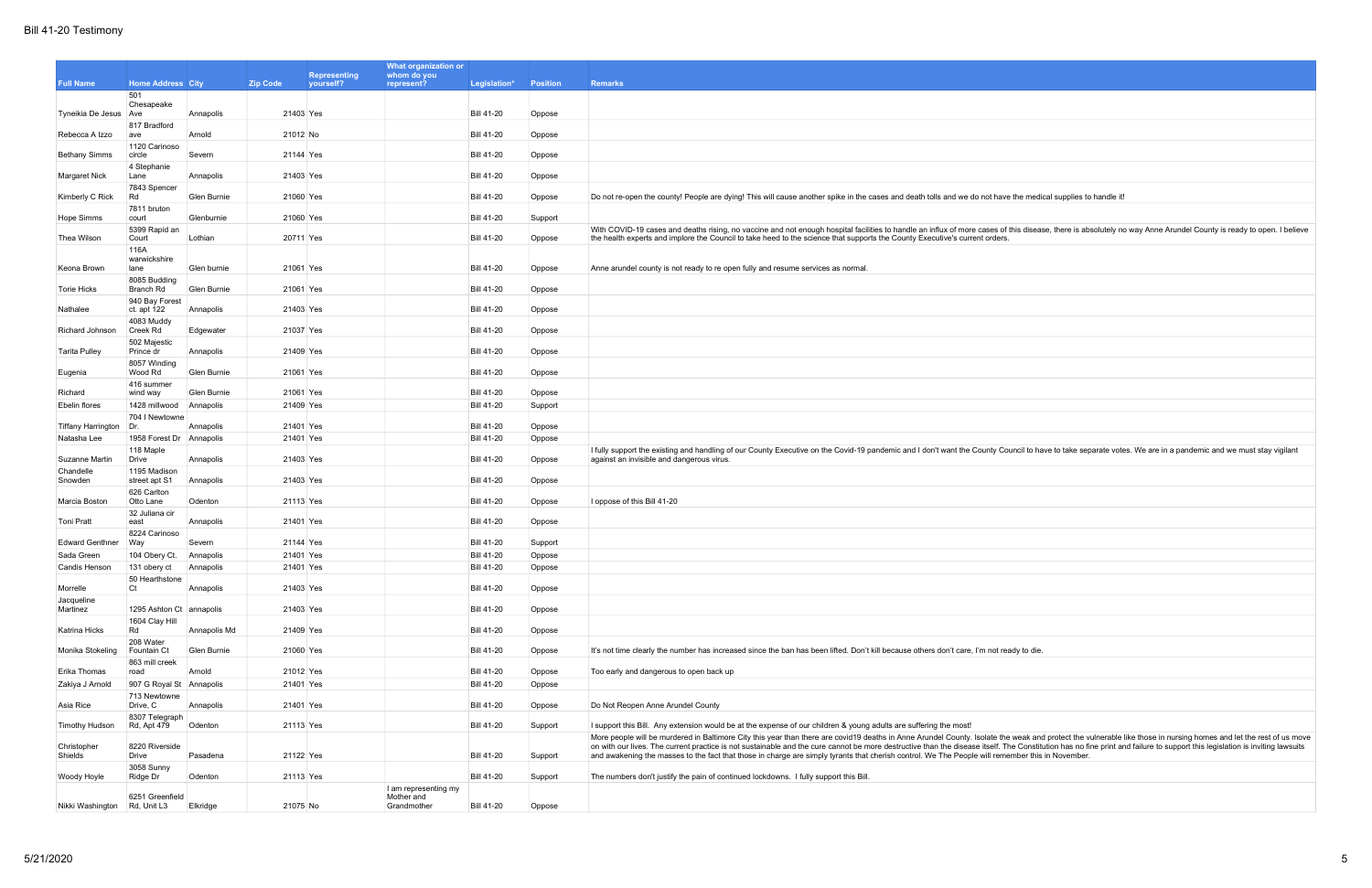|                                 |                              |                         |                 |                                  | What organization or      |                   |                   |                                                                                                                                                                                                                                                                                                                                                                                                                                                                                                                                                                                                                                                                                                                                                                                                                                                                                                                                                                                                                                                                                                                                                                                                                                                                                                                                                                                                                                                                                                                                                                                                                                                                                                                                                                                                                                                                                                                                                                                                                                                                                                                                                                                                                                                                                                                                                                                                                                                                                                                                                                                                                                                                                                                                                                                                                                                                                      |
|---------------------------------|------------------------------|-------------------------|-----------------|----------------------------------|---------------------------|-------------------|-------------------|--------------------------------------------------------------------------------------------------------------------------------------------------------------------------------------------------------------------------------------------------------------------------------------------------------------------------------------------------------------------------------------------------------------------------------------------------------------------------------------------------------------------------------------------------------------------------------------------------------------------------------------------------------------------------------------------------------------------------------------------------------------------------------------------------------------------------------------------------------------------------------------------------------------------------------------------------------------------------------------------------------------------------------------------------------------------------------------------------------------------------------------------------------------------------------------------------------------------------------------------------------------------------------------------------------------------------------------------------------------------------------------------------------------------------------------------------------------------------------------------------------------------------------------------------------------------------------------------------------------------------------------------------------------------------------------------------------------------------------------------------------------------------------------------------------------------------------------------------------------------------------------------------------------------------------------------------------------------------------------------------------------------------------------------------------------------------------------------------------------------------------------------------------------------------------------------------------------------------------------------------------------------------------------------------------------------------------------------------------------------------------------------------------------------------------------------------------------------------------------------------------------------------------------------------------------------------------------------------------------------------------------------------------------------------------------------------------------------------------------------------------------------------------------------------------------------------------------------------------------------------------------|
| <b>Full Name</b>                | <b>Home Address City</b>     |                         | <b>Zip Code</b> | <b>Representing</b><br>yourself? | whom do you<br>represent? | Legislation*      | <b>Position</b>   | <b>Remarks</b>                                                                                                                                                                                                                                                                                                                                                                                                                                                                                                                                                                                                                                                                                                                                                                                                                                                                                                                                                                                                                                                                                                                                                                                                                                                                                                                                                                                                                                                                                                                                                                                                                                                                                                                                                                                                                                                                                                                                                                                                                                                                                                                                                                                                                                                                                                                                                                                                                                                                                                                                                                                                                                                                                                                                                                                                                                                                       |
| Ednesa McAllister               | Woodside<br>Terrace          |                         |                 | Yes                              |                           | <b>Bill 41-20</b> | Oppose            |                                                                                                                                                                                                                                                                                                                                                                                                                                                                                                                                                                                                                                                                                                                                                                                                                                                                                                                                                                                                                                                                                                                                                                                                                                                                                                                                                                                                                                                                                                                                                                                                                                                                                                                                                                                                                                                                                                                                                                                                                                                                                                                                                                                                                                                                                                                                                                                                                                                                                                                                                                                                                                                                                                                                                                                                                                                                                      |
| Sheila Williams                 | 7846 Belhaven<br>Ave         | Pasadena                | 21122 Yes       |                                  |                           | <b>Bill 41-20</b> | Support           | The county executive is making decisions based on fear, not science, while disregarding the financial struggles of the citizens of AACo. The governor should have never delegated the power to the county<br>executive to continue the stay at home order for AACo as it was the governor who ordered it. If this power is to remain in the hands of the county executive, then there needs to be a system of checks and<br>balances put in place to ensure that Mr Pittman is acting in a manner which best suits the needs of the citizens. We need to reopen AACo and get back to work!!                                                                                                                                                                                                                                                                                                                                                                                                                                                                                                                                                                                                                                                                                                                                                                                                                                                                                                                                                                                                                                                                                                                                                                                                                                                                                                                                                                                                                                                                                                                                                                                                                                                                                                                                                                                                                                                                                                                                                                                                                                                                                                                                                                                                                                                                                          |
| Lawanda Hawkins                 | 14 Parole Street Annapolis   |                         | 21401 Yes       |                                  |                           | <b>Bill 41-20</b> | Oppose            |                                                                                                                                                                                                                                                                                                                                                                                                                                                                                                                                                                                                                                                                                                                                                                                                                                                                                                                                                                                                                                                                                                                                                                                                                                                                                                                                                                                                                                                                                                                                                                                                                                                                                                                                                                                                                                                                                                                                                                                                                                                                                                                                                                                                                                                                                                                                                                                                                                                                                                                                                                                                                                                                                                                                                                                                                                                                                      |
| Michael Hubers                  | 1443 Gordon<br>Drive         | Glen Burnie             | 21061 Yes       |                                  |                           | <b>Bill 41-20</b> | Support           | I am submitting a testimony, for the record, that I stand in support of this legislation. Decisions that have been made by the County Executive should not be done unilaterally, but rather with the advice and<br>consent of the council. It is concerning to see such sweeping decisions being made outside the consent of elected officials. Unelected officials from the Dept. of Health have their place, but they should not be<br>setting policy for the residents of AA county.                                                                                                                                                                                                                                                                                                                                                                                                                                                                                                                                                                                                                                                                                                                                                                                                                                                                                                                                                                                                                                                                                                                                                                                                                                                                                                                                                                                                                                                                                                                                                                                                                                                                                                                                                                                                                                                                                                                                                                                                                                                                                                                                                                                                                                                                                                                                                                                              |
| Stephen Jones                   | 109 Oak Ave.                 | Glen Burnie             | 21061 Yes       |                                  |                           | <b>Bill 41-20</b> | Support           | Mr Pittman has overstepped his authority on not allowing Anne Arundel County to open up. His emergency powers need to be removed.                                                                                                                                                                                                                                                                                                                                                                                                                                                                                                                                                                                                                                                                                                                                                                                                                                                                                                                                                                                                                                                                                                                                                                                                                                                                                                                                                                                                                                                                                                                                                                                                                                                                                                                                                                                                                                                                                                                                                                                                                                                                                                                                                                                                                                                                                                                                                                                                                                                                                                                                                                                                                                                                                                                                                    |
| Margie Veasey                   | 1157 Carinoso<br>Circle      | Severn                  | 21144 Yes       |                                  |                           | <b>Bill 41-20</b> | Oppose            | This will cause our covid-19 numbers go up, and more people will die.                                                                                                                                                                                                                                                                                                                                                                                                                                                                                                                                                                                                                                                                                                                                                                                                                                                                                                                                                                                                                                                                                                                                                                                                                                                                                                                                                                                                                                                                                                                                                                                                                                                                                                                                                                                                                                                                                                                                                                                                                                                                                                                                                                                                                                                                                                                                                                                                                                                                                                                                                                                                                                                                                                                                                                                                                |
| Janeen Tasker                   | 19 Cypress Rd Annapolis      |                         | 21403 Yes       |                                  |                           | <b>Bill 41-20</b> | Oppose            |                                                                                                                                                                                                                                                                                                                                                                                                                                                                                                                                                                                                                                                                                                                                                                                                                                                                                                                                                                                                                                                                                                                                                                                                                                                                                                                                                                                                                                                                                                                                                                                                                                                                                                                                                                                                                                                                                                                                                                                                                                                                                                                                                                                                                                                                                                                                                                                                                                                                                                                                                                                                                                                                                                                                                                                                                                                                                      |
|                                 | 4 silopanna                  |                         |                 |                                  |                           |                   |                   | It's to soon this covid19 is still here and waiting to destroy all of us especially our kids. We're moving to fast and should think about humans lives that will be loss because of the results of opening up Anne Arundel                                                                                                                                                                                                                                                                                                                                                                                                                                                                                                                                                                                                                                                                                                                                                                                                                                                                                                                                                                                                                                                                                                                                                                                                                                                                                                                                                                                                                                                                                                                                                                                                                                                                                                                                                                                                                                                                                                                                                                                                                                                                                                                                                                                                                                                                                                                                                                                                                                                                                                                                                                                                                                                           |
| Keeajfa Payne                   | court                        | Annapolis               | 21403 Yes       |                                  |                           | <b>Bill 41-20</b> | Oppose            | co completely. I oppose this operation. My kids are important to me, so health over wealth. DO WHATS RIGHT AND CHOOSE HEALTH OVER WEALTH                                                                                                                                                                                                                                                                                                                                                                                                                                                                                                                                                                                                                                                                                                                                                                                                                                                                                                                                                                                                                                                                                                                                                                                                                                                                                                                                                                                                                                                                                                                                                                                                                                                                                                                                                                                                                                                                                                                                                                                                                                                                                                                                                                                                                                                                                                                                                                                                                                                                                                                                                                                                                                                                                                                                             |
| <b>Britt</b>                    | new vernon st                | annapolis               | 21401 Yes       |                                  |                           | <b>Bill 41-20</b> | Oppose            | not safe                                                                                                                                                                                                                                                                                                                                                                                                                                                                                                                                                                                                                                                                                                                                                                                                                                                                                                                                                                                                                                                                                                                                                                                                                                                                                                                                                                                                                                                                                                                                                                                                                                                                                                                                                                                                                                                                                                                                                                                                                                                                                                                                                                                                                                                                                                                                                                                                                                                                                                                                                                                                                                                                                                                                                                                                                                                                             |
| Joseph Lomangino   Frederick Rd | 39 Old                       | Arnold                  | 21012 Yes       |                                  |                           | <b>Bill 41-20</b> | Support           | The County Executive does not have the economic interests of the people in his equation. He boasts how many lives he is saving while completely ignoring how many lives are being completely destroyed by<br>financial ruin, debt, loss of savings, loss of businesses etc. The administration has shown multiple times that economic impacts do not play a role in their decision making. "Health equity" is listed as one of the<br>criteria for reopening. The County doesn't have the capability to support the people financially that are being oppressed by a shutdown in search of "health equity" at the cost of a great financial disparity.<br>"Financial equity" is destroyed in search of health equity. The County Executive does NOT have the authority to deem businesses or activities essential and discriminate against them as such. No government<br>shall create a law that infringes upon our first amendment right. If this bill isn't passed, the Council will be complicit in allowing this infringement.                                                                                                                                                                                                                                                                                                                                                                                                                                                                                                                                                                                                                                                                                                                                                                                                                                                                                                                                                                                                                                                                                                                                                                                                                                                                                                                                                                                                                                                                                                                                                                                                                                                                                                                                                                                                                                                  |
| Belinda Day                     | 1420 Tyler<br>Avenue         | Annapolis               | 21403 Yes       |                                  |                           | <b>Bill 41-20</b> | Support           | ?????                                                                                                                                                                                                                                                                                                                                                                                                                                                                                                                                                                                                                                                                                                                                                                                                                                                                                                                                                                                                                                                                                                                                                                                                                                                                                                                                                                                                                                                                                                                                                                                                                                                                                                                                                                                                                                                                                                                                                                                                                                                                                                                                                                                                                                                                                                                                                                                                                                                                                                                                                                                                                                                                                                                                                                                                                                                                                |
| Cierra Brockington 9 marcs ct   |                              | Annapolis               | 21403 Yes       |                                  |                           | <b>Bill 41-20</b> | Oppose            |                                                                                                                                                                                                                                                                                                                                                                                                                                                                                                                                                                                                                                                                                                                                                                                                                                                                                                                                                                                                                                                                                                                                                                                                                                                                                                                                                                                                                                                                                                                                                                                                                                                                                                                                                                                                                                                                                                                                                                                                                                                                                                                                                                                                                                                                                                                                                                                                                                                                                                                                                                                                                                                                                                                                                                                                                                                                                      |
| Robert Simms                    | 1120 Carinoso<br>circle      | Severn                  | 21144 Yes       |                                  |                           | <b>Bill 41-20</b> | Oppose            | I do not feel that as a county, or even as a state we are ready to fully open, especially without any safety standards in place. There are still cases developing and it is still spreading even if covid-19 has slowed<br>down. If the county is reopened, while this is an ongoing event people will go out and spread the virus more and it will just be exponentially worse than it is right now, again.                                                                                                                                                                                                                                                                                                                                                                                                                                                                                                                                                                                                                                                                                                                                                                                                                                                                                                                                                                                                                                                                                                                                                                                                                                                                                                                                                                                                                                                                                                                                                                                                                                                                                                                                                                                                                                                                                                                                                                                                                                                                                                                                                                                                                                                                                                                                                                                                                                                                         |
| Tymirra Coleman                 | 908 B ROYAL<br><b>ST</b>     | <b>ANNAPOLIS</b>        | 21401 Yes       |                                  |                           | <b>Bill 41-20</b> | Oppose            | With numbers of cases rising daily and the risk are still high, I believe it is too soon to open up. Why put lives on the line even more than they already are? We need more time.                                                                                                                                                                                                                                                                                                                                                                                                                                                                                                                                                                                                                                                                                                                                                                                                                                                                                                                                                                                                                                                                                                                                                                                                                                                                                                                                                                                                                                                                                                                                                                                                                                                                                                                                                                                                                                                                                                                                                                                                                                                                                                                                                                                                                                                                                                                                                                                                                                                                                                                                                                                                                                                                                                   |
|                                 | 400 Secret                   |                         |                 |                                  |                           |                   |                   |                                                                                                                                                                                                                                                                                                                                                                                                                                                                                                                                                                                                                                                                                                                                                                                                                                                                                                                                                                                                                                                                                                                                                                                                                                                                                                                                                                                                                                                                                                                                                                                                                                                                                                                                                                                                                                                                                                                                                                                                                                                                                                                                                                                                                                                                                                                                                                                                                                                                                                                                                                                                                                                                                                                                                                                                                                                                                      |
| Kiwana Williams                 | Bend Apt H<br>7870 Manet     | Glen Burnie             | 21061 Yes       |                                  |                           | <b>Bill 41-20</b> | Oppose            |                                                                                                                                                                                                                                                                                                                                                                                                                                                                                                                                                                                                                                                                                                                                                                                                                                                                                                                                                                                                                                                                                                                                                                                                                                                                                                                                                                                                                                                                                                                                                                                                                                                                                                                                                                                                                                                                                                                                                                                                                                                                                                                                                                                                                                                                                                                                                                                                                                                                                                                                                                                                                                                                                                                                                                                                                                                                                      |
| Nicole miller                   | Way<br>1926 Norman           | Severn                  | 21144 Yes       |                                  |                           | <b>Bill 41-20</b> | Support           | Open up Anne Arundel County businesses and let us go to church. The Governor and President with all their advisors have said it is safe to move forward. Your new matrix of 12 is unachievable and not realistic.                                                                                                                                                                                                                                                                                                                                                                                                                                                                                                                                                                                                                                                                                                                                                                                                                                                                                                                                                                                                                                                                                                                                                                                                                                                                                                                                                                                                                                                                                                                                                                                                                                                                                                                                                                                                                                                                                                                                                                                                                                                                                                                                                                                                                                                                                                                                                                                                                                                                                                                                                                                                                                                                    |
| <b>Tyler Cherry</b>             | Rd<br>Glen Burnie            | Glen Burnie             | 21060 Yes       |                                  |                           | <b>Bill 41-20</b> | Support           | It's time to reopen AA county.                                                                                                                                                                                                                                                                                                                                                                                                                                                                                                                                                                                                                                                                                                                                                                                                                                                                                                                                                                                                                                                                                                                                                                                                                                                                                                                                                                                                                                                                                                                                                                                                                                                                                                                                                                                                                                                                                                                                                                                                                                                                                                                                                                                                                                                                                                                                                                                                                                                                                                                                                                                                                                                                                                                                                                                                                                                       |
| Nicole                          | MD                           | Glen Burnie             | 21061 Yes       |                                  |                           | <b>Bill 41-20</b> | Oppose            |                                                                                                                                                                                                                                                                                                                                                                                                                                                                                                                                                                                                                                                                                                                                                                                                                                                                                                                                                                                                                                                                                                                                                                                                                                                                                                                                                                                                                                                                                                                                                                                                                                                                                                                                                                                                                                                                                                                                                                                                                                                                                                                                                                                                                                                                                                                                                                                                                                                                                                                                                                                                                                                                                                                                                                                                                                                                                      |
| Delnica Thompson 4 Bens Drive   |                              |                         |                 | Yes                              |                           | <b>Bill 41-20</b> | Oppose            |                                                                                                                                                                                                                                                                                                                                                                                                                                                                                                                                                                                                                                                                                                                                                                                                                                                                                                                                                                                                                                                                                                                                                                                                                                                                                                                                                                                                                                                                                                                                                                                                                                                                                                                                                                                                                                                                                                                                                                                                                                                                                                                                                                                                                                                                                                                                                                                                                                                                                                                                                                                                                                                                                                                                                                                                                                                                                      |
| Seneca martin                   | 1448 Tyler ave Annapolis     |                         | 21403 Yes       |                                  |                           | <b>Bill 41-20</b> | Oppose            | Covid 19 is serious. This virus is a worldwide epidemic that is going on now. Opening up is just going to cause more people to get sick and die. A second wave is already happening now across seas. And it's<br>ten times as worse then the first wave.                                                                                                                                                                                                                                                                                                                                                                                                                                                                                                                                                                                                                                                                                                                                                                                                                                                                                                                                                                                                                                                                                                                                                                                                                                                                                                                                                                                                                                                                                                                                                                                                                                                                                                                                                                                                                                                                                                                                                                                                                                                                                                                                                                                                                                                                                                                                                                                                                                                                                                                                                                                                                             |
| <b>Bob Tuttle</b>               | 14 summic                    | <b>GB</b>               | 21060 Yes       |                                  |                           | <b>Bill 41-20</b> | Oppose            | We need to open AAco. Our Businesses, Families, children, our lives depend on it. People have put there blood, sweat and tears, not to mention, they put there Whole life in to there Business. We are sinking as<br>a community. People and families are losing there sanity. Mental health is just as deadly as the virus. Which the virus has a 99.9% survival. We are allowed to ,( like we are prisoners ) go to big box stores with<br>1000+ people. But can't open our small businesses, that hold less people. This makes no sense. Children are not learning like they should. This is all overwhelming to all of us. To mention against our<br>constitutional rights.                                                                                                                                                                                                                                                                                                                                                                                                                                                                                                                                                                                                                                                                                                                                                                                                                                                                                                                                                                                                                                                                                                                                                                                                                                                                                                                                                                                                                                                                                                                                                                                                                                                                                                                                                                                                                                                                                                                                                                                                                                                                                                                                                                                                      |
| William Mark<br>Billings        | 4400 Mountain<br>Road        | Pasadena                | 21122 Yes       |                                  |                           | <b>Bill 41-20</b> | Support           | An executive order to restrict civil liberties is unconstitutional. Executive orders are by design for the use of empowering an individual to deploy solutions in emergencies without taking away civil liberties. This<br>executive order ignores health benefits. It funnels consumers to specific grocery retailers and concentrates the population for faster spread. An executive order on this topic, for the benefit of the citizen, would<br>order its own agencies to furlough their own work and participate in cleaning and readying our schools, businesses and church's. It would order the installation of safe guards in county buildings to protect the<br>public. It would order the use of county funds to help our private school bus operators create more routes to reduce the number of students per bus. It would order the use of county funds to reopen abandoned<br>schools and deconcentrate our school population. All problem solvers throughout history have created solutions to the problem and not just thrown up their hands and said let's do nothing until this goes away.                                                                                                                                                                                                                                                                                                                                                                                                                                                                                                                                                                                                                                                                                                                                                                                                                                                                                                                                                                                                                                                                                                                                                                                                                                                                                                                                                                                                                                                                                                                                                                                                                                                                                                                                                                       |
|                                 | 1010 Wisdom                  |                         | 21061 Yes       |                                  |                           | <b>Bill 41-20</b> |                   |                                                                                                                                                                                                                                                                                                                                                                                                                                                                                                                                                                                                                                                                                                                                                                                                                                                                                                                                                                                                                                                                                                                                                                                                                                                                                                                                                                                                                                                                                                                                                                                                                                                                                                                                                                                                                                                                                                                                                                                                                                                                                                                                                                                                                                                                                                                                                                                                                                                                                                                                                                                                                                                                                                                                                                                                                                                                                      |
| Louis Parker<br>Louis King      | Court<br>7942 Meridian<br>Dr | Glen Burnie<br>Pasadena | 21122 Yes       |                                  |                           | <b>Bill 41-20</b> | Oppose<br>Support | 41-20<br>I support Bill 41-20. The scare tactic of covid being played, isn't backed by science. Instead this is causing the government to lose the consent of the people. A county execuitve simply doesn't have the same<br>power as a governor and neither the power of a tyrant, to make unbalanced unilateral decisions. In our county, 135 devastating deaths, 95 of them nursing home patients, over 70% of the total. A population over<br>564k, is less then 0.023 mortality rate, the odds of death by suicide are greater. By the way the policy of returning people with covid home, caused covid spread in nursing homes. The health department policy did<br>that. Similarity, the science was mostly incorrect regarding the virus on surfaces, yet most of the equipment at playgrounds remain closed, kids youth sports, that are outdoors are mostly closed. This is<br>significantly affecting their education, social skills and exercise. This doesn't make any sense, not supported by science. Unfortunately, during this depressing lockdown some will resort to that, are we carefully<br>studying those numbers and carrying for those people? Helping them provide for their families. No. Does anyone blink an eye when thousands die from from flu each year- unfortunately, NO. The UN Security<br>Council was briefed that the response to the covid pandemic will potentially cause more death then the actual virus. Is anyone concerned? People want to work, albeit common sense safety measures are<br>reasonable and appropriate. However, people want to provide for their family, feed their family, produce products, make purchases. Our economy and humanitarian efforts require it. Hospitals shutdown without<br>generating revenue. Hospitals have cut staff and reduced their pay. Their are food shortages, suppliers can not produce all items now, I personally deal with that daily. Causes shortages in supply chain. Money<br>for programs that help opioid abuse, cancer patients, starving families, mental health organizations is being reduced. Point to anytime in our history, when closing any portion of the world, any economy for over<br>two months to healthy people has been praised? There isn't even a measurable goal, from a very young age we learn to work in school and know the grading system. As adults this administration is presenting<br>weak ambiquous goals as undetermined. However, those making that decision, rest assured their paycheck is determined. Choosing to impoverish healthy, low risk people is very much against protecting citizens<br>Your putting them and their families at harms. Again, reasonable measures like social distancing, masks seem to make sense. Shutting down small business while Walmart thrives is highly indefensible. We the<br>people support this bill. |
| Gloria Day                      | 204 Rebecca<br>Ann Court     | Millersville            | 21108 Yes       |                                  |                           | <b>Bill 41-20</b> | Oppose            |                                                                                                                                                                                                                                                                                                                                                                                                                                                                                                                                                                                                                                                                                                                                                                                                                                                                                                                                                                                                                                                                                                                                                                                                                                                                                                                                                                                                                                                                                                                                                                                                                                                                                                                                                                                                                                                                                                                                                                                                                                                                                                                                                                                                                                                                                                                                                                                                                                                                                                                                                                                                                                                                                                                                                                                                                                                                                      |
| Jacqueline Alex<br>Pruner       | 910 Primrose<br>road         | Annapolis               | 21403 Yes       |                                  |                           | <b>Bill 41-20</b> | Oppose            |                                                                                                                                                                                                                                                                                                                                                                                                                                                                                                                                                                                                                                                                                                                                                                                                                                                                                                                                                                                                                                                                                                                                                                                                                                                                                                                                                                                                                                                                                                                                                                                                                                                                                                                                                                                                                                                                                                                                                                                                                                                                                                                                                                                                                                                                                                                                                                                                                                                                                                                                                                                                                                                                                                                                                                                                                                                                                      |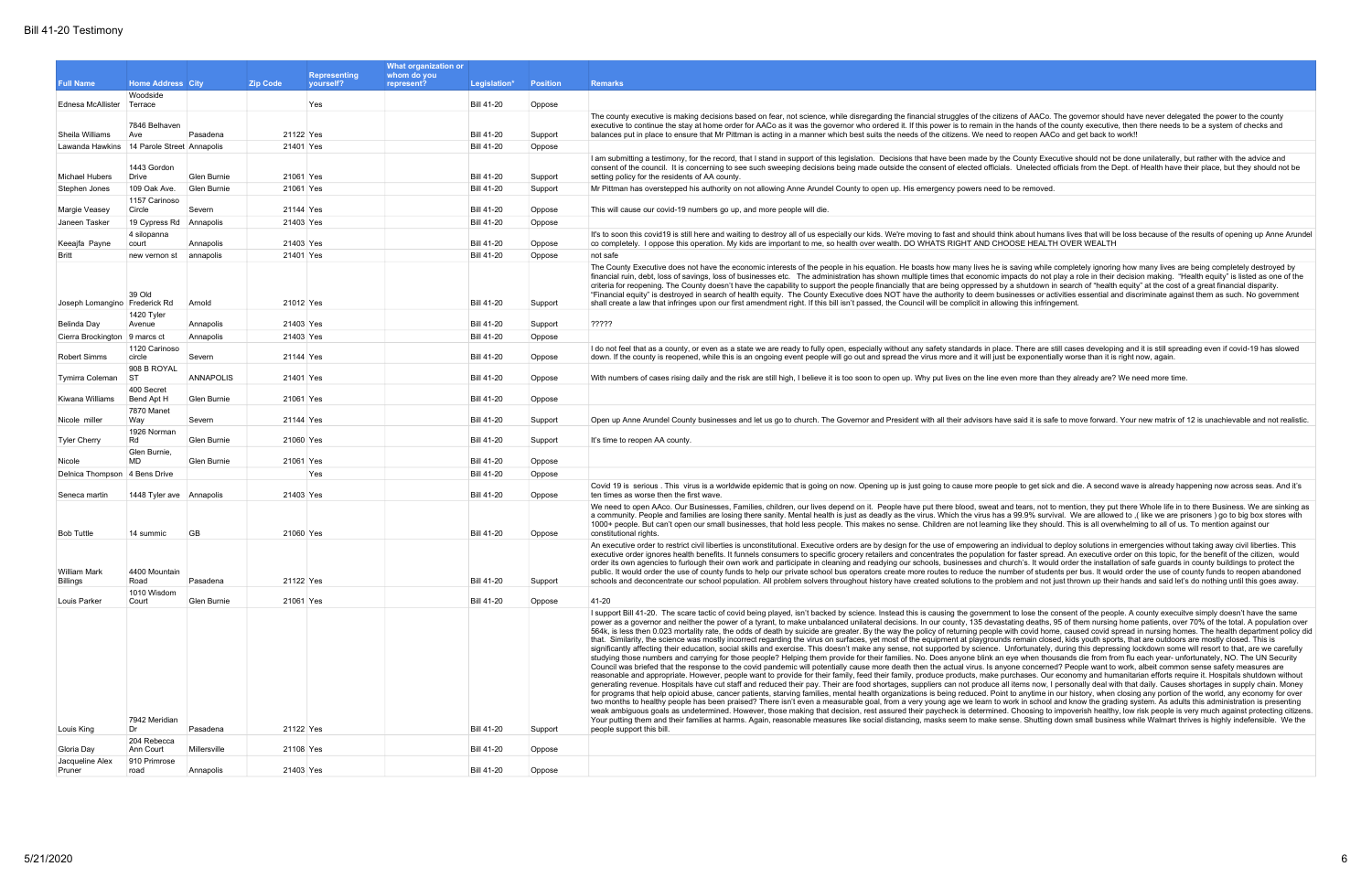|                             |                                    |                         |                 |                                  | What organization or                            |                                        |                  |                                                                                                                                                                                                                                                                                                                                                                                                                                                                                                                                                                                                                                                                                                                                                                                                                                                                                                                                                                                                                                                                                                                                                                                                                                                                                                                                 |
|-----------------------------|------------------------------------|-------------------------|-----------------|----------------------------------|-------------------------------------------------|----------------------------------------|------------------|---------------------------------------------------------------------------------------------------------------------------------------------------------------------------------------------------------------------------------------------------------------------------------------------------------------------------------------------------------------------------------------------------------------------------------------------------------------------------------------------------------------------------------------------------------------------------------------------------------------------------------------------------------------------------------------------------------------------------------------------------------------------------------------------------------------------------------------------------------------------------------------------------------------------------------------------------------------------------------------------------------------------------------------------------------------------------------------------------------------------------------------------------------------------------------------------------------------------------------------------------------------------------------------------------------------------------------|
| <b>Full Name</b>            | <b>Home Address City</b>           |                         | <b>Zip Code</b> | <b>Representing</b><br>vourself? | whom do you<br>represent?                       | Legislation*                           | <b>Position</b>  | <b>Remarks</b>                                                                                                                                                                                                                                                                                                                                                                                                                                                                                                                                                                                                                                                                                                                                                                                                                                                                                                                                                                                                                                                                                                                                                                                                                                                                                                                  |
|                             |                                    |                         |                 |                                  |                                                 |                                        |                  | The continued shutdown in Anne Arundel County is absurd. When nearly 70% of the deaths in our county are from nursing homes alone, there is no reason to the rest of the population from thriving. Luckily, both<br>my husband and myself are "essential" so we're not monetarily affected. But I have friends and family who are suffering terribly. Not to mention, the emotional suffering. My son, who has always been a straight A<br>student, has now given up. He has absolutely no motivation to do his school work and doesn't care what grades he gets this marking period. He has decided to skip the AP tests, and has now also decided to not<br>sign up for AACC in the fall, now that classes are already determined to be online. The turf fields need to be open, kids need to be able to interact with other kids, without fear of "getting in trouble." Businesses<br>need to be able to open, so parents can once again provide for their families. If on any given day, I can go to Walmart, Costco, Home Depot, or any other box store, I should be able to go into a small retail<br>business using the same precautions. What Pittman is doing is pure government over reach! He should not be able to dictate where I am allowed to shop or if I'm allowed to get a haircut. And if kids can safely go |
| Rochelle Price              | 910 Hilltop Rd   Orchard Beach     |                         |                 | 21226 Yes                        |                                                 | <b>Bill 41-20</b>                      | Support          | to and sit in daycare all day, why can't they play outside sports and safely return to school?? Please remove these powers from the county executive, as they never shouldn't been given to him to begin with!                                                                                                                                                                                                                                                                                                                                                                                                                                                                                                                                                                                                                                                                                                                                                                                                                                                                                                                                                                                                                                                                                                                  |
| Lindsay couch               | 2 butternut rd                     | Riva                    |                 | 21140 Yes                        |                                                 | <b>Bill 41-20</b>                      | Support          | I do not believe we should keep AACO hostage. It's time to open and move forward. The powers given are an over extension of the law.                                                                                                                                                                                                                                                                                                                                                                                                                                                                                                                                                                                                                                                                                                                                                                                                                                                                                                                                                                                                                                                                                                                                                                                            |
| Latoyia Cobb                | 5 Silverwood<br>circle             | Annspolis               |                 | 21403 Yes                        |                                                 | <b>Bill 41-20</b>                      | Oppose           |                                                                                                                                                                                                                                                                                                                                                                                                                                                                                                                                                                                                                                                                                                                                                                                                                                                                                                                                                                                                                                                                                                                                                                                                                                                                                                                                 |
| Jennifer Van Riper          | 1845 Leslie<br>Road                | Annapolis               |                 | 21409 Yes                        |                                                 | <b>Bill 41-20</b>                      | Oppose           | Members of the Council- The proposed amendment is too broad. If you wish to open churches, do so with specific conditions. If you wish to address retail, do so with specific conditions. I too am concerned<br>about small business but I beg you to be equally concerned about the impact to the elderly, the sick, those facing stalled evictions, those facing stalled utility shut off. Simply undoing the order give freedom to<br>some but strips protections from others. Please work to balance the needs of your entire constituency. Thanks you                                                                                                                                                                                                                                                                                                                                                                                                                                                                                                                                                                                                                                                                                                                                                                      |
| Katina Wright               | 16 Bens Drive<br>Apt F             | Annapolis               |                 | 21403 Yes                        |                                                 | <b>Bill 41-20</b>                      | Oppose           |                                                                                                                                                                                                                                                                                                                                                                                                                                                                                                                                                                                                                                                                                                                                                                                                                                                                                                                                                                                                                                                                                                                                                                                                                                                                                                                                 |
| Lee Sallustio               | 1378 Carpenter<br>Ct               | Arnold                  |                 | 21012 No                         | HappyLee Fitness<br>(Chuck and Lee)             | <b>Bill 41-20</b>                      | Support          | There are so many benefits to exercising INSIDE a gym/fitness center/small studio including STRENGTHENING one's immune systems, improving and maintaining overall health, allow for social infrastructure<br>and support with the top killers of Americans is heart disease, obesity and depression. Opening up gyms with precautions and protections in place that are generally recognized, benefits the public greatly.<br>Limiting access to these HEALTH CENTERS is completely wrong                                                                                                                                                                                                                                                                                                                                                                                                                                                                                                                                                                                                                                                                                                                                                                                                                                       |
| <b>Tykara Smith</b>         | 468 Captain<br>Circle apt A        | Annapolis               |                 | 21401 Yes                        |                                                 | <b>Bill 41-20</b>                      | Oppose           |                                                                                                                                                                                                                                                                                                                                                                                                                                                                                                                                                                                                                                                                                                                                                                                                                                                                                                                                                                                                                                                                                                                                                                                                                                                                                                                                 |
| Genevieve<br>DeWeaver       | 1215 Madison<br>St Apt S2          | Annapolis               |                 | 21403 Yes                        |                                                 | <b>Bill 41-20</b>                      | Oppose           |                                                                                                                                                                                                                                                                                                                                                                                                                                                                                                                                                                                                                                                                                                                                                                                                                                                                                                                                                                                                                                                                                                                                                                                                                                                                                                                                 |
| Andre Atkins                | 1145 Madison<br>Street apt B2      | Annapolis Md.           | 21403 No        |                                  | Harbor House/EPT<br><b>Tenant Association</b>   | <b>Bill 41-20</b>                      | Oppose           | Until we have testing available to everyone that wants one and we see the numbers go down for a period of time.                                                                                                                                                                                                                                                                                                                                                                                                                                                                                                                                                                                                                                                                                                                                                                                                                                                                                                                                                                                                                                                                                                                                                                                                                 |
| James Elbourn               | 103 Wiltshire<br>Lane              | Severna Park            |                 | 21146 Yes                        | <b>MD Ultimate Martial</b><br>Arts Academy, LLC | <b>Bill 41-20</b>                      | Support          |                                                                                                                                                                                                                                                                                                                                                                                                                                                                                                                                                                                                                                                                                                                                                                                                                                                                                                                                                                                                                                                                                                                                                                                                                                                                                                                                 |
| Shawn Holland               | 61 Juliana cir<br>east             | Annapolis               |                 | 21401 Yes                        |                                                 | <b>Bill 41-20</b>                      | Oppose           |                                                                                                                                                                                                                                                                                                                                                                                                                                                                                                                                                                                                                                                                                                                                                                                                                                                                                                                                                                                                                                                                                                                                                                                                                                                                                                                                 |
| Donna Hubers                | 1017 Sundown<br>Rd                 | Glen Burnie             |                 | 21061 Yes                        |                                                 | <b>Bill 41-20</b>                      | Support          | The County Executive's emergency powers must be removed. They are destroying our county!                                                                                                                                                                                                                                                                                                                                                                                                                                                                                                                                                                                                                                                                                                                                                                                                                                                                                                                                                                                                                                                                                                                                                                                                                                        |
| Dawna Alexander             | 8120 Dewey                         |                         |                 | 21060 Yes                        |                                                 |                                        |                  |                                                                                                                                                                                                                                                                                                                                                                                                                                                                                                                                                                                                                                                                                                                                                                                                                                                                                                                                                                                                                                                                                                                                                                                                                                                                                                                                 |
| Powell<br>Charles D Nolan   | Place<br>766 213th St              | Glen Burnie<br>Pasadena | 21122-1447      | Yes                              |                                                 | <b>Bill 41-20</b><br><b>Bill 41-20</b> | Oppose<br>Oppose |                                                                                                                                                                                                                                                                                                                                                                                                                                                                                                                                                                                                                                                                                                                                                                                                                                                                                                                                                                                                                                                                                                                                                                                                                                                                                                                                 |
|                             | 921 Blue Ridge                     |                         |                 |                                  |                                                 |                                        |                  | I strongly oppose this measure. We can not reopen until we have increased testing, a vaccine, or some other measures in place to slow the spread of this virus. To reopen now would be to nullify all of the time we                                                                                                                                                                                                                                                                                                                                                                                                                                                                                                                                                                                                                                                                                                                                                                                                                                                                                                                                                                                                                                                                                                            |
| Suzanne Bird                | Dr                                 | Annapolis               | 21409-5204      | Yes                              |                                                 | <b>Bill 41-20</b>                      | Oppose           | have already spent quarantined. Please do not approve this measure!                                                                                                                                                                                                                                                                                                                                                                                                                                                                                                                                                                                                                                                                                                                                                                                                                                                                                                                                                                                                                                                                                                                                                                                                                                                             |
| Amanda Allender             | 1500 friendly rd Pasadena          |                         |                 | 21122 Yes                        |                                                 | <b>Bill 41-20</b>                      | Support          | Mr Pittman is destroying the economy in Anne Arundel county where the public health threat is relatively low. He is also violated the US constitution in more ways then one. He is not allowing churches to open,<br>even for outdoor services, which is a violation of separation of church and state. He is restricting people's rights to life, liberty, and the pursuit of happiness by not allowing them to open their businesses and<br>provide for their families. Further more, the shutdown is causing other issues. Suicide, overdoses, domestic violence and child abuse are increasing because of the shut down. Also people have restricted access<br>to healthcare and are delaying necessary medical procedures, screenings, and visits which will lead to a much larger healthcare crisis then the pandemic                                                                                                                                                                                                                                                                                                                                                                                                                                                                                                     |
| <b>Krissy Albright</b>      | 1503 Chester<br>town circle        | Annapolis               | Md              | Yes                              |                                                 | <b>Bill 41-20</b>                      | Support          |                                                                                                                                                                                                                                                                                                                                                                                                                                                                                                                                                                                                                                                                                                                                                                                                                                                                                                                                                                                                                                                                                                                                                                                                                                                                                                                                 |
| Gillian McNeill<br>Thompson | 615 Crucible<br>Court              | Millersville            |                 | 21108 Yes                        |                                                 | <b>Bill 41-20</b>                      | Oppose           | I oppose reopening Anne Arundel County, until there is a viable vaccine. We are up to 2,000 cases with numbers going up everyday. Since phase 1 of the reopening, cases have to continue to go up in Maryland.<br>It would be irresponsible to have a full opening of Anne Arundel County at this time.                                                                                                                                                                                                                                                                                                                                                                                                                                                                                                                                                                                                                                                                                                                                                                                                                                                                                                                                                                                                                         |
| Gregory Brown               | 1482 Lowell Ct Crofton             |                         |                 | 21114 Yes                        |                                                 | <b>Bill 41-20</b>                      | Support          | As we listened to science in support of flattening the curve of the spread of Covid-19 with the original lockdown, we should also listen when the lockdown is no longer needed and end it. The CDC says it is safe to<br>end it, so we should do so, starting with removing the emergency powers of the county executive.                                                                                                                                                                                                                                                                                                                                                                                                                                                                                                                                                                                                                                                                                                                                                                                                                                                                                                                                                                                                       |
| Veronica                    | 25 Parole Street Annapolis         |                         |                 | 21401 Yes                        |                                                 | <b>Bill 41-20</b>                      | Oppose           |                                                                                                                                                                                                                                                                                                                                                                                                                                                                                                                                                                                                                                                                                                                                                                                                                                                                                                                                                                                                                                                                                                                                                                                                                                                                                                                                 |
| Kara chippi                 | 500 mayo                           | Glen burnie             |                 | 21061 Yes                        |                                                 | <b>Bill 41-20</b>                      | Support          | The County Executive doesn't have the authority to carry forth unconstitutional mandates of the governor.                                                                                                                                                                                                                                                                                                                                                                                                                                                                                                                                                                                                                                                                                                                                                                                                                                                                                                                                                                                                                                                                                                                                                                                                                       |
| Patrice Johnson             | 29 Parole Street Annapolis         |                         |                 | 21401 Yes                        |                                                 | <b>Bill 41-20</b>                      | Oppose           |                                                                                                                                                                                                                                                                                                                                                                                                                                                                                                                                                                                                                                                                                                                                                                                                                                                                                                                                                                                                                                                                                                                                                                                                                                                                                                                                 |
| Ashley Edwards              | 401 master<br>derby                | Annapolis               |                 | 21409 Yes                        |                                                 | <b>Bill 41-20</b>                      | Oppose           |                                                                                                                                                                                                                                                                                                                                                                                                                                                                                                                                                                                                                                                                                                                                                                                                                                                                                                                                                                                                                                                                                                                                                                                                                                                                                                                                 |
| Kat Goods                   | 19 Bates Street Annapolis          |                         |                 | 21401 Yes                        |                                                 | <b>Bill 41-20</b>                      | Support          |                                                                                                                                                                                                                                                                                                                                                                                                                                                                                                                                                                                                                                                                                                                                                                                                                                                                                                                                                                                                                                                                                                                                                                                                                                                                                                                                 |
| Tiffany Green               | 7176<br>hummingbird dr Glen Burnie |                         |                 | 21060 Yes                        |                                                 | <b>Bill 41-20</b>                      | Oppose           | We are not reset as a state to open back up                                                                                                                                                                                                                                                                                                                                                                                                                                                                                                                                                                                                                                                                                                                                                                                                                                                                                                                                                                                                                                                                                                                                                                                                                                                                                     |
| Juan Snowden                | 2125 Autumn<br>Haze Court          | Gambrills               |                 | 21054 Yes                        |                                                 | <b>Bill 41-20</b>                      | Oppose           |                                                                                                                                                                                                                                                                                                                                                                                                                                                                                                                                                                                                                                                                                                                                                                                                                                                                                                                                                                                                                                                                                                                                                                                                                                                                                                                                 |
| Shauna Hunt                 | 513 Oaklawn<br>Ave                 | Annapolis               |                 | 21401 Yes                        |                                                 | <b>Bill 41-20</b>                      | Oppose           |                                                                                                                                                                                                                                                                                                                                                                                                                                                                                                                                                                                                                                                                                                                                                                                                                                                                                                                                                                                                                                                                                                                                                                                                                                                                                                                                 |
| Shawnte Brown               | 6 bates street                     | annapolis               |                 | 21401 Yes                        |                                                 | <b>Bill 41-20</b>                      | Support          | I HAVE A HEART CONDTIONS PLZ WE ARE NOT READY                                                                                                                                                                                                                                                                                                                                                                                                                                                                                                                                                                                                                                                                                                                                                                                                                                                                                                                                                                                                                                                                                                                                                                                                                                                                                   |
| Avalon adamchek drive       | 8315 sunnyview                     | Millersville            |                 | 21108 Yes                        |                                                 | <b>Bill 41-20</b>                      | Oppose           | PEOPLE ARE SICK. I don't want to get sick and I can't afford to pay hospital bills if I do get sick. Yeah                                                                                                                                                                                                                                                                                                                                                                                                                                                                                                                                                                                                                                                                                                                                                                                                                                                                                                                                                                                                                                                                                                                                                                                                                       |
| Diesha contee               | 1125 madison<br>street             | Annapolis               |                 | 21403 Yes                        |                                                 | <b>Bill 41-20</b>                      | Oppose           |                                                                                                                                                                                                                                                                                                                                                                                                                                                                                                                                                                                                                                                                                                                                                                                                                                                                                                                                                                                                                                                                                                                                                                                                                                                                                                                                 |
| Justine Watkins             | 1115 frederick<br>Douglas street   | Annapolis               |                 | 21403 Yes                        |                                                 | <b>Bill 41-20</b>                      | Oppose           | IT IS A STUPID IDEA TO OPEN THIS COUNTY RIGHT NOW, OPENING THIS COUNTY TOO SOON IS A DEATH SENTENCE TO US ALL. DO YOU NOT CARE ABOUT US TAXPAYERS?                                                                                                                                                                                                                                                                                                                                                                                                                                                                                                                                                                                                                                                                                                                                                                                                                                                                                                                                                                                                                                                                                                                                                                              |
| Demesha Sims                | 617 broach ct                      | Annapolis               |                 | 21401 Yes                        |                                                 | <b>Bill 41-20</b>                      | Oppose           |                                                                                                                                                                                                                                                                                                                                                                                                                                                                                                                                                                                                                                                                                                                                                                                                                                                                                                                                                                                                                                                                                                                                                                                                                                                                                                                                 |
| Erick Christopher<br>Vonsas | 1218 BARBUD<br>LANE                | ANNAPOLIS               |                 | 21403 Yes                        |                                                 | <b>Bill 41-20</b>                      | Oppose           | Given the amount of misinformation, disinformation, and general ignorance surrounding this health crisis, now is not the time to completely remove all barriers and restrictions under the guise of freedom.<br>Individual liberty is defined as freedom from (danger, wrongful imprisonment, oppression, etc.), not freedom to. I firmly believe in democratic autonomy, but this situation has turned into a power-grab, with political<br>highwaymen of all stripes beating the drum of sensationalism. The truth lies somewhere in the middle; that this virus is dangerous to our vulnerable populations, and it can have serious economic implications if<br>prolonged. It is only through careful thought, individual effort, and measured tread that these restrictions should be lifted.                                                                                                                                                                                                                                                                                                                                                                                                                                                                                                                               |
|                             |                                    |                         |                 |                                  |                                                 |                                        |                  |                                                                                                                                                                                                                                                                                                                                                                                                                                                                                                                                                                                                                                                                                                                                                                                                                                                                                                                                                                                                                                                                                                                                                                                                                                                                                                                                 |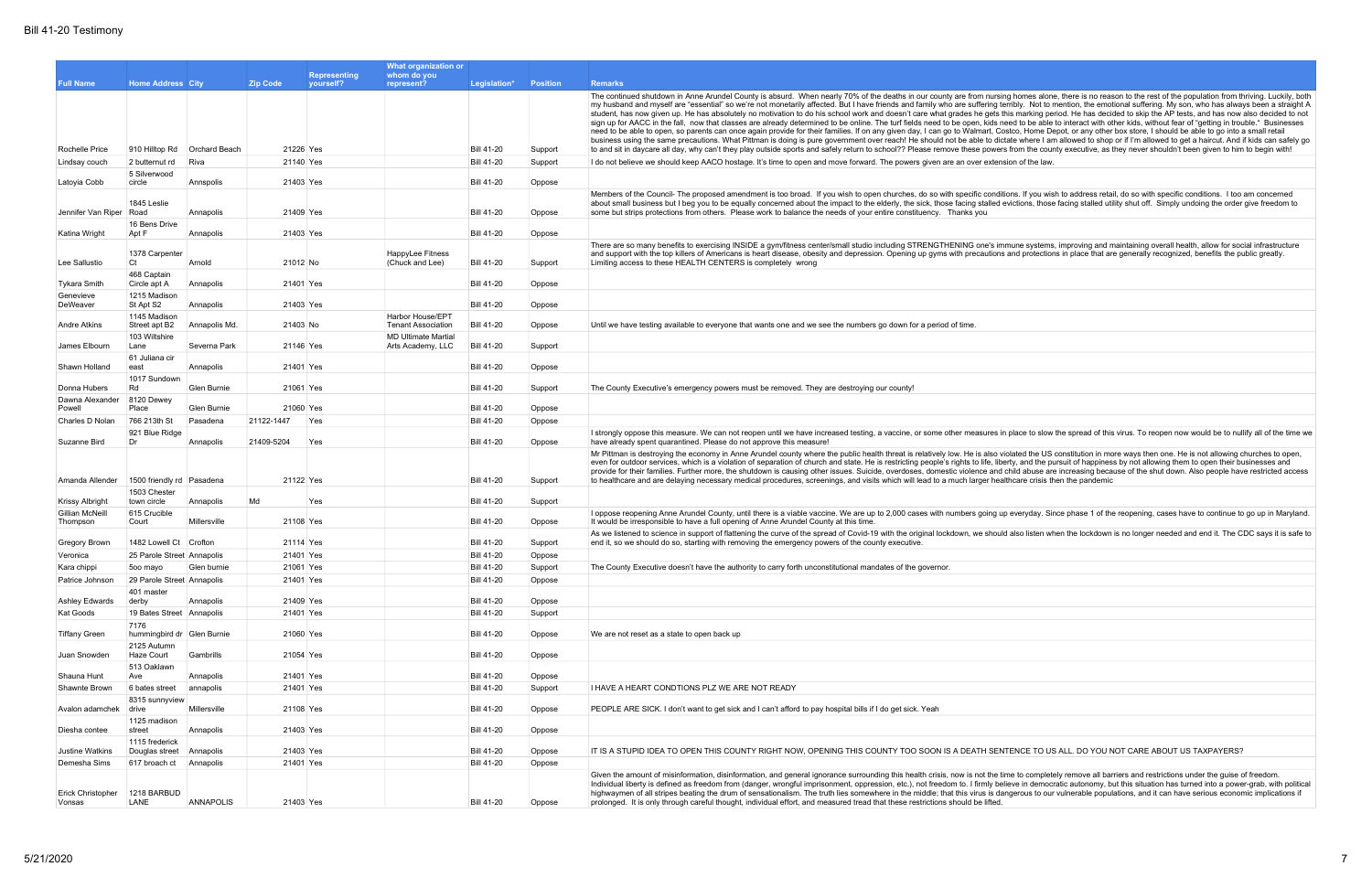|                                                             |                                       |                      | What organization or                                |                           |                                        |                  |                                                                                                                                                                                                                                                                                                                                                                                                                                                  |
|-------------------------------------------------------------|---------------------------------------|----------------------|-----------------------------------------------------|---------------------------|----------------------------------------|------------------|--------------------------------------------------------------------------------------------------------------------------------------------------------------------------------------------------------------------------------------------------------------------------------------------------------------------------------------------------------------------------------------------------------------------------------------------------|
| <b>Full Name</b>                                            | <b>Home Address City</b>              |                      | <b>Representing</b><br><b>Zip Code</b><br>vourself? | whom do you<br>represent? | Legislation*                           | <b>Position</b>  | <b>Remarks</b>                                                                                                                                                                                                                                                                                                                                                                                                                                   |
|                                                             | 24 Lafayette                          |                      |                                                     |                           |                                        |                  |                                                                                                                                                                                                                                                                                                                                                                                                                                                  |
| Tiko Truesdale<br>Trisha Richardson 35 Dorsey Ave Annapolis | Avenue                                | Annapolis            | 21401 Yes<br>21401 Yes                              |                           | <b>Bill 41-20</b><br><b>Bill 41-20</b> | Oppose<br>Oppose | AACO is not ready to open fully as people still don't know how to follow rules and numbers have not been on a steady decline.                                                                                                                                                                                                                                                                                                                    |
|                                                             | 570 Melissa                           |                      |                                                     |                           |                                        |                  |                                                                                                                                                                                                                                                                                                                                                                                                                                                  |
| Drew Marino                                                 | Court<br>1614 W                       | Arnold               | 21012 Yes                                           |                           | <b>Bill 41-20</b>                      | Support          |                                                                                                                                                                                                                                                                                                                                                                                                                                                  |
| Patricia Hawkins                                            | <b>Bancroft Lane</b>                  | Crofton              | 21114 Yes                                           |                           | <b>Bill 41-20</b>                      | Oppose           |                                                                                                                                                                                                                                                                                                                                                                                                                                                  |
| Harper Herdeman                                             | 576 welland ct                        | Millersville         | 21108 Yes                                           |                           | <b>Bill 41-20</b>                      | Oppose           | Please do not rush to open. It is too soon to do so safely. Many people are still failing to take the most basic precautions to avoid spreading Covid19.                                                                                                                                                                                                                                                                                         |
| Sarah Kugelman                                              | 523 Epping<br>Forest Rd               | Annapolis            | 21401 Yes                                           |                           | <b>Bill 41-20</b>                      | Oppose           | As an AA County resident who is concerned about my family's health and safety, I strongly support Mr Pittman's right to follow scientific advice and make decisions on county reopening during a deadly pandemic<br>I fear this bill is an attempt to ignore scientific advice. If we do not keep our residents safe, they cannot return to work and help build our economy. Please vote against this bill.                                      |
|                                                             | 1450 Tyler                            |                      |                                                     |                           |                                        |                  |                                                                                                                                                                                                                                                                                                                                                                                                                                                  |
| Alita                                                       | Avenue<br>7785 New York               | Annapolis            | 21403 Yes                                           |                           | <b>Bill 41-20</b>                      | Support          | Keep our city safe. We are no where near at a re opening stage. Keep our city safe                                                                                                                                                                                                                                                                                                                                                               |
| Quaniece Green                                              | Lane                                  | Glen Burnie          | 21061 Yes                                           |                           | <b>Bill 41-20</b>                      | Oppose           |                                                                                                                                                                                                                                                                                                                                                                                                                                                  |
| Sarah Mayhew                                                | 200 Hilltop Rd                        | Linthicum            | 21090 Yes                                           |                           | <b>Bill 41-20</b>                      | Oppose           | As a health care worker I believe the civil emergency needs to remain in place until such a time as the medical evidence deems it safe to lift restrictions.                                                                                                                                                                                                                                                                                     |
| Nicole Berg                                                 | 604 Forest Hill<br>Dr                 | Annapolis            | 21403 Yes                                           |                           | <b>Bill 41-20</b>                      | Oppose           | Our Executive has been making decisions based on the advice from Health officials to protect his constituents. Allow him to continue his mission.                                                                                                                                                                                                                                                                                                |
| Tommia Pore                                                 | 123 New<br>Vernon Street              | Annapolis            | 21401 Yes                                           |                           | <b>Bill 41-20</b>                      | Oppose           |                                                                                                                                                                                                                                                                                                                                                                                                                                                  |
| Tamara Johnson                                              | 1215 Madison                          | Annapolis            | 21403 Yes                                           |                           | <b>Bill 41-20</b>                      | Oppose           | The county is NOT ready to be open! If this bill is passed a lot of people will become homeless.                                                                                                                                                                                                                                                                                                                                                 |
|                                                             | 415 Knottwood                         |                      |                                                     |                           |                                        |                  |                                                                                                                                                                                                                                                                                                                                                                                                                                                  |
| Jsovan Parker                                               | Ct<br>236 Croll                       | Arnold<br>Annapolis  | 21012 Yes<br>21401 Yes                              |                           | <b>Bill 41-20</b><br><b>Bill 41-20</b> | Oppose<br>Oppose |                                                                                                                                                                                                                                                                                                                                                                                                                                                  |
| <b>Christin Frye</b>                                        |                                       |                      |                                                     |                           |                                        |                  | While I'm an essential worker for my full time job, I've been furloughed for my secondary job because it's at the same location. As a result I'm losing income, don't qualify for unemployment and is struggling to                                                                                                                                                                                                                              |
| Rae Swann                                                   | 248 Keith Court Millersville          |                      | 21108 Yes                                           |                           | <b>Bill 41-20</b>                      | Oppose           | make my bills. There are so many people that are furloughed and even laid off, it's too early to open everything that would lift the ban on essential expenses like housing, cell phones, utilities, etc that people need<br>but can't afford to pay                                                                                                                                                                                             |
|                                                             | 906 Royal St                          |                      |                                                     |                           |                                        |                  |                                                                                                                                                                                                                                                                                                                                                                                                                                                  |
| <b>Charde Smith</b>                                         | Apt G                                 | <b>ANNAPOLIS</b>     | 21401 Yes                                           |                           | <b>Bill 41-20</b>                      | Oppose           |                                                                                                                                                                                                                                                                                                                                                                                                                                                  |
| DiMitri Weston                                              | 409 Oaklawn<br>Ave                    | Annapolis            | 21401 Yes                                           |                           | <b>Bill 41-20</b>                      | Oppose           | I do not feel that reopening the county is safe at this point. We DO NOT have enough information about this virus to open our communities safety. Thousands of people were not wearing safety masks during the<br>height of this pandemic. So even more will follow. Not a good idea!!!                                                                                                                                                          |
| Larry N Dobson                                              | 1240 Gemini dr Annapolis              |                      | 21403 Yes                                           |                           | <b>Bill 41-20</b>                      | Support          |                                                                                                                                                                                                                                                                                                                                                                                                                                                  |
|                                                             | 713 F<br>Newtowne                     |                      |                                                     |                           |                                        |                  |                                                                                                                                                                                                                                                                                                                                                                                                                                                  |
| <b>Emark Galloway</b>                                       | Drive                                 | Annapolis            | 21401 Yes                                           |                           | <b>Bill 41-20</b>                      | Oppose           |                                                                                                                                                                                                                                                                                                                                                                                                                                                  |
| Elise Moore                                                 | 7817 Leonardo<br>ct                   | Pasadena             | 21122 Yes                                           |                           | <b>Bill 41-20</b>                      | Oppose           | It is unlawful to keep a mandatory stay at home order, masks and business staying shut down. Open AA county!                                                                                                                                                                                                                                                                                                                                     |
| Adrienne Gibbs                                              | 8033 New<br>Colony Ct                 | Severn               | 21144 Yes                                           |                           | <b>Bill 41-20</b>                      | Oppose           |                                                                                                                                                                                                                                                                                                                                                                                                                                                  |
|                                                             |                                       |                      |                                                     |                           |                                        |                  | I feel my civil rights have been taken. We need to open up our county to include everything. I have been to Loews where there were so many people there i couldn't find a parking place. Everyone had there                                                                                                                                                                                                                                      |
| Theresa March                                               | 106 Patricia<br>Ave                   | Linthicum            | 21090 Yes                                           |                           | <b>Bill 41-20</b>                      | Support          | masks and following 6 ft distance. Why cant we do this in our smaller stores. The stress of all this is affecting our community, churches, and families. We should be protecting those who are at risk and try to<br>provide knowledge to protect. But our freedom has got to be reinstated                                                                                                                                                      |
|                                                             |                                       |                      |                                                     |                           |                                        |                  | Our local businesses must be allowed to open following the Governor' guidelines. We must get people back to work and allow our businesses to contribute again to the welfare of our community. Small business<br>is the backbone of our economy. They don't want government handouts or loans, they want to open and begin to serve the public. They are responsible people and will not risk health and safety of their                         |
|                                                             |                                       |                      |                                                     |                           |                                        |                  | community. I represent 600 small businesses at the Chamber and they want to open now. There are third and fourth generation businesses that have contributed to the local economy for decades and are                                                                                                                                                                                                                                            |
| Liz League                                                  | 1 Holly Avenue Severna Park           |                      | 21146 No                                            | <b>GSPACC</b>             | <b>Bill 41-20</b>                      | Oppose           | responsible for the wonderful community that we have. This is ruining them. They are smart enough to follow safety protocols - they must be allowed to open. Attached is a recent survey of my members.<br>Every business is essential. People have the right to work. This is America. If people are sacred they can stay home. If people are sick they can stay home. The people that are dying are the ones in nursing                        |
|                                                             |                                       |                      |                                                     |                           |                                        |                  | homes and assisted living facilities or people with underlying medical conditions. What needs to happen is a focus on health care a treatment for these people. These facilities are filthy and not supervised                                                                                                                                                                                                                                   |
|                                                             |                                       |                      |                                                     |                           |                                        |                  | properly. As of Sunday May 17th, Anne Arundel Medical Center had no COVID patients. Keeping the County in lock down is raising child abuse, domestic violence, drug and alcohol use, depression, and the<br>suicides and heart attacks are to follow. You have no right to tell people that they can't open up their businesses responsibly. People are leaving the county and going to others to shop and work. You are                         |
| <b>Wendy Oliver</b>                                         | 112 Hickory<br>Lane                   | Annapolis            | 21403 Yes                                           |                           | <b>Bill 41-20</b>                      | Support          | creating an economic catastrophe. I can go to Home Depot and be surrounded by dozens of people but I can't go to mass? This is profound. I have lived in this County for 48 years. This is my home and my<br>town. OPEN THE DOORS                                                                                                                                                                                                                |
|                                                             | 212                                   |                      |                                                     |                           |                                        |                  | My wife and I own 4 businesses in AA County that are affected by the shutdown of non-emergency businesses. We have 100+ employees, most of whom have yet to be able to get on the unemployment website.                                                                                                                                                                                                                                          |
| Scott Fisher                                                | Meadowgate<br>Drive                   | Annapolis            | 21409 Yes                                           |                           | <b>Bill 41-20</b>                      | Support          | All of us are struggling mightily. Please take the most care for the elderly and those with compromised immune systems. Let everyone else go back to work in a safe manner. We're all big boys and girls and know<br>what must be done. Please stop treating us like children!                                                                                                                                                                   |
|                                                             | 1356                                  |                      |                                                     |                           |                                        |                  |                                                                                                                                                                                                                                                                                                                                                                                                                                                  |
| Nancy                                                       | Jamestown<br>Drive                    | Severn               | 21144 Yes                                           |                           | <b>Bill 41-20</b>                      | Oppose           | Let Governor Hogan continue to do what's best for the STATE. It's bad enough that the current occupant of the White House has forced each state to fend for themselves. We don't need further division between<br>the counties of each State!                                                                                                                                                                                                    |
| Laura Nguyen                                                | 6058 Ritchie<br>Highway               | <b>Brooklyn Park</b> | 21225 Yes                                           |                           | <b>Bill 41-20</b>                      | Oppose           |                                                                                                                                                                                                                                                                                                                                                                                                                                                  |
|                                                             | 1132 frederick                        |                      |                                                     |                           |                                        |                  |                                                                                                                                                                                                                                                                                                                                                                                                                                                  |
| Tyonna Holliday                                             | Douglass st<br>1132 frederick         | Annapolis            | 21403 Yes                                           |                           | <b>Bill 41-20</b>                      | Oppose           |                                                                                                                                                                                                                                                                                                                                                                                                                                                  |
| James Evans                                                 | Douglass st                           | Annapolis            | 21403 Yes                                           |                           | <b>Bill 41-20</b>                      | Oppose           |                                                                                                                                                                                                                                                                                                                                                                                                                                                  |
| Vera Holland                                                | hollandvera99<br>@gmail.com           | Crofton              | 21114 Yes                                           |                           | <b>Bill 41-20</b>                      | Oppose           |                                                                                                                                                                                                                                                                                                                                                                                                                                                  |
| <b>Tiara Gaither</b>                                        | 1480 Berger<br>Street Apt 208 Odenton |                      | 21113 Yes                                           |                           | <b>Bill 41-20</b>                      | Oppose           |                                                                                                                                                                                                                                                                                                                                                                                                                                                  |
|                                                             |                                       |                      |                                                     |                           |                                        |                  | County Council, I oppose this measure. The minority apparently did not foresee the action of the governor to delegate to local jurisdictions. Despite your disagreement with the actions taken by the county                                                                                                                                                                                                                                     |
|                                                             |                                       |                      |                                                     |                           |                                        |                  | executive, it is irresponsible at this point to take this power away. Isn't it chaotic enough? With this action you are creating further divisiveness and uncertainty. Heeding the recommendations of the health officer<br>and the data requires further patience and resolve, and I am disappointed that you are unable to lead in this way. Instead of doing what is best for your constituents, you choose to create a record that you think |
| Michelle G Koul                                             | 312 Bowline Ct Severna Park           |                      | 21146 Yes                                           |                           | <b>Bill 41-20</b>                      | Oppose           | will bolster your political future. Shame. I oppose Bill 41-20.                                                                                                                                                                                                                                                                                                                                                                                  |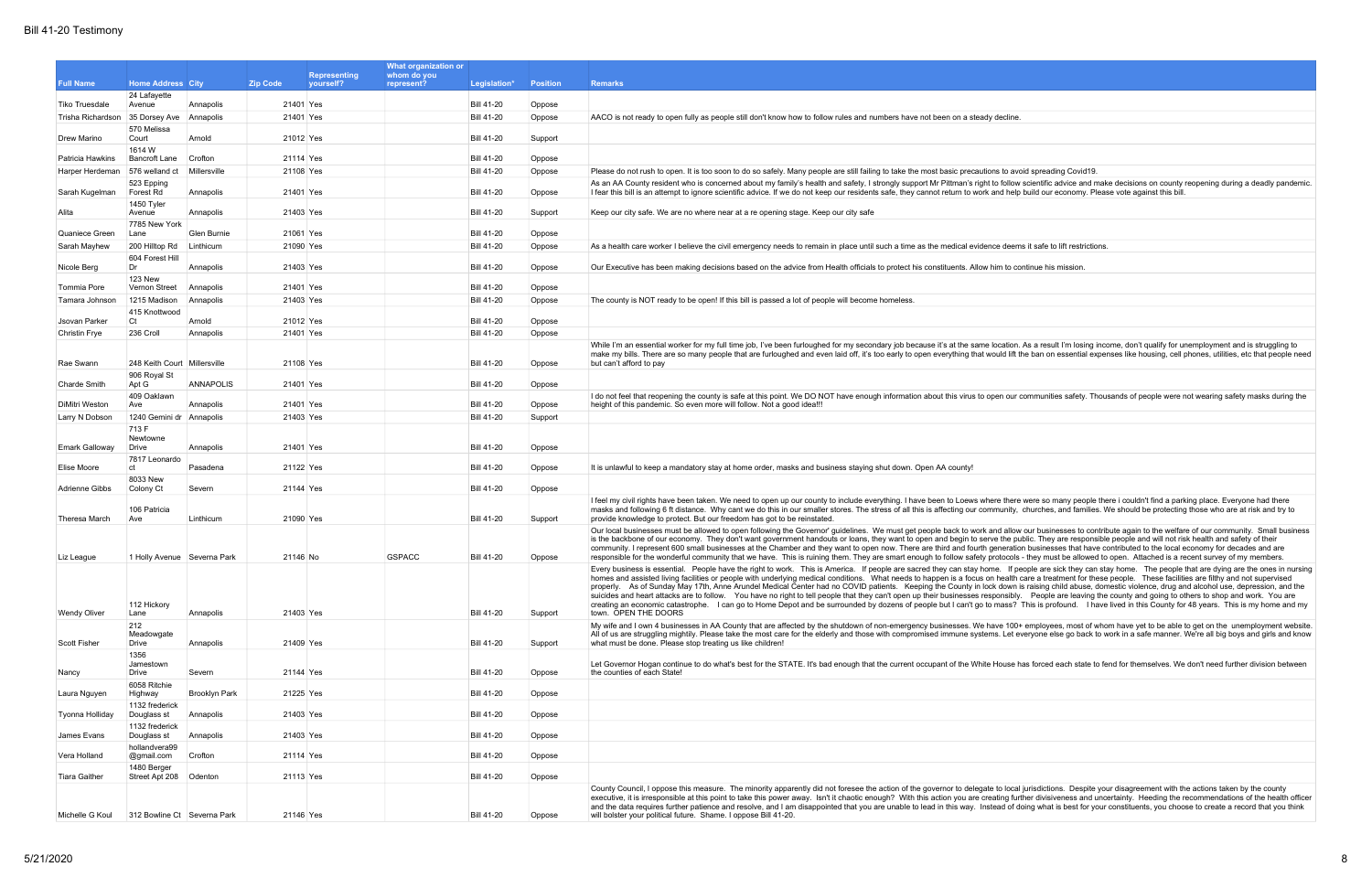ate guidelines. It makes no sense to allow big box stores, grocery stores and liquor stores bre next door or jewelry store and make a purchase.

|                                  |                                            |                       |                        |                     | What organization or                        |                                        |                   |                                                                                                                                                                                                                                                                                                                                                                                                                                                                                                                                                                                                                                                                                                                                                                                                                                                                                                                                                                                                                                                                                                                                                                                                                                                                                                                                                                                            |
|----------------------------------|--------------------------------------------|-----------------------|------------------------|---------------------|---------------------------------------------|----------------------------------------|-------------------|--------------------------------------------------------------------------------------------------------------------------------------------------------------------------------------------------------------------------------------------------------------------------------------------------------------------------------------------------------------------------------------------------------------------------------------------------------------------------------------------------------------------------------------------------------------------------------------------------------------------------------------------------------------------------------------------------------------------------------------------------------------------------------------------------------------------------------------------------------------------------------------------------------------------------------------------------------------------------------------------------------------------------------------------------------------------------------------------------------------------------------------------------------------------------------------------------------------------------------------------------------------------------------------------------------------------------------------------------------------------------------------------|
|                                  |                                            |                       |                        | <b>Representing</b> | whom do you                                 |                                        |                   |                                                                                                                                                                                                                                                                                                                                                                                                                                                                                                                                                                                                                                                                                                                                                                                                                                                                                                                                                                                                                                                                                                                                                                                                                                                                                                                                                                                            |
| <b>Full Name</b>                 | <b>Home Address City</b><br>303 Bloomsbury |                       | <b>Zip Code</b>        | vourself?           | represent?                                  | Legislation*                           | <b>Position</b>   | <b>Remarks</b>                                                                                                                                                                                                                                                                                                                                                                                                                                                                                                                                                                                                                                                                                                                                                                                                                                                                                                                                                                                                                                                                                                                                                                                                                                                                                                                                                                             |
| Tiayanna Pindell                 | Square                                     | Annapolis             | 21401 Yes              |                     |                                             | <b>Bill 41-20</b>                      | Support           |                                                                                                                                                                                                                                                                                                                                                                                                                                                                                                                                                                                                                                                                                                                                                                                                                                                                                                                                                                                                                                                                                                                                                                                                                                                                                                                                                                                            |
|                                  | 300 Mangrove<br>Road Severna               |                       |                        |                     |                                             |                                        |                   | It's time to end the county executive's authority to decide which private businesses can open. It's also time to turn the benches in the county parks right side up, allow playground, basketball and tennis court                                                                                                                                                                                                                                                                                                                                                                                                                                                                                                                                                                                                                                                                                                                                                                                                                                                                                                                                                                                                                                                                                                                                                                         |
| Michael W Drabo<br>Sterlene Hill | Park, MD 21146 Severna Park<br>15 Bates    |                       | 21146 Yes<br>21401 Yes |                     | Michael Drabo                               | <b>Bill 41-20</b><br><b>Bill 41-20</b> | Support           | usage.                                                                                                                                                                                                                                                                                                                                                                                                                                                                                                                                                                                                                                                                                                                                                                                                                                                                                                                                                                                                                                                                                                                                                                                                                                                                                                                                                                                     |
|                                  | 7693 Early                                 | Annapolis             |                        |                     |                                             |                                        | Oppose            | Please end the state of emergency. Baltimore County has announced that they are starting to reopen, and they are considered a "hot spot". By not allowing businesses to reopen, you are causing deliberate harm                                                                                                                                                                                                                                                                                                                                                                                                                                                                                                                                                                                                                                                                                                                                                                                                                                                                                                                                                                                                                                                                                                                                                                            |
| Sheila J Skidds                  | Spring Way                                 | Severn                | 21144 Yes              |                     |                                             | <b>Bill 41-20</b>                      | Support           | to your constituents.                                                                                                                                                                                                                                                                                                                                                                                                                                                                                                                                                                                                                                                                                                                                                                                                                                                                                                                                                                                                                                                                                                                                                                                                                                                                                                                                                                      |
| Karen Bailey                     | 5759 Pindel<br>Road                        | Lothian               |                        | 20711 Yes           |                                             | <b>Bill 41-20</b>                      | Oppose            | We are still in the middle of a pandemic and cases are increasing! We need to take baby steps here, folks. I don't want my immuno-compromised family members and friends to be at risk because of people who<br>want to drink in bars!                                                                                                                                                                                                                                                                                                                                                                                                                                                                                                                                                                                                                                                                                                                                                                                                                                                                                                                                                                                                                                                                                                                                                     |
| Linda Bellomo                    | 3141 Catrina<br>Lane                       | Annapolis             | 21403 No               |                     | reopen anne arundle<br>county               | <b>Bill 41-20</b>                      | Support           | Keeping this county and state is UNCONSTITUTIONAL!! Open this state up now.                                                                                                                                                                                                                                                                                                                                                                                                                                                                                                                                                                                                                                                                                                                                                                                                                                                                                                                                                                                                                                                                                                                                                                                                                                                                                                                |
| Gina Bond                        | 68Triple Crown<br>Ct                       |                       | 21244 Yes              |                     |                                             | <b>Bill 41-20</b>                      | Oppose            | I work in AA county and passing of this bill would endanger myself and my family. Please don't pass this right now. So many families would be negatively impacted by it.                                                                                                                                                                                                                                                                                                                                                                                                                                                                                                                                                                                                                                                                                                                                                                                                                                                                                                                                                                                                                                                                                                                                                                                                                   |
| Carl Neimeyer                    | 12 Roe Lane                                | Arnold                | 21012 Yes              |                     |                                             | <b>Bill 41-20</b>                      | Oppose            |                                                                                                                                                                                                                                                                                                                                                                                                                                                                                                                                                                                                                                                                                                                                                                                                                                                                                                                                                                                                                                                                                                                                                                                                                                                                                                                                                                                            |
| Candyce Taylor                   | 1903 Arwell ct                             | Severn                | 21144 Yes              |                     |                                             | <b>Bill 41-20</b>                      | Oppose            | if the county opens fine, i wont be out there but people should not Lose their homes because of COVID-19                                                                                                                                                                                                                                                                                                                                                                                                                                                                                                                                                                                                                                                                                                                                                                                                                                                                                                                                                                                                                                                                                                                                                                                                                                                                                   |
|                                  | 615 green briar                            |                       |                        |                     |                                             |                                        |                   |                                                                                                                                                                                                                                                                                                                                                                                                                                                                                                                                                                                                                                                                                                                                                                                                                                                                                                                                                                                                                                                                                                                                                                                                                                                                                                                                                                                            |
| Alexus Quille                    | lane                                       | Annapolis             | 21401 Yes              |                     |                                             | <b>Bill 41-20</b>                      | Oppose            |                                                                                                                                                                                                                                                                                                                                                                                                                                                                                                                                                                                                                                                                                                                                                                                                                                                                                                                                                                                                                                                                                                                                                                                                                                                                                                                                                                                            |
| Joslyn Jacobs                    | 1085 glencrest<br>la                       | Annapolis             | 21401 Yes              |                     |                                             | <b>Bill 41-20</b>                      | Oppose            |                                                                                                                                                                                                                                                                                                                                                                                                                                                                                                                                                                                                                                                                                                                                                                                                                                                                                                                                                                                                                                                                                                                                                                                                                                                                                                                                                                                            |
| Victor Simon                     | 337<br>Stonehouse<br>Drive                 | Sevena Park           | 21146 No               |                     | LifeTime WealthCare<br><b>Family Office</b> | <b>Bill 41-20</b>                      | Oppose            | Open all Businesses in the county effective immediately and let the business owners use common sense. Gov is infringing on citizen constitutional rights Covid can be dealt with just like other viruses. The<br>economic catastrophe is being caused by Gov actions and needs to stop immediately                                                                                                                                                                                                                                                                                                                                                                                                                                                                                                                                                                                                                                                                                                                                                                                                                                                                                                                                                                                                                                                                                         |
| Thomas Clary                     | 1596 Wall Drive Pasadena                   |                       | 21122 Yes              |                     |                                             | <b>Bill 41-20</b>                      | Oppose            | In my humble opinion, as a CPA and a voice for small businesses, we have to allow our locally owned businesses to open safely on their own. Sweeping legislation that keeps doors closed and lid on our summer<br>activities will be devastating to our summertime economy - and life. We need to allow all businesses to open safely on their own, but we need to provide clear guidelines for how to do so. Even if we need to<br>enforce compliance, let's give our bars, restaurants, coffee shops, and churches an opportunity to proceed with life and our new reality.                                                                                                                                                                                                                                                                                                                                                                                                                                                                                                                                                                                                                                                                                                                                                                                                              |
| Peggy Williams                   | 103 Wiltshire<br>Lane                      | <b>SEVERNA PARK</b>   | 21146 Yes              |                     |                                             | <b>Bill 41-20</b>                      | Support           | Please support Bill 41-20! I am Peggy Williams, a resident of Severna Park. Now that the Governor has put the authority to shut businesses down in the hands of the County Executive (CE), on what authority<br>and based on what public health data (include depression and suicides!) is the CE continuing to extend this lockdown of life and business? What constitutes this continued civil emergency? If the CE and Dr.<br>Kalyanaraman are going to continue to restrict citizens' freedom to assemble and do business, they had better have good reason to do so. They must have answers to these questions and those answers need to<br>be clear, transparent, and based in law and good science, not by fudged or manipulated COVID case and death numbers, like we have seen thus far from the CDC and public health community. Due to this<br>manipulation, those numbers are no longer reliable except we know that COVID-19 disproportionately impacts elderly and ill people. We know how to protect our elderly loved ones during cold season and will<br>continue to do so. We do not need the government to crack down on us and restrict our freedoms to do that. We must not be governed by public health officials with such limitless power in times such as this, with<br>absolutely NO thought to how locking down would also impact the public health. Thank you. |
| <b>Bryant Pepe</b>               | 320 Locust Ave Annapolis                   |                       | 21401 Yes              |                     |                                             | <b>Bill 41-20</b>                      | Oppose            | Removing Stuart Pittman's emergency powers and prematurely opening the county will have dire consequences for the constituents you claim to represent. Many are already at risk and many more will be if we<br>completely reopen unchecked. We do not dictate this timeline. The way we control the virus does. I hope you make the right decision. We are only as good as how we treat our most vulnerable.                                                                                                                                                                                                                                                                                                                                                                                                                                                                                                                                                                                                                                                                                                                                                                                                                                                                                                                                                                               |
| Jacquline Green                  | 70 Clay St                                 | Annapolis             |                        | 21401 Yes           |                                             | <b>Bill 41-20</b>                      | Oppose            |                                                                                                                                                                                                                                                                                                                                                                                                                                                                                                                                                                                                                                                                                                                                                                                                                                                                                                                                                                                                                                                                                                                                                                                                                                                                                                                                                                                            |
| Meche Brown                      | 2046 Boardley<br>Rd                        | Annapolis             | 21401 Yes              |                     |                                             | <b>Bill 41-20</b>                      | Oppose            |                                                                                                                                                                                                                                                                                                                                                                                                                                                                                                                                                                                                                                                                                                                                                                                                                                                                                                                                                                                                                                                                                                                                                                                                                                                                                                                                                                                            |
| Katya Belt                       | 886 Marengo st Annapolis                   |                       | 21401 Yes              |                     |                                             | <b>Bill 41-20</b>                      | Oppose            | We are not ready. Speaking as someone who has worked in the healthcare field for years we are not ready. If we reopen now it will set us back. It is too soon.                                                                                                                                                                                                                                                                                                                                                                                                                                                                                                                                                                                                                                                                                                                                                                                                                                                                                                                                                                                                                                                                                                                                                                                                                             |
| Jaron Rice                       | 7657 Sherlock<br>Court                     | Pasadena              | 21122 Yes              |                     |                                             | <b>Bill 41-20</b>                      | Support           | We were told that the a shelter-in-place was necessary in order to flatten the curve, to ensure that we don't overwhelm our hospitals and our healthcare system at large. We've done that. We've MORE than done<br>that. Yet, the government is still standing in the way of the small business community going back to work, taking away our livelihood and destroying what we've spent years of our lives trying to build. For those<br>who are more vulnerable and at higher risk, by all means we need to do whatever we can to quarantine those people and allow them to exercise as much caution as they need. But to destroy the economy over<br>this is completely unacceptable. Years from now, the economic devastation that politicians created surrounding COVID-19 will be remembered while the severity of the actual problem probably will not. We need<br>to follow the governor's lead and reopen Anne Arundel County.                                                                                                                                                                                                                                                                                                                                                                                                                                                    |
| Nancy A. Nicklow                 | 9309 Fort<br>Smallwood Rd Pasadena         |                       | 21122 Yes              |                     | Huff Insurance                              | <b>Bill 41-20</b>                      | Support           | As a small business owner and as President of the Northern Anne Arundel County Chamber of Commerce I am seeing small business in this county be destroyed by the decision of the County Executive and the<br>Governor. It is ok for me to buy a piece of jewelry at Wallmart but not at my local independently owned jewelry store. The restrictions on small businesses and beauty salons are destroying the economy. The<br>state can not get the unemployment payments out quick enough to handle the demand, opening back up the stores will eliminate the need for the unemployment payments. People want to go back to work they<br>are ready to go back to work. Let us work and safe the economy                                                                                                                                                                                                                                                                                                                                                                                                                                                                                                                                                                                                                                                                                   |
| Christine Guenther   Dr          | 1103 Broadview                             | Annapolis             | 21409 Yes              |                     |                                             | <b>Bill 41-20</b>                      | Support           | I am providing my testimony in support of this legislation. The County Executives ability to declare a civil emergency must have a finite limit and an ending date as to not supersede unnecessarily the actions of the<br>state governor or the decision of the County Council as determined by a vote. If the Governor terminates and/or a majority of the County Council votes to terminate the end of a civil emergency, then this should<br>be sufficient to terminate the emergency and it would be unfair and undemocratic for the County Executive to have powers that extend beyond that of the Council's decision or the Governor's orders                                                                                                                                                                                                                                                                                                                                                                                                                                                                                                                                                                                                                                                                                                                                       |
| Kaela Butler                     | 251 admiral<br>Cochrane drive Annapolis    |                       | 21401 Yes              |                     |                                             | <b>Bill 41-20</b>                      | Oppose            |                                                                                                                                                                                                                                                                                                                                                                                                                                                                                                                                                                                                                                                                                                                                                                                                                                                                                                                                                                                                                                                                                                                                                                                                                                                                                                                                                                                            |
| Joann Hess                       | 145 Ritchie<br>Highway                     | Severna Park          | 21146 No               |                     | Massage Envy<br>franchisees                 | <b>Bill 41-20</b>                      | Support           | estheticians are trained professions which adhere to strict hygiene and sanitation protocols. Our services are necessary physical and mental wellbeing of our clients. We are able to provide these services in a<br>safe way utilizing all necessary PPE, social distancing and sanitation protocols. There is no reason to arbitrarily restrict these services any longer. Doing so could cause the loss of our business, the<br>unemployment of over 100 hard working employees in Anne Arundel County. We fully support the reopening with proper protocols in our County and our State. Thank you.                                                                                                                                                                                                                                                                                                                                                                                                                                                                                                                                                                                                                                                                                                                                                                                    |
|                                  | 8247 parham                                |                       |                        |                     |                                             |                                        |                   |                                                                                                                                                                                                                                                                                                                                                                                                                                                                                                                                                                                                                                                                                                                                                                                                                                                                                                                                                                                                                                                                                                                                                                                                                                                                                                                                                                                            |
| Rika<br><b>Susan Deaver</b>      | court<br>8248 Silver Run<br>Court          | Severn md<br>Pasadena | 21144 Yes<br>21122 Yes |                     |                                             | <b>Bill 41-20</b><br><b>Bill 41-20</b> | Oppose<br>Support | I support this bill removing County Executive Pittman's emergency power and encourage him to use Governor Hogan's state guidelines. It makes no sense to allow big box stores, grocery stores and liquor stores<br>to be open but not small business. I can walk into a liquor store and make a purchase, but cannot go into the Hallmark store next door or jewelry store and make a purchase.                                                                                                                                                                                                                                                                                                                                                                                                                                                                                                                                                                                                                                                                                                                                                                                                                                                                                                                                                                                            |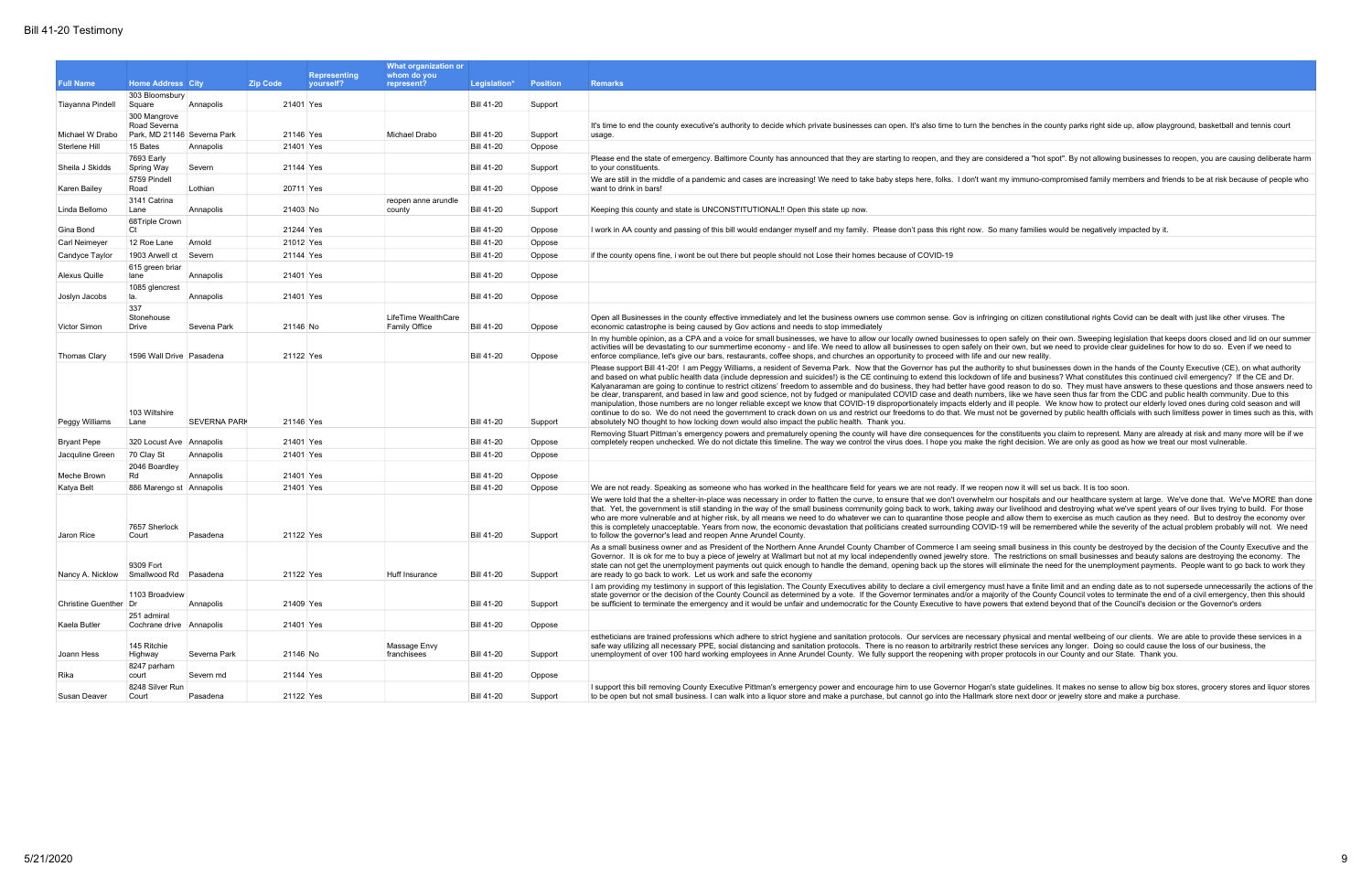|                              |                                               |                   |                 |              | What organization or                |                   |                 |                                                                                                                                                                                                                                                                                                                                                                                                                                                                                                                                                                                                                                                                                                                                                                                                                                                                                                                                                                                                                                                                                                                                                                                                                                                                                                                                                                                                                                                                                                                                                                                                                                                                                                                                                                                                                                                                                                                                                                                                                                                                                                                                                                                                                                                                                                                                                                                                                                                                                                                                                                                                                                                                                                                                                                                                                                                                                                                                                                                                                                                                                                                                                                                                                                                                                                                                                                                                                                                                                                                                                                                                                                                                                                                                                                                                                                                                                                                                                                                                                                                                                                                                                                                                                                                       |
|------------------------------|-----------------------------------------------|-------------------|-----------------|--------------|-------------------------------------|-------------------|-----------------|-------------------------------------------------------------------------------------------------------------------------------------------------------------------------------------------------------------------------------------------------------------------------------------------------------------------------------------------------------------------------------------------------------------------------------------------------------------------------------------------------------------------------------------------------------------------------------------------------------------------------------------------------------------------------------------------------------------------------------------------------------------------------------------------------------------------------------------------------------------------------------------------------------------------------------------------------------------------------------------------------------------------------------------------------------------------------------------------------------------------------------------------------------------------------------------------------------------------------------------------------------------------------------------------------------------------------------------------------------------------------------------------------------------------------------------------------------------------------------------------------------------------------------------------------------------------------------------------------------------------------------------------------------------------------------------------------------------------------------------------------------------------------------------------------------------------------------------------------------------------------------------------------------------------------------------------------------------------------------------------------------------------------------------------------------------------------------------------------------------------------------------------------------------------------------------------------------------------------------------------------------------------------------------------------------------------------------------------------------------------------------------------------------------------------------------------------------------------------------------------------------------------------------------------------------------------------------------------------------------------------------------------------------------------------------------------------------------------------------------------------------------------------------------------------------------------------------------------------------------------------------------------------------------------------------------------------------------------------------------------------------------------------------------------------------------------------------------------------------------------------------------------------------------------------------------------------------------------------------------------------------------------------------------------------------------------------------------------------------------------------------------------------------------------------------------------------------------------------------------------------------------------------------------------------------------------------------------------------------------------------------------------------------------------------------------------------------------------------------------------------------------------------------------------------------------------------------------------------------------------------------------------------------------------------------------------------------------------------------------------------------------------------------------------------------------------------------------------------------------------------------------------------------------------------------------------------------------------------------------------------------|
|                              |                                               |                   |                 | Representing | whom do you                         |                   |                 |                                                                                                                                                                                                                                                                                                                                                                                                                                                                                                                                                                                                                                                                                                                                                                                                                                                                                                                                                                                                                                                                                                                                                                                                                                                                                                                                                                                                                                                                                                                                                                                                                                                                                                                                                                                                                                                                                                                                                                                                                                                                                                                                                                                                                                                                                                                                                                                                                                                                                                                                                                                                                                                                                                                                                                                                                                                                                                                                                                                                                                                                                                                                                                                                                                                                                                                                                                                                                                                                                                                                                                                                                                                                                                                                                                                                                                                                                                                                                                                                                                                                                                                                                                                                                                                       |
| <b>Full Name</b>             | <b>Home Address City</b>                      |                   | <b>Zip Code</b> | yourself?    | represent?                          | Legislation*      | <b>Position</b> | <b>Remarks</b><br>On 5/13, following guidance from his team of medical and science experts, Gov. Hogan determined the state of MD to be in position to move into Phase 1 of the MD Road Map to Recovery while allowing                                                                                                                                                                                                                                                                                                                                                                                                                                                                                                                                                                                                                                                                                                                                                                                                                                                                                                                                                                                                                                                                                                                                                                                                                                                                                                                                                                                                                                                                                                                                                                                                                                                                                                                                                                                                                                                                                                                                                                                                                                                                                                                                                                                                                                                                                                                                                                                                                                                                                                                                                                                                                                                                                                                                                                                                                                                                                                                                                                                                                                                                                                                                                                                                                                                                                                                                                                                                                                                                                                                                                                                                                                                                                                                                                                                                                                                                                                                                                                                                                                |
| Susan A Austin               | 723 Galveston<br>Court                        | Davidsonville     |                 | 21035 Yes    |                                     | <b>Bill 41-20</b> | Support         | discretion on the part of county officials to ensure county preparedness. To date, CE Pittman has provided NO scientific or medical basis which discredits the findings of Hogan's team of experts. Pittman did no<br>need to find his own different experts than Gov. Hogan used in the first place. CE Pittman is relying upon the advice and experience of Dr. Kalyanaraman who does not specialize in infectology - he is an interna<br>medicine doctor. How is he now qualified as an expert in virology and infectology? AA county is not a "hot spot" for the virus. All of our numbers are either descending or flat. The curve was long ago flattened<br>and accomplished its purpose of safequarding hospitals from a huge surge (which never happened). It is universally agreed that our hospitals are adequately prepared to care for the ill; AA Medical Center has<br>laid off 1,000+ medical personnel and there is no bed shortage, either acute or ICU; contract tracing measures are up to speed; there is currently no lack of PPE for medical personnel. CE Pittman has taken it<br>upon himself to add "goalpost metrics" which are neither currently measured nor are they, by his admission, measurable to date. He has given the citizens of AA no clear path forward for the foreseeable future.<br>The "health equity" metric (currently un-measurable) can be worked on WHILE the county is in the first phase of reopening, as can the process of beefing up the PPE supply. At the 5/19 virtual town hall, when<br>asked for his timeline goal/expectation for moving the county fully into Phase 1, he answered, "Well, that's the million dollar question. We don't really have a timeline." Due, no doubt, to the fact that he has<br>created a metric system that he himself has no idea how to measure. This is unacceptable; it is NOT leadership. CE Pittman is clearly unqualified for these decisions and should have instead deferred to Gov.<br>Hogan's plan. His emergency powers must now be rescinded. CE Pittman's "plan" is resulting in the complete destruction of countless small businesses in AA county who are being kept shuttered while the big<br>box stores are permitted to operate business as usual. In the 5/18 council meeting, Dr. Kalyanaraman, when confronted about the arbitrariness of business selection of who gets to open and who doesn't (in<br>essence, who gets to live and who has to die), confirmed that that decision was made on an arbitrary basis. This is absolutely unconscionable and, again, is NOT leadership, and not a decision Dr. Kalyanarama<br>is qualified to be making. Unacceptable. CE Pittman is holding churches to a different standard than other business entities who regularly host numbers of patrons in their facilities. Gov. Hogan's Phase 1 plan<br>allows for churches to resume services with 50% capacity, but CE Pittman scaled that back to only allowing TEN people in the church. He claims that this was a compromise when it is nothing more than the<br>illusion of same. To allow a church no more than 10 at a time is, in essence, the same as keeping it shuttered. This is in violation of the first amendment and cannot be tolerated one more day. If it persists, the<br>county had better be figuring out if it has enough budget money to pay for legal fees for defending the lawsuits that will undoubtedly issue. As it is, AA county is facing more than \$60M loss of revenue as a resu<br>of keeping the county locked down as it currently is. Gov. Hogan allows spas and barbershops to reopen; Pittman is only allowing ONE customer in the shop at a time, regardless of building size and safety<br>protocol readiness. Another illusion of compromise but in effect keeping the business shut down. They WILL die with this kind of "leadership". AA County is ready to reopen under Hogan's plan. All executive<br>action taken by CE Pittman should be terminated as of 5/23. All emergency ordinances should require the vote of five county council members and never again should one man be left to his own whims and<br>devices, able to act unilaterally, for the entire county. PASS BILL 41-20. |
| Shermekia Collins            | 20 Bens Drive<br>Apt C                        | Annapolis         |                 | 21403 Yes    |                                     | <b>Bill 41-20</b> | Oppose          |                                                                                                                                                                                                                                                                                                                                                                                                                                                                                                                                                                                                                                                                                                                                                                                                                                                                                                                                                                                                                                                                                                                                                                                                                                                                                                                                                                                                                                                                                                                                                                                                                                                                                                                                                                                                                                                                                                                                                                                                                                                                                                                                                                                                                                                                                                                                                                                                                                                                                                                                                                                                                                                                                                                                                                                                                                                                                                                                                                                                                                                                                                                                                                                                                                                                                                                                                                                                                                                                                                                                                                                                                                                                                                                                                                                                                                                                                                                                                                                                                                                                                                                                                                                                                                                       |
| Karen Smith                  | 1543 Hodges<br>Ave                            | Glen burnie       | 21060 Yes       |              |                                     | <b>Bill 41-20</b> | Support         | No one has the authority or rights to play with our livelihoods. These people who are trying to make decisions are not in this togetherthey have not endured what the citizens have. They are going about life as<br>always been while the residents are suffering. Loss of income, businesses that are struggling to survive, struggling to hold onto their homes without enough revenue. mental health issuesthe list snowballs. The<br>virus has a great survival rate for the healthy, we should be able to get on with our lives. The ones who are compromised or scared should choose to stay home. We should all have a choice and a chance. Quit<br>honestly I'd rather get the virus then lose everything I've worked so hard for that is my whole life.                                                                                                                                                                                                                                                                                                                                                                                                                                                                                                                                                                                                                                                                                                                                                                                                                                                                                                                                                                                                                                                                                                                                                                                                                                                                                                                                                                                                                                                                                                                                                                                                                                                                                                                                                                                                                                                                                                                                                                                                                                                                                                                                                                                                                                                                                                                                                                                                                                                                                                                                                                                                                                                                                                                                                                                                                                                                                                                                                                                                                                                                                                                                                                                                                                                                                                                                                                                                                                                                                     |
| Courtney Parfitt             | 909 Mago Vista<br>Rd                          | Arnold            |                 | 21012 Yes    |                                     | <b>Bill 41-20</b> | Support         | I am a business owner and a mother in Anne Arundel Coutny. I am committed to both keeping our families safe and reopening business. The business owners of this county have been preparing, studying and<br>networking for the past 2 months to figure out how to safely re-open and keep our customers and employees safe. Our County Executive made it clear in his "Business Town Hall" on May 19th and in the Capita<br>Gazette on May 20th that he is not prepared and is struggling with leading the County's re-opening. This lack of leadership and preparation are why I am asking the County Council to pass this proclamation and<br>allow Anne Arundel County to open in lockstep with Gov. Hogan's plan for re-opening. If you are in doubt, please go watch the "Business Town Hall" dated May 19th at 5:58 PM on the County Executive's<br>facebook page. His words and actions in that town hall speak volumes about his ability to lead in this situation. Please put our future back in the hands of Governor Hogan and give us all a chance to save our<br>businesses while protecting our community.                                                                                                                                                                                                                                                                                                                                                                                                                                                                                                                                                                                                                                                                                                                                                                                                                                                                                                                                                                                                                                                                                                                                                                                                                                                                                                                                                                                                                                                                                                                                                                                                                                                                                                                                                                                                                                                                                                                                                                                                                                                                                                                                                                                                                                                                                                                                                                                                                                                                                                                                                                                                                                                                                                                                                                                                                                                                                                                                                                                                                                                                                                                              |
|                              | 8187 Ritchie                                  |                   |                 |              | NCR Towing and                      |                   |                 | Here's the real chart: freedom of religion, ? not met the free exercise thereof; or abridging the freedom of speech, ? not met or of the press; or the right of the people peaceably to assemble ? not met The right of<br>the people to be secure in their persons, houses, papers, and effects, against unreasonable searches and seizures ?not met Freedom to work ?not met The right to life, Liberty and the pursuit of Happiness: ?nc                                                                                                                                                                                                                                                                                                                                                                                                                                                                                                                                                                                                                                                                                                                                                                                                                                                                                                                                                                                                                                                                                                                                                                                                                                                                                                                                                                                                                                                                                                                                                                                                                                                                                                                                                                                                                                                                                                                                                                                                                                                                                                                                                                                                                                                                                                                                                                                                                                                                                                                                                                                                                                                                                                                                                                                                                                                                                                                                                                                                                                                                                                                                                                                                                                                                                                                                                                                                                                                                                                                                                                                                                                                                                                                                                                                                           |
| Karen Smith                  | hwy                                           | Pasadena          | 21122 No        |              | Recovery                            | <b>Bill 41-20</b> | Support         | met Using a virus with a 99.98% survival rate as an excuse to control, manipulate and violate all the above and more: ?Met                                                                                                                                                                                                                                                                                                                                                                                                                                                                                                                                                                                                                                                                                                                                                                                                                                                                                                                                                                                                                                                                                                                                                                                                                                                                                                                                                                                                                                                                                                                                                                                                                                                                                                                                                                                                                                                                                                                                                                                                                                                                                                                                                                                                                                                                                                                                                                                                                                                                                                                                                                                                                                                                                                                                                                                                                                                                                                                                                                                                                                                                                                                                                                                                                                                                                                                                                                                                                                                                                                                                                                                                                                                                                                                                                                                                                                                                                                                                                                                                                                                                                                                            |
| Dejanira Chase               | 245 Croll Dr.                                 | Annapolis         | 21401 Yes       |              |                                     | <b>Bill 41-20</b> | Support         |                                                                                                                                                                                                                                                                                                                                                                                                                                                                                                                                                                                                                                                                                                                                                                                                                                                                                                                                                                                                                                                                                                                                                                                                                                                                                                                                                                                                                                                                                                                                                                                                                                                                                                                                                                                                                                                                                                                                                                                                                                                                                                                                                                                                                                                                                                                                                                                                                                                                                                                                                                                                                                                                                                                                                                                                                                                                                                                                                                                                                                                                                                                                                                                                                                                                                                                                                                                                                                                                                                                                                                                                                                                                                                                                                                                                                                                                                                                                                                                                                                                                                                                                                                                                                                                       |
| <b>Dejanira chase</b>        | 245 Croll Dr.                                 | Annapolis         |                 | 21401 Yes    |                                     | <b>Bill 41-20</b> | <b>Oppose</b>   |                                                                                                                                                                                                                                                                                                                                                                                                                                                                                                                                                                                                                                                                                                                                                                                                                                                                                                                                                                                                                                                                                                                                                                                                                                                                                                                                                                                                                                                                                                                                                                                                                                                                                                                                                                                                                                                                                                                                                                                                                                                                                                                                                                                                                                                                                                                                                                                                                                                                                                                                                                                                                                                                                                                                                                                                                                                                                                                                                                                                                                                                                                                                                                                                                                                                                                                                                                                                                                                                                                                                                                                                                                                                                                                                                                                                                                                                                                                                                                                                                                                                                                                                                                                                                                                       |
| Karen Gilmore                | 921 Densmore<br><b>Bay Court</b>              | Gambrills         | 21054 Yes       |              |                                     | <b>Bill 41-20</b> | Support         | Passing the buck on this lockdown limbo needs to stop. Our county members need to get back to their lives whether it be business owners, students, etc. Creating non-stop, undefinable hurdles to a return to<br>normalcy is problematic. People need to move on with their lives and make decisions for their lives, especially our young people who are trying to reach certain developmental milestones to actually grow up and<br>be contributing members of society. Signed, A business owner who owns businesses and properties in Maryland and a mom to three teens who need to move forward with their lives.                                                                                                                                                                                                                                                                                                                                                                                                                                                                                                                                                                                                                                                                                                                                                                                                                                                                                                                                                                                                                                                                                                                                                                                                                                                                                                                                                                                                                                                                                                                                                                                                                                                                                                                                                                                                                                                                                                                                                                                                                                                                                                                                                                                                                                                                                                                                                                                                                                                                                                                                                                                                                                                                                                                                                                                                                                                                                                                                                                                                                                                                                                                                                                                                                                                                                                                                                                                                                                                                                                                                                                                                                                 |
| Christina Patrick            | 813 biddle rd                                 | Glen burnie       |                 | 21060 Yes    |                                     | <b>Bill 41-20</b> | Support         | We need our county back open immediately before the hardworking citizens lose everything. Seems like that's what Pittman and dems want, to force everyone to be dependent on the government. Georgia and<br>Florida have PROVEN WE CAN REOPEN SAFELY!!                                                                                                                                                                                                                                                                                                                                                                                                                                                                                                                                                                                                                                                                                                                                                                                                                                                                                                                                                                                                                                                                                                                                                                                                                                                                                                                                                                                                                                                                                                                                                                                                                                                                                                                                                                                                                                                                                                                                                                                                                                                                                                                                                                                                                                                                                                                                                                                                                                                                                                                                                                                                                                                                                                                                                                                                                                                                                                                                                                                                                                                                                                                                                                                                                                                                                                                                                                                                                                                                                                                                                                                                                                                                                                                                                                                                                                                                                                                                                                                                |
| stephen kaufmann Highway     | 558 Ritchie                                   | Severna Park      |                 | 21146 Yes    | <b>Franklin's Toys</b>              | <b>Bill 41-20</b> | Oppose          | we are maintaining the cleanliness of the store, have employees willing to work, we provide a need to the community and our sales are down 80-90% and that is unsustainable as a small business. Please let us<br>go back to work now.                                                                                                                                                                                                                                                                                                                                                                                                                                                                                                                                                                                                                                                                                                                                                                                                                                                                                                                                                                                                                                                                                                                                                                                                                                                                                                                                                                                                                                                                                                                                                                                                                                                                                                                                                                                                                                                                                                                                                                                                                                                                                                                                                                                                                                                                                                                                                                                                                                                                                                                                                                                                                                                                                                                                                                                                                                                                                                                                                                                                                                                                                                                                                                                                                                                                                                                                                                                                                                                                                                                                                                                                                                                                                                                                                                                                                                                                                                                                                                                                                |
| Davetta R Lowe               | 7164<br>Springhouse<br>Lane                   | Chestnut Hill Cov |                 | 21226 Yes    |                                     | <b>Bill 41-20</b> | Oppose          | Please, Please don't do it!!                                                                                                                                                                                                                                                                                                                                                                                                                                                                                                                                                                                                                                                                                                                                                                                                                                                                                                                                                                                                                                                                                                                                                                                                                                                                                                                                                                                                                                                                                                                                                                                                                                                                                                                                                                                                                                                                                                                                                                                                                                                                                                                                                                                                                                                                                                                                                                                                                                                                                                                                                                                                                                                                                                                                                                                                                                                                                                                                                                                                                                                                                                                                                                                                                                                                                                                                                                                                                                                                                                                                                                                                                                                                                                                                                                                                                                                                                                                                                                                                                                                                                                                                                                                                                          |
| Damika Weems                 | 1842 Blue Jay<br><b>Ct</b>                    | Severn            |                 | 21144 Yes    |                                     | <b>Bill 41-20</b> | Oppose          |                                                                                                                                                                                                                                                                                                                                                                                                                                                                                                                                                                                                                                                                                                                                                                                                                                                                                                                                                                                                                                                                                                                                                                                                                                                                                                                                                                                                                                                                                                                                                                                                                                                                                                                                                                                                                                                                                                                                                                                                                                                                                                                                                                                                                                                                                                                                                                                                                                                                                                                                                                                                                                                                                                                                                                                                                                                                                                                                                                                                                                                                                                                                                                                                                                                                                                                                                                                                                                                                                                                                                                                                                                                                                                                                                                                                                                                                                                                                                                                                                                                                                                                                                                                                                                                       |
| Jenna Butler                 | 1019 Tyler Ave Annapolis                      |                   |                 | 21403 Yes    |                                     | <b>Bill 41-20</b> | Support         |                                                                                                                                                                                                                                                                                                                                                                                                                                                                                                                                                                                                                                                                                                                                                                                                                                                                                                                                                                                                                                                                                                                                                                                                                                                                                                                                                                                                                                                                                                                                                                                                                                                                                                                                                                                                                                                                                                                                                                                                                                                                                                                                                                                                                                                                                                                                                                                                                                                                                                                                                                                                                                                                                                                                                                                                                                                                                                                                                                                                                                                                                                                                                                                                                                                                                                                                                                                                                                                                                                                                                                                                                                                                                                                                                                                                                                                                                                                                                                                                                                                                                                                                                                                                                                                       |
| Timothy Mummert   Park Court | 9754 Summer                                   | Columbia          |                 | 21046 Yes    |                                     | <b>Bill 41-20</b> | Support         | My name is Tim Mummert. I own the Mummert Law Firm located behind the Honey Bee Dinner in Glen Burnie. I opened my law office in Anne Arundel County in 2005 and have been an active member of the<br>North Anne Arundel County Chamber of Commerce. I am also a court appointed mediator for the Circuit Court for Anne Arundel County helping many resolve their disputes without costly litigation. I am providin<br>my written support for Bill 41-20. The County Executive should be deferring to Governor Hogan who has the best interest of the entire state in his consideration. Governor Hogan is being advised by top medical<br>professionals. Please pass this Emergency Bill. Timothy J. Mummert, Esquire 7438 Ritchie Highway Glen Burnie, MD 21061                                                                                                                                                                                                                                                                                                                                                                                                                                                                                                                                                                                                                                                                                                                                                                                                                                                                                                                                                                                                                                                                                                                                                                                                                                                                                                                                                                                                                                                                                                                                                                                                                                                                                                                                                                                                                                                                                                                                                                                                                                                                                                                                                                                                                                                                                                                                                                                                                                                                                                                                                                                                                                                                                                                                                                                                                                                                                                                                                                                                                                                                                                                                                                                                                                                                                                                                                                                                                                                                                    |
| James Smith                  | 1723 Marley<br>ave                            | Glen burnie       |                 | 21060 Yes    |                                     | <b>Bill 41-20</b> | Support         | Even though my small business, NCR Towing is considered essential, the shutdown has dramatically reduced our business volume and revenue. Mr. Pittmam should close his business too and share in this<br>extreme burden and risk losing everything like the rest of us that your making decisions for.                                                                                                                                                                                                                                                                                                                                                                                                                                                                                                                                                                                                                                                                                                                                                                                                                                                                                                                                                                                                                                                                                                                                                                                                                                                                                                                                                                                                                                                                                                                                                                                                                                                                                                                                                                                                                                                                                                                                                                                                                                                                                                                                                                                                                                                                                                                                                                                                                                                                                                                                                                                                                                                                                                                                                                                                                                                                                                                                                                                                                                                                                                                                                                                                                                                                                                                                                                                                                                                                                                                                                                                                                                                                                                                                                                                                                                                                                                                                                |
| Andrew T. Byrd               | 569 Baltimore<br>Annapolis Blvd. Severna Park |                   | 21146 No        |              | Victory Awards &<br>Promotions, LLC | <b>Bill 41-20</b> | Oppose          | Thank you for hearing my remarks. Our business was down 80% in April, and month to date is off 63%. These months historically are our busiest months of the year. I appreciate the care and the caution bein<br>exercised, but instead of trying to protect everyone, protect those that statistically are at greatest risk. Keep in play social distancing and good health practices like masks in public places. Having businesses<br>make available hand sanitizer and disinfecting wipes and masks for their employees and their clients makes sense. I am concerned that we are destroying the economic engine of this great state and of our<br>country. People need to eat and pay for their mortgages and other bills. Thank you for your consideration.                                                                                                                                                                                                                                                                                                                                                                                                                                                                                                                                                                                                                                                                                                                                                                                                                                                                                                                                                                                                                                                                                                                                                                                                                                                                                                                                                                                                                                                                                                                                                                                                                                                                                                                                                                                                                                                                                                                                                                                                                                                                                                                                                                                                                                                                                                                                                                                                                                                                                                                                                                                                                                                                                                                                                                                                                                                                                                                                                                                                                                                                                                                                                                                                                                                                                                                                                                                                                                                                                      |
| Renee Jordan                 | 1352 Edna<br>Road                             | Pasadena          |                 | 21122 Yes    |                                     | <b>Bill 41-20</b> | Support         |                                                                                                                                                                                                                                                                                                                                                                                                                                                                                                                                                                                                                                                                                                                                                                                                                                                                                                                                                                                                                                                                                                                                                                                                                                                                                                                                                                                                                                                                                                                                                                                                                                                                                                                                                                                                                                                                                                                                                                                                                                                                                                                                                                                                                                                                                                                                                                                                                                                                                                                                                                                                                                                                                                                                                                                                                                                                                                                                                                                                                                                                                                                                                                                                                                                                                                                                                                                                                                                                                                                                                                                                                                                                                                                                                                                                                                                                                                                                                                                                                                                                                                                                                                                                                                                       |
| Daniel C Conkling            | 2756 Bayside<br>Beach Rd                      | Pasadena          |                 | 21122 Yes    | Daniel C Conkling<br><b>CPA</b>     | <b>Bill 41-20</b> | Oppose          | Until the spread of the COVID-19 virus is contained the business community needs to be remained closed. There is still too much risk for an increase spread of the virus by opening up businesses. To complete<br>remove all restriction is irresponsible legislation.                                                                                                                                                                                                                                                                                                                                                                                                                                                                                                                                                                                                                                                                                                                                                                                                                                                                                                                                                                                                                                                                                                                                                                                                                                                                                                                                                                                                                                                                                                                                                                                                                                                                                                                                                                                                                                                                                                                                                                                                                                                                                                                                                                                                                                                                                                                                                                                                                                                                                                                                                                                                                                                                                                                                                                                                                                                                                                                                                                                                                                                                                                                                                                                                                                                                                                                                                                                                                                                                                                                                                                                                                                                                                                                                                                                                                                                                                                                                                                                |
| Cody rosser                  | 460 Ruth rd                                   | Arnold            |                 | 21012 Yes    |                                     | <b>Bill 41-20</b> | Oppose          | It is unsafe right now to reopen aaco we need more time to get the numbers down and hopefully with warmer weather comes a decline in infections. Thank you.                                                                                                                                                                                                                                                                                                                                                                                                                                                                                                                                                                                                                                                                                                                                                                                                                                                                                                                                                                                                                                                                                                                                                                                                                                                                                                                                                                                                                                                                                                                                                                                                                                                                                                                                                                                                                                                                                                                                                                                                                                                                                                                                                                                                                                                                                                                                                                                                                                                                                                                                                                                                                                                                                                                                                                                                                                                                                                                                                                                                                                                                                                                                                                                                                                                                                                                                                                                                                                                                                                                                                                                                                                                                                                                                                                                                                                                                                                                                                                                                                                                                                           |
| Shawn Connolly               | 7884<br>Pepperbox                             |                   |                 |              |                                     |                   |                 | This is killing all small businesses who do not have the backing of a large corporation. Almost seems to be designed to kill small business more so than keeping ignorant folks in line with how to act. You can't fix                                                                                                                                                                                                                                                                                                                                                                                                                                                                                                                                                                                                                                                                                                                                                                                                                                                                                                                                                                                                                                                                                                                                                                                                                                                                                                                                                                                                                                                                                                                                                                                                                                                                                                                                                                                                                                                                                                                                                                                                                                                                                                                                                                                                                                                                                                                                                                                                                                                                                                                                                                                                                                                                                                                                                                                                                                                                                                                                                                                                                                                                                                                                                                                                                                                                                                                                                                                                                                                                                                                                                                                                                                                                                                                                                                                                                                                                                                                                                                                                                                |
| Keene                        | Lane                                          | Pasadena          |                 | 21122 Yes    |                                     | <b>Bill 41-20</b> | Oppose          | stupid                                                                                                                                                                                                                                                                                                                                                                                                                                                                                                                                                                                                                                                                                                                                                                                                                                                                                                                                                                                                                                                                                                                                                                                                                                                                                                                                                                                                                                                                                                                                                                                                                                                                                                                                                                                                                                                                                                                                                                                                                                                                                                                                                                                                                                                                                                                                                                                                                                                                                                                                                                                                                                                                                                                                                                                                                                                                                                                                                                                                                                                                                                                                                                                                                                                                                                                                                                                                                                                                                                                                                                                                                                                                                                                                                                                                                                                                                                                                                                                                                                                                                                                                                                                                                                                |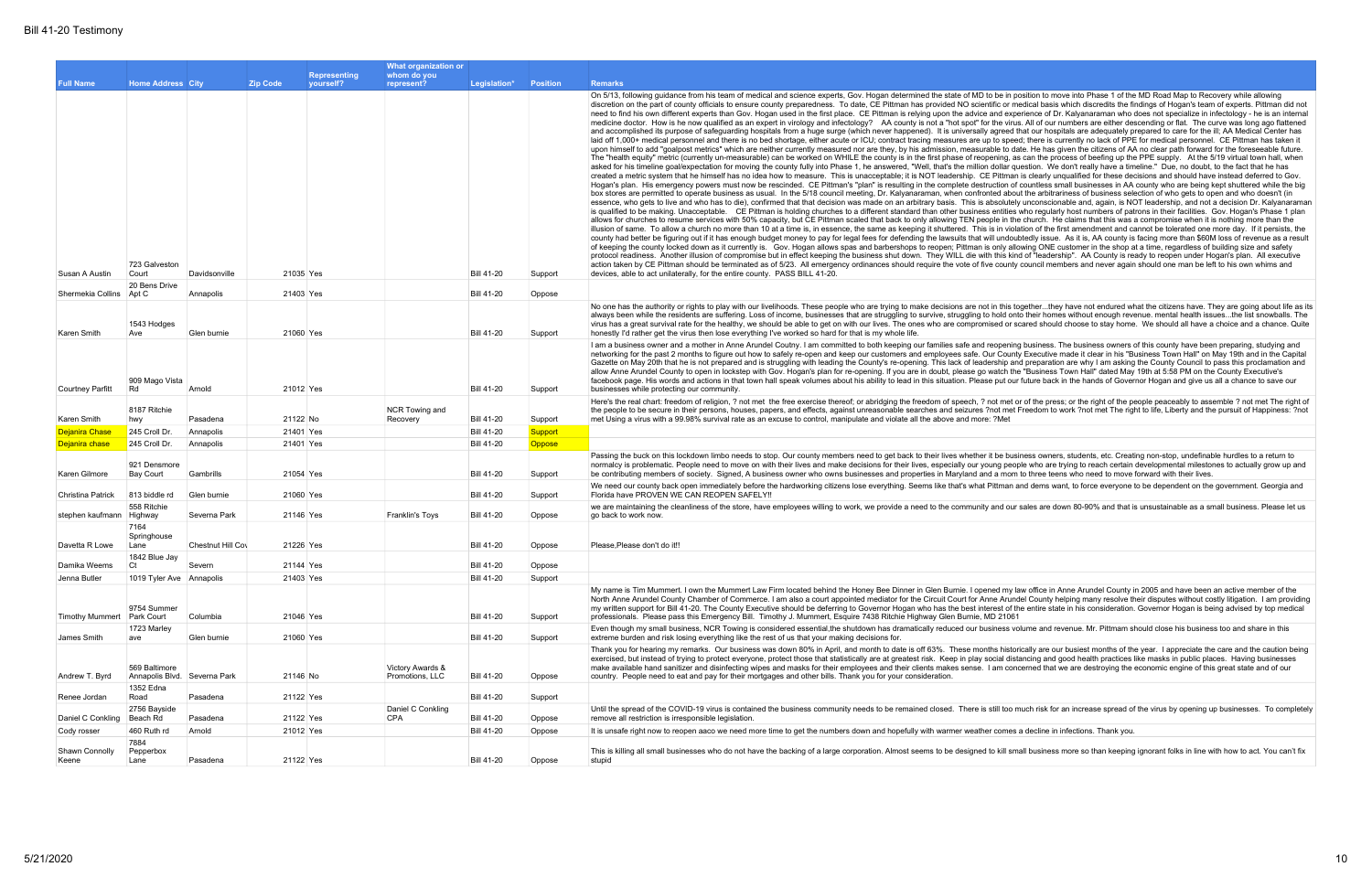|                                 |                                                              |                     |                              | What organization or                 |                   |                 |                                                                                                                                                                                                                                                                                                                                                                                                                                                                                                                                                                                                                                                                                                                                                                                                                                                                                                                                                                                                                                                                                                |
|---------------------------------|--------------------------------------------------------------|---------------------|------------------------------|--------------------------------------|-------------------|-----------------|------------------------------------------------------------------------------------------------------------------------------------------------------------------------------------------------------------------------------------------------------------------------------------------------------------------------------------------------------------------------------------------------------------------------------------------------------------------------------------------------------------------------------------------------------------------------------------------------------------------------------------------------------------------------------------------------------------------------------------------------------------------------------------------------------------------------------------------------------------------------------------------------------------------------------------------------------------------------------------------------------------------------------------------------------------------------------------------------|
|                                 |                                                              |                     | <b>Representing</b>          | whom do you                          |                   |                 |                                                                                                                                                                                                                                                                                                                                                                                                                                                                                                                                                                                                                                                                                                                                                                                                                                                                                                                                                                                                                                                                                                |
| <b>Full Name</b>                | <b>Home Address City</b><br>3272                             |                     | <b>Zip Code</b><br>yourself? | represent?<br><b>Visual Concepts</b> | Legislation*      | <b>Position</b> | <b>Remarks</b><br>I am a portrait photographer who works out of my home on Route 424. I have been postponing my photography sessions to June with the hope that my business can be up and running by then! I am frustrated<br>that I cannot work with one client outside but I can have a lawn service or pest control service on my property. In my line of business, I can maintain 6 feet from my client (in many cases it is 10 feet or more<br>because of the various ranges of lenses I can use.) I can wear a mask and my client can wear a mask until the actual shoot. Everything can be conducted on my front porch or in my gardens. How is that any<br>different from having workers on my property? Surely, Steuart Pittman can put reasonable restrictions in place for photographers so that we can go back to work and make a living. It is my understanding that<br>various other counties have allowed professional photographers to resume outside photography sessions. Photography is our sole source of income and judging by the shutdown time, I've lost approximately |
| <b>LINDA</b><br><b>MCCARTHY</b> | Davidsonville<br>Rd                                          | DAVIDSONVILLI       | 21035 Yes                    | Photography                          | <b>Bill 41-20</b> | Support         | \$20K to date. If I continue down this path, I am looking at a financial loss which would be catastrophic for a small business owner. I feel that our County Executive is not looking out for those who own and operate<br>small businesses in Anne Arundel County. It is time that that changes!! We need to go back to work!                                                                                                                                                                                                                                                                                                                                                                                                                                                                                                                                                                                                                                                                                                                                                                 |
| <b>Grant Deaver</b>             | 8248 Silver Run<br>Court                                     | Pasadena            | 21122 Yes                    |                                      | <b>Bill 41-20</b> | Support         |                                                                                                                                                                                                                                                                                                                                                                                                                                                                                                                                                                                                                                                                                                                                                                                                                                                                                                                                                                                                                                                                                                |
| <b>Ashley Pinkney</b>           | 314 highland<br>drive apt 204                                |                     | Yes                          |                                      | <b>Bill 41-20</b> | Oppose          |                                                                                                                                                                                                                                                                                                                                                                                                                                                                                                                                                                                                                                                                                                                                                                                                                                                                                                                                                                                                                                                                                                |
|                                 | 4019                                                         |                     |                              |                                      |                   |                 | I have been out of work since mid March because of COVID19 yesterday I recieved my unemployment which wasn't all there. I'm a mother Of 2. My work has in play a plan to work 5 stylist with all having 1 client                                                                                                                                                                                                                                                                                                                                                                                                                                                                                                                                                                                                                                                                                                                                                                                                                                                                               |
| Jamie.holbrook                  | Bennington<br>Way                                            | Pasadena            | 21122 Yes                    |                                      | <b>Bill 41-20</b> | Oppose          | at a time to now be told we can only have one stylist one client how is anyone supposed to make money? I have ten tot pay up stony inorder to work and to have such restrictions Makes it impossible to work!<br>When Walmart and Home Depot are pack all hours of the day. I find this to be extremely frustrating!!                                                                                                                                                                                                                                                                                                                                                                                                                                                                                                                                                                                                                                                                                                                                                                          |
| Jai Williams                    | 7 marcs court<br>apt b                                       | Annapolis           | 21403 Yes                    |                                      | <b>Bill 41-20</b> | Oppose          |                                                                                                                                                                                                                                                                                                                                                                                                                                                                                                                                                                                                                                                                                                                                                                                                                                                                                                                                                                                                                                                                                                |
| Tomi O'Connor                   | 86 Yorkway                                                   | Baltimore           | 21222 No                     | MaxAir, Inc                          | <b>Bill 41-20</b> | Support         | My business and surrounding business are being damaged by this shut down. Follow the Presidents opening phases now.                                                                                                                                                                                                                                                                                                                                                                                                                                                                                                                                                                                                                                                                                                                                                                                                                                                                                                                                                                            |
|                                 | 404 Shade Tree                                               |                     |                              |                                      |                   |                 |                                                                                                                                                                                                                                                                                                                                                                                                                                                                                                                                                                                                                                                                                                                                                                                                                                                                                                                                                                                                                                                                                                |
| <b>Bernice Rutledge</b>         | Place Apt H                                                  | Catonsville         | 21228 Yes                    |                                      | <b>Bill 41-20</b> | Oppose          |                                                                                                                                                                                                                                                                                                                                                                                                                                                                                                                                                                                                                                                                                                                                                                                                                                                                                                                                                                                                                                                                                                |
| Tracey. Shipman                 | 325 Roesler Rd Glen Burnie                                   |                     | 21060 Yes                    |                                      | <b>Bill 41-20</b> | Support         | Open back up                                                                                                                                                                                                                                                                                                                                                                                                                                                                                                                                                                                                                                                                                                                                                                                                                                                                                                                                                                                                                                                                                   |
| Heather Swenson                 | 163 Roland Rd Pasadena                                       |                     | 21122 Yes                    |                                      | <b>Bill 41-20</b> | No Position     | I own Salon 45 in Pasadena. We closed our doors on March 19th 2020. It is time we re-open with 10 people allowed on premises. This is the only way we can survive financially. There are hair salons on every<br>corner in Pasadena. We have to be a majority of small businesses. If you want small business to survive, let us open. We are trained and tested on infection control and I am fully confident in our ability to sanitize<br>properly to ensure a safe environment!                                                                                                                                                                                                                                                                                                                                                                                                                                                                                                                                                                                                            |
| Courtney Wilson                 | 719 Masons<br>Beach Rd                                       | Deale               | 20751 Yes                    |                                      | <b>Bill 41-20</b> | Oppose          | My remarks are based on my concern for the reopening of Anne Arundel County as it pertains to gyms and small businesses. I am concerned that Pittman is not taking into consideration the impact that keeping<br>these businesses closed will have on, not only the owners, but also the patrons that frequent these locations. My daughter has gone to gymnastics class since she was nine months old, she is now three. Since<br>March we have not been able to go to gymnastics. I am seeing a drastic decline in her motor skills since the closing of her gym. My daughter grows frustrated at herself when skills that she was able to do are now<br>challenging or impossible. As a mother, I hate to see her suffer because Pittman, despite keeping his own businesses open, has restricted ours. I would like to see his power limited or the power to open Anne<br>Arundel County placed back into the hands of Hogan.                                                                                                                                                              |
|                                 | 1434 Point O                                                 |                     |                              |                                      |                   |                 | Given the sharp increase in Covid cases through out the state of Maryland and Anne Arundel County, this legislation is counter productive to keeping the community safe. We've already seen people abusing the                                                                                                                                                                                                                                                                                                                                                                                                                                                                                                                                                                                                                                                                                                                                                                                                                                                                                 |
| Bryan Jones                     | Woods Ct.<br>17 Marcs Ct Apt                                 | Arnold              | 21012 Yes                    |                                      | <b>Bill 41-20</b> | Oppose          | social distancing and face covering recommendations which is leading to more infections and removing the restrictions would be very irresponsible at this point.                                                                                                                                                                                                                                                                                                                                                                                                                                                                                                                                                                                                                                                                                                                                                                                                                                                                                                                               |
| Monique Herndon                 |                                                              | Annapolis           | 21404 Yes                    |                                      | <b>Bill 41-20</b> | Oppose          |                                                                                                                                                                                                                                                                                                                                                                                                                                                                                                                                                                                                                                                                                                                                                                                                                                                                                                                                                                                                                                                                                                |
| Jillian Riggs                   | 3180<br>Gainsborough<br>Ct                                   |                     | Yes                          |                                      | <b>Bill 41-20</b> | Oppose          |                                                                                                                                                                                                                                                                                                                                                                                                                                                                                                                                                                                                                                                                                                                                                                                                                                                                                                                                                                                                                                                                                                |
| <b>Tirica Mcdonald</b>          | 132 clay street Annapolis                                    |                     | 21401 Yes                    |                                      | <b>Bill 41-20</b> | Oppose          |                                                                                                                                                                                                                                                                                                                                                                                                                                                                                                                                                                                                                                                                                                                                                                                                                                                                                                                                                                                                                                                                                                |
|                                 | 1624 Clay Hill                                               |                     |                              |                                      |                   |                 | I personally know a single mom that has had to close down her fitness studio for an unforeseen amount of time and provide for her 2 kids, aged 4 and 6. She has to pay rent on her business studio, and also has<br>to pay rent to live. She will not be able to provide soon, on every account of living. The emergency order was to prepare for an influx of COVID patients. We have successfully done that, and now is the time to                                                                                                                                                                                                                                                                                                                                                                                                                                                                                                                                                                                                                                                          |
| <b>Ashley Yount</b>             | Rd                                                           | Annapolis           | 21409 Yes                    |                                      | <b>Bill 41-20</b> | Support         | cancel the emergency order. The virus is not going to disappear, but people's livelihoods are if we do not open back up.                                                                                                                                                                                                                                                                                                                                                                                                                                                                                                                                                                                                                                                                                                                                                                                                                                                                                                                                                                       |
| Renee Cantori                   | 105 Eastern<br>Ave                                           | Annapolis           | 21403 Yes                    |                                      | <b>Bill 41-20</b> | Oppose          | I oppose this bill. The County administration is in the best position to determine when and how openings, closings, restrictions related to COVID should occur. This is exactly why the governor allowed the<br>counties to make their own adjustments. Each county is different and the county administrators, and the health departments are using scientific data specific to OUR county to make their decisions. I trust the<br>county.                                                                                                                                                                                                                                                                                                                                                                                                                                                                                                                                                                                                                                                    |
| edward j jefferson              | 6800 ft<br>smallwood rd                                      | Baltimore           | 21226 No                     | Jet Blast Inc.                       | <b>Bill 41-20</b> | Support         | Its time to move forward on our phase 1 & 2, we have successfully retained all our employees, however, we don't have many more months that this is possible. Its time to reopen our county and state.                                                                                                                                                                                                                                                                                                                                                                                                                                                                                                                                                                                                                                                                                                                                                                                                                                                                                          |
|                                 | 105 Eastern<br>Avenue, Horn<br>Point Harbor<br>Marina Office |                     |                              |                                      |                   |                 | I oppose 41-20. The County administration is in the best position to determine when and how openings, closings, restrictions related to COVID should occur. This is exactly why the governor allowed the counties<br>to make their own adjustments. Each county is different and the county administrators, and the health departments are using scientific data specific to OUR county to make their decisions. I trust the county and                                                                                                                                                                                                                                                                                                                                                                                                                                                                                                                                                                                                                                                        |
| Greg Cantori                    | c/o Goodwind                                                 | Annapolis           | 21403 Yes                    |                                      | <b>Bill 41-20</b> | Oppose          | health science.                                                                                                                                                                                                                                                                                                                                                                                                                                                                                                                                                                                                                                                                                                                                                                                                                                                                                                                                                                                                                                                                                |
| <b>Kevin Haines</b>             | 303 Sycamore<br>Rd                                           | Severna Park        | 21146 Yes                    |                                      | <b>Bill 41-20</b> | Support         | It is time to follow the guidance of the State and allow small businesses to open in accordance with CDC guidelines. The vast majority of data supports reopening per the State's guidance.                                                                                                                                                                                                                                                                                                                                                                                                                                                                                                                                                                                                                                                                                                                                                                                                                                                                                                    |
| Ronard Johnson                  | 1822 Richfield<br>Dr                                         | Seven               | 21144 Yes                    |                                      | <b>Bill 41-20</b> | Oppose          |                                                                                                                                                                                                                                                                                                                                                                                                                                                                                                                                                                                                                                                                                                                                                                                                                                                                                                                                                                                                                                                                                                |
|                                 | 303 Sycamore                                                 |                     |                              |                                      |                   |                 |                                                                                                                                                                                                                                                                                                                                                                                                                                                                                                                                                                                                                                                                                                                                                                                                                                                                                                                                                                                                                                                                                                |
| Alexandra Haines                | Rd                                                           | Severna Park        | 21146 Yes                    |                                      | <b>Bill 41-20</b> | Support         | It is time to follow the quidance of the State and allow small businesses to open in accordance with CDC quidelines. The vast majority of data supports reopening per the State's quidance.                                                                                                                                                                                                                                                                                                                                                                                                                                                                                                                                                                                                                                                                                                                                                                                                                                                                                                    |
| LATOYA SCOTT                    | 1958 Forest Dr Annapolis<br>144 Truck                        |                     | 21401 Yes                    |                                      | <b>Bill 41-20</b> | Oppose          | The dedicated professionals in the beauty industry are constantly and consistently trained in sanitation techniques to prevent the spread of bacteria, fungus, and most currently applicable, viruses. We should be                                                                                                                                                                                                                                                                                                                                                                                                                                                                                                                                                                                                                                                                                                                                                                                                                                                                            |
| <b>Christie Kramer</b>          | House road                                                   | <b>SEVERNA PARK</b> | 21146 Yes                    |                                      | <b>Bill 41-20</b> | Support         | trusted to do the jobs we have been trained to do. The fact that small, local businesses have been targeted in this manner is unfair.                                                                                                                                                                                                                                                                                                                                                                                                                                                                                                                                                                                                                                                                                                                                                                                                                                                                                                                                                          |
| <b>Brandy Jeanene</b>           |                                                              |                     |                              |                                      |                   |                 | Please allow me to be able to do my job. I'm asking for at least a 50% capacity In my salon. Working one stylist to one client only in my salon is very difficult. I just want to do my job and do it well. The way it is<br>now does not allow me to do that. I'm having to work one 14 hr day a week in the salon while following the proper sanitizing rules plus wearing my mask. This is not allowing me to do my job the right way plus it is                                                                                                                                                                                                                                                                                                                                                                                                                                                                                                                                                                                                                                            |
| Larsen                          | 242 carvel rd                                                | Pasadena            | 21122 Yes                    |                                      | <b>Bill 41-20</b> | No Position     | hurting me financially, only being allowed to work one day a week. Thank you for listening please allow a full phase one in AA county. Brandy Larsen<br>I have been in business for 53 years as owner and founder of La Fontaine Bleu Catering and 5 years at Bleues on the Water in AA County. My business has been seriously been effected by the shutdown and I                                                                                                                                                                                                                                                                                                                                                                                                                                                                                                                                                                                                                                                                                                                             |
| Thomas Stuehler                 | 2769 Dragon<br>Fly Way                                       | Odenton             | 21113 Yes                    |                                      | <b>Bill 41-20</b> | No Position     | have no money coming to pay bills for both these locations. My company will not survive much longer without some kind of allowance for opening to cater events which are already booked. I have many clients<br>who want their money back. We tried applying for stimulus money and have had no luck either because they ran out of money or their site crashed. I need serious help and stand to loose everything I worked for<br>my entire life and all my employees are out of work.                                                                                                                                                                                                                                                                                                                                                                                                                                                                                                                                                                                                        |
| jolanda wimbush                 | 1517 Tieman<br>Drive                                         |                     | 21061 Yes                    |                                      | <b>Bill 41-20</b> | Oppose          |                                                                                                                                                                                                                                                                                                                                                                                                                                                                                                                                                                                                                                                                                                                                                                                                                                                                                                                                                                                                                                                                                                |
| Donleer Walker                  | 6424 lincoln<br>court                                        | Glen burnie         | 21061 Yes                    |                                      | <b>Bill 41-20</b> | Oppose          |                                                                                                                                                                                                                                                                                                                                                                                                                                                                                                                                                                                                                                                                                                                                                                                                                                                                                                                                                                                                                                                                                                |
| Cierra Thompson                 | 1006 President<br>street                                     | Annapolis           | 21403 Yes                    |                                      | <b>Bill 41-20</b> | Oppose          |                                                                                                                                                                                                                                                                                                                                                                                                                                                                                                                                                                                                                                                                                                                                                                                                                                                                                                                                                                                                                                                                                                |
| Shana Pratt                     | Avenue                                                       | Glen Burnie         | 21061 Yes                    |                                      | <b>Bill 41-20</b> | Oppose          |                                                                                                                                                                                                                                                                                                                                                                                                                                                                                                                                                                                                                                                                                                                                                                                                                                                                                                                                                                                                                                                                                                |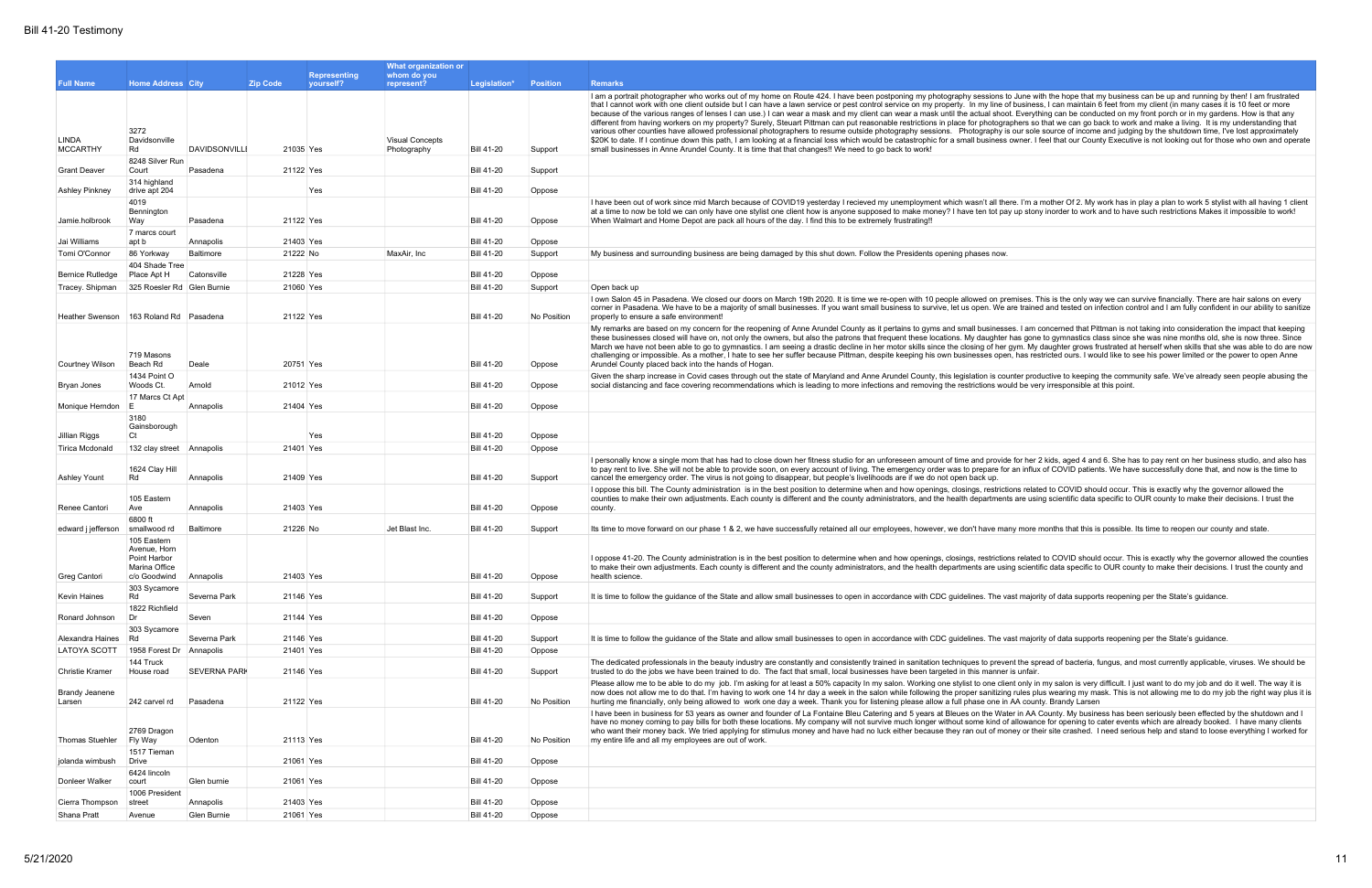| <b>Representing</b><br>whom do you<br><b>Zip Code</b><br><b>Full Name</b><br><b>Home Address City</b><br>vourself?<br>represent?<br>Legislation*<br><b>Position</b><br><b>Remarks</b><br>Please consider supporting bill 41-20 this upcoming Friday. As a 20 year business owner in Anne Arundel County, the destruction of "non-essential" business and in particular all small businesses by Government<br>Executive Order has been devastating. In our society, businesses exist to meet the demands of consumption and it's not the government's responsibility to determine, what is essential to the lives of it's citizen in<br>a free society. Unless the activity has been deemed criminal/ illegal by laws enacted through the legislative process and signed by the President, Governor or County Executive, the taking (closing) of property,<br>1246 Mt<br>without due process or fair value exchanged, is an illegitimate means of governance. It is time to reopen all businesses, unless Anne Arundel County wants to beging buying the preclosure fair value of business<br>21409 Yes<br><b>Bill 41-20</b><br>property where the government inflicted undue harm and loss, the financial stability of the County and Region are at stake to continue down this current path.<br>George Breeden<br>Pleasant Drive Annapolis<br>Support<br>111 Defense<br>21401 Yes<br><b>Bill 41-20</b><br>Support<br>Tom Morris<br>Highway<br>Annapolis<br>831 Turf Valley<br>-There has been no transparency for the scientific data being used to determine our fate. -The CE has made the guidelines unattainable. -I am a tax paying, registered voter in AA and I refuse to comply to<br>Pasadena<br>21122 Yes<br><b>Bill 41-20</b><br>Support<br>orders that are not supported and unconstitutional.<br>Shannon Rudolf<br>Drive<br>1166 Gateway<br>21409 Yes<br><b>Bill 41-20</b><br>Oppose<br>Alison Harbaugh<br>ות<br>Annapolis<br>409 Secluded<br>21218 Yes<br><b>Bill 41-20</b><br>Maurice S Weems Post Circ, C<br>Glen Burnie<br>Oppose<br>Hello, I am a gymnastics coach at Thrive Gym LLC, a small business which serves the community's youth through gymnastics education. On the surface, I am responsible for teaching gymnastics. I feel like I<br>am responsible for so much more than that. I spend time teaching kids how to get up when they fall down, how to work towards a goal, and how to believe in themselves. I teach values. In the course of a day, I<br>am essential to these kids. COMPETITIVE COACH On any given day, I wake up excited to get to work. I spend my off time planning workouts, figuring out new and exciting ways to help athletes achieve any<br>goal they set their mind to. I know that with the time off, the athletes that I work with are facing difficult times. They have goals, whether those goals are as small as making their first kip, which is a pretty big deal<br>in gymnastics, or as big as State, Regional, or National Championships, or even a college scholarship, they have been working to achieve those goals. Having been a competitive gymnast myself, it destroys me<br>to know that those goals, become further from reach with each day missed. And as an additional RECREATIONAL COACH Teaching gymnastics isn't my full-time job. It is my full-time life though. I love coming in<br>to teach every day, and seeing the feeling of achievement in the kids eyes when they do something they never thought they could. Every day I get to watch kids learn, I get the opportunity to make someone's day<br>better, to help someone get stronger. Each kid that I teach every day, helps the world. I know it does. Having been a gymnast myself, I know that I can continue to help these kids become better gymnasts, and<br>better humans, even under more challenging circumstances. CONTINUE: Under the current CDC Guidelines, my gymnastics club is unable to open until Phase 2 of the CDC Guidelines. I know that we can open<br>in Phase 1 of the CDC's plan, or Phase 3 of the Restore Illinois Plan with the quidelines that my boss has put in place. Actually, the quidelines that my qym has put in place are almost the same as we had before,<br>119<br><b>COLLINGTON</b><br>just increased in frequency. The safety of these kids has, and always will be my utmost priority. I know that we can maintain social distances and teach these child-athletes gymnastics skills, but more<br>ARNOLD<br>21401 Yes<br><b>Bill 41-20</b><br>importantly, values, that they will take with them for the rest of their lives. Thank you for your time, Coach Lisa Robbins LJCNROBBINS@GMAIL.COM Thrive Gym LLC www.thrivegym.org<br><b>COURT</b><br>thrive gym llc<br>Support<br>Lisa Robbins<br>Life Reforming LLC<br>246 Bayard<br><b>Bill 41-20</b><br>Lothian<br>20711 Yes<br>dba Club Pilates<br>Support<br>Laura R Cutchall<br>Road<br>21012 Yes<br><b>Bill 41-20</b><br>Meagan Connolly<br>912 Pine Trail<br>Arnold<br>Support<br>Stop the madness and give us back our civil liberties and right to choose. This has gone on too long and is now part of a political agenda by all parties. You have destroyed the very fabric or our rights and<br>economic livelihood for what? If saving a human life is the reason - then you need to look within yourself to then take further actions to save humanity from the Opiod deaths, to murders, abortions and reckless<br>driving. Personally, I commute from Annapolis to BWI 6 days a week and each day I think"hmm is this the day a dumb ass going 105 MPH is going to take me out". I have lost faith in the government and<br>basic human rights. At the flick of the switch with no input from citizens, Governor Hogan took away our rights. As a business owner who has been destroyed by the shutdown; I laid off 35 people and am now<br>in debt in hopes of coming back. To say there is help for the "small business" owner is a joke. I will be paying off the debt and the tax penalties for years to come. I don't even want to see my unemployment rate<br>next year. Please take a hard look at the rules you have established that are biased and obligatory towards some businesses. Please explain how Grocery Stores, Home Depot, Lowes, Walmart, Target, Sams<br>1209 Old<br>Club and BJs can all remain open with hundreds of people inside yet a small retail shop can't have 1 customer inside. The longer you keep this going the more you are destroying the human lives you proclaim to<br>Jodi Miller / Stay<br>21077 Yes<br><b>Bill 41-20</b><br>No Position<br>be saving. Thank you, Jodi Miller Owner, Stay Pet & Stay Pet Veterinary<br>Dorsey Rd<br>Harmans<br>Pet Resort<br>Mid-Atlantic Carwash<br>182 Doncaster<br><b>Bill 41-20</b><br>Arnold, Maryland<br>21012 No<br>Support<br>The Mid-Atlantic Carwash Association is is opposed to the continued restrictions on carwashing in AA County.<br>Patricia H. Troy<br>Road<br>Association<br>1809 Harewood<br>21114 Yes<br><b>Bill 41-20</b><br>Crofton<br>Support<br>Richard Ruggiero<br>Lane<br>1170 maple<br><b>Bill 41-20</b><br>20764 Yes<br>Oppose<br>Shady side<br>Kristin Colvin<br>avenue<br>1103 Lake<br>It is ENTIRELY too soon to open up fully. People out here is still contracting the virus!!! People who is sick will come to AACO because we will be fully open. This is ridiculous! The second wave will appear from<br>21403 Yes<br><b>Bill 41-20</b><br>this! TOO SOON DON'T DO IT<br>Markeia Parker<br>Heron Dr<br>Annapolis<br>Oppose<br>This bill is irresponsible. Instead of taking the public health consequences of Covid-19 seriously, the sponsors of this bill, sadly, have embraced the *lie* that you can simply "reopen" during a pandemic without<br>authoritative safety measures, ignore public health, and somehow that will save the economy and not cost lives. As a county with higher population density, our County Executive should retain his powers to<br>maintain the state of emergency. While there should be discussion and input from the county council about different options for businesses and activities that can be potentially reopened as lower risk activities<br>based on the priorities of their constituents, those need to be balanced with safety and enforcement. This bill, on the other hand, goes to far, saying the will of (some) constituents trumps all else. As the Governor<br>previously stated, if this is not done prudently and with a deference to public health, the economic recovery collapses before it even gets off the ground. People voluntarily withdraw from economic activity when<br>they don't feel secure. Only the cavalier, the privileged, and those not paying attention to reality-based analysis are ready to jump into the abyss with both feet. For the rest of us, stripping the County Executive of<br>his authority will do nothing to assure people that they have reasonable security to move forward, but only that we would rather engage in magical thinking and denialism than work to protect our businesses, their<br>ARNOLD<br>21012 Yes<br><b>Bill 41-20</b><br>12 ROE LN<br>Oppose<br>employees, and citizens.<br>Laura Calise<br>1716 Maryland<br>Shady side<br>20764 Yes<br><b>Bill 41-20</b><br>Oppose<br>Jessica Kinard<br>Ave<br>Has it really come to this? Is it really going to be a red state vs. blue state within our county as to how we keep our employees and our families safe? Until someone tells me how I can safely open up my<br>185 Admiral<br>company, how am I supposed to proceed? How do I get my office management company to do the right thing and require the wearing of masks in common areas, specify elevator occupancy, require reporting of<br>positive cases in our building and what steps we should take upon learning of such an incident. Wake up people! We are looking to our leaders to lead. Not fight over whether we should strip the ability to run the<br>Research Director, Inc.<br>Cochrane Dr.<br>ANNAPOLIS<br>21401 Yes<br><b>Bill 41-20</b><br>No Position<br>Ste 110<br>county from our County Executive. Work together and make good decisions! Then give us useful guidance so we can live our lives and run our businesses.<br>Marc Greenspan<br>(my company)<br>21401 Yes<br><b>Bill 41-20</b><br>Oppose<br>Chevella King<br>235 Croll Dr<br>Annapolis<br>We as a company have greatly been impacted by the Stay at Home Order in Anne Arundel County. We have lost immeasurable revenue through this closure, which in turn has negatively effected our employee's<br>on the front lines daily to protect the rest of society. We currently have all the PPE necessary to properly run our business, including but not limited to; EPA approved hospital grade disinfectants, sanitizers, face<br>coverings, health screenings, and social distancing, all in accordance with CDC quidelines. These recommended protocols are for our various layouts, and might be subject to adjustments based on industry<br>1372, Simon<br>Mid-Atlantic Car Wash<br>operation. All locations have unique flow of traffic, which will require effective communication along with trial and error. There is no one-size-fits-all for most of our industry during this temporary time period. Anil<br>23320 No<br><b>Bill 41-20</b><br>Verma District Manager VA Autobell Car Wash, Inc. 1521 E 3rd Street Charlotte, NC 28204 (757)-641-6595 Cell (704)-731-2088 Office averma@autobell.com<br>Anil Verma<br>Drive<br>Chesapeake<br>Association<br>Oppose<br>Opening the county too soon threatens to undermine the work done so far to slow the spread of Covid 19. I realize that staying home has been harder for some than for others and so tempers are high -especially<br>for many who see economic hardships more vividly than they see the potential for ill health. After all, everything seems pretty normal – except that you maybe work from home and your kids are home all day and<br>you can't get your hair cut, go shopping or go out to dinner. If you are lucky, no one you know has gotten sick or died. My husband and I are seniors with underlying health issues and we have not left our<br>community since March 11th. I'd like to think that we will be able to go out to eat, or go shopping or even to the grocery we die. I trust that the decisions being made by our County Executive will lead to the<br>greatest likelihood of that occurring. I don't ever expect that the new normal will be same as it was in January. But we are making progress - carefully and safely. Given all that, there is NO reason for members<br>of County Council to second guess County Executive Pittman's decisions other than pure politics and a desire to undermine his authority. Yes, we'd all like things to be faster - if they could be done safely. But<br>science has convinced me that is magical thinking – wishing it so won't make it so. So please stop wasting the Council's time with politically motivated stunts and focus on the issues that deserve your attention.<br>Catherine D Bower 5109 Holly Dr, West River<br>20778 Yes<br><b>Bill 41-20</b><br>The residents of this county need you to focus on what matters.<br>Oppose<br>21403 Yes<br><b>Bill 41-20</b><br>Oppose<br>12 Melrob court Annapolis<br>Kyra |  |  | What organization or |  |                                                                                                                                                                                                                      |
|--------------------------------------------------------------------------------------------------------------------------------------------------------------------------------------------------------------------------------------------------------------------------------------------------------------------------------------------------------------------------------------------------------------------------------------------------------------------------------------------------------------------------------------------------------------------------------------------------------------------------------------------------------------------------------------------------------------------------------------------------------------------------------------------------------------------------------------------------------------------------------------------------------------------------------------------------------------------------------------------------------------------------------------------------------------------------------------------------------------------------------------------------------------------------------------------------------------------------------------------------------------------------------------------------------------------------------------------------------------------------------------------------------------------------------------------------------------------------------------------------------------------------------------------------------------------------------------------------------------------------------------------------------------------------------------------------------------------------------------------------------------------------------------------------------------------------------------------------------------------------------------------------------------------------------------------------------------------------------------------------------------------------------------------------------------------------------------------------------------------------------------------------------------------------------------------------------------------------------------------------------------------------------------------------------------------------------------------------------------------------------------------------------------------------------------------------------------------------------------------------------------------------------------------------------------------------------------------------------------------------------------------------------------------------------------------------------------------------------------------------------------------------------------------------------------------------------------------------------------------------------------------------------------------------------------------------------------------------------------------------------------------------------------------------------------------------------------------------------------------------------------------------------------------------------------------------------------------------------------------------------------------------------------------------------------------------------------------------------------------------------------------------------------------------------------------------------------------------------------------------------------------------------------------------------------------------------------------------------------------------------------------------------------------------------------------------------------------------------------------------------------------------------------------------------------------------------------------------------------------------------------------------------------------------------------------------------------------------------------------------------------------------------------------------------------------------------------------------------------------------------------------------------------------------------------------------------------------------------------------------------------------------------------------------------------------------------------------------------------------------------------------------------------------------------------------------------------------------------------------------------------------------------------------------------------------------------------------------------------------------------------------------------------------------------------------------------------------------------------------------------------------------------------------------------------------------------------------------------------------------------------------------------------------------------------------------------------------------------------------------------------------------------------------------------------------------------------------------------------------------------------------------------------------------------------------------------------------------------------------------------------------------------------------------------------------------------------------------------------------------------------------------------------------------------------------------------------------------------------------------------------------------------------------------------------------------------------------------------------------------------------------------------------------------------------------------------------------------------------------------------------------------------------------------------------------------------------------------------------------------------------------------------------------------------------------------------------------------------------------------------------------------------------------------------------------------------------------------------------------------------------------------------------------------------------------------------------------------------------------------------------------------------------------------------------------------------------------------------------------------------------------------------------------------------------------------------------------------------------------------------------------------------------------------------------------------------------------------------------------------------------------------------------------------------------------------------------------------------------------------------------------------------------------------------------------------------------------------------------------------------------------------------------------------------------------------------------------------------------------------------------------------------------------------------------------------------------------------------------------------------------------------------------------------------------------------------------------------------------------------------------------------------------------------------------------------------------------------------------------------------------------------------------------------------------------------------------------------------------------------------------------------------------------------------------------------------------------------------------------------------------------------------------------------------------------------------------------------------------------------------------------------------------------------------------------------------------------------------------------------------------------------------------------------------------------------------------------------------------------------------------------------------------------------------------------------------------------------------------------------------------------------------------------------------------------------------------------------------------------------------------------------------------------------------------------------------------------------------------------------------------------------------------------------------------------------------------------------------------------------------------------------------------------------------------------------------------------------------------------------------------------------------------------------------------------------------------------------------------------------------------------------------------------------------------------------------------------------------------------------------------------------------------------------------------------------------------------------------------------------------------------------------------------------------------------------------------------------------------------------------------------------------------------------------------------------------------------------------------------------------------------------------------------------------------------------------------------------------------------------------------------------------------------------------------------------------------------------------------------------------------------------------------------------------------------------------------------------------------------------------------------------------------------------------------------------------------------------------------------------------------------------------------------------------------------------------------------------------------------------------------------------------------------------------------------------------------------------------------------------------------------------------------------------------------------------------------------------------------------------------------------------------------------------------------------------------------------------------------------------------------------------------------------------------------------------------------------------------------------------------------------------------------------------------------------------------------------------------------------------------------------------------------------------------------------------------------------------------------------------------------------------------------------------------------------------------------------------------------------------------------------------------------------------------------------------------------------------------------------------------------------------------------------------------------------------------------------------------------------------------------------------------------------------------------------------------------------------------------------------------------------------------------------------------------------------------------------------------------------------------------------------------------------------------------------------------------------------------------------------------------------------------------------------------------------------------------------------------------------------------------------------------------------------------------------------------------------------------------------------------------------------------------------------------------------------------------------------------------------------------------------------------------------------------------------------------------------------------------------------------------------------------------------------------------------------------------------------------------------------------------------------------------------------------------------------------------------------------------------------------------------------------------------------------------------------------------------------------------------------------------------------------------------------------------------------------------------------------------------------------------------------------------------------------------------------------------------------------------------------------------------------------------------------------------------------------------------------------------------------------------------------------------------------------------------------------------------------------------------------------------------------------------------------------------------------------------------------------------------------------------------------------------------------------------------------------------------------------------------------------------------------------------------------------------------------------------------------------------------------------------------------------------------------------------------------------------------------------------------------------------------------------------------------------------------------------------------------------------------------------------------------------------------------------------------------------------------------|--|--|----------------------|--|----------------------------------------------------------------------------------------------------------------------------------------------------------------------------------------------------------------------|
|                                                                                                                                                                                                                                                                                                                                                                                                                                                                                                                                                                                                                                                                                                                                                                                                                                                                                                                                                                                                                                                                                                                                                                                                                                                                                                                                                                                                                                                                                                                                                                                                                                                                                                                                                                                                                                                                                                                                                                                                                                                                                                                                                                                                                                                                                                                                                                                                                                                                                                                                                                                                                                                                                                                                                                                                                                                                                                                                                                                                                                                                                                                                                                                                                                                                                                                                                                                                                                                                                                                                                                                                                                                                                                                                                                                                                                                                                                                                                                                                                                                                                                                                                                                                                                                                                                                                                                                                                                                                                                                                                                                                                                                                                                                                                                                                                                                                                                                                                                                                                                                                                                                                                                                                                                                                                                                                                                                                                                                                                                                                                                                                                                                                                                                                                                                                                                                                                                                                                                                                                                                                                                                                                                                                                                                                                                                                                                                                                                                                                                                                                                                                                                                                                                                                                                                                                                                                                                                                                                                                                                                                                                                                                                                                                                                                                                                                                                                                                                                                                                                                                                                                                                                                                                                                                                                                                                                                                                                                                                                                                                                                                                                                                                                                                                                                                                                                                                                                                                                                                                                                                                                                                                                                                                                                                                                                                                                                                                                                                                                                                                                                                                                                                                                                                                                                                                                                                                                                                                                                                                                                                                                                                                                                                                                                                                                                                                                                                                                                                                                                                                                                                                                                                                                                                                                                                                                                                                                                                                                                                                                                                                                                                                                                                                                                                                                                                                                                                                                                                                                                                                                                                                                                                                                                                                                                                                                                                                                                                                                                                                                                                                                                                                                                                                                                                                                                                                                                                                                                                                                                                                                                                                                                                                                                                                                                                                                                                                                                                                                                                                                                                                                                                                                                                                                                                                                                                                                                                                                                                                                                                                                                                                                                                                                                                                                                                                                                                                                                                                                                          |  |  |                      |  |                                                                                                                                                                                                                      |
|                                                                                                                                                                                                                                                                                                                                                                                                                                                                                                                                                                                                                                                                                                                                                                                                                                                                                                                                                                                                                                                                                                                                                                                                                                                                                                                                                                                                                                                                                                                                                                                                                                                                                                                                                                                                                                                                                                                                                                                                                                                                                                                                                                                                                                                                                                                                                                                                                                                                                                                                                                                                                                                                                                                                                                                                                                                                                                                                                                                                                                                                                                                                                                                                                                                                                                                                                                                                                                                                                                                                                                                                                                                                                                                                                                                                                                                                                                                                                                                                                                                                                                                                                                                                                                                                                                                                                                                                                                                                                                                                                                                                                                                                                                                                                                                                                                                                                                                                                                                                                                                                                                                                                                                                                                                                                                                                                                                                                                                                                                                                                                                                                                                                                                                                                                                                                                                                                                                                                                                                                                                                                                                                                                                                                                                                                                                                                                                                                                                                                                                                                                                                                                                                                                                                                                                                                                                                                                                                                                                                                                                                                                                                                                                                                                                                                                                                                                                                                                                                                                                                                                                                                                                                                                                                                                                                                                                                                                                                                                                                                                                                                                                                                                                                                                                                                                                                                                                                                                                                                                                                                                                                                                                                                                                                                                                                                                                                                                                                                                                                                                                                                                                                                                                                                                                                                                                                                                                                                                                                                                                                                                                                                                                                                                                                                                                                                                                                                                                                                                                                                                                                                                                                                                                                                                                                                                                                                                                                                                                                                                                                                                                                                                                                                                                                                                                                                                                                                                                                                                                                                                                                                                                                                                                                                                                                                                                                                                                                                                                                                                                                                                                                                                                                                                                                                                                                                                                                                                                                                                                                                                                                                                                                                                                                                                                                                                                                                                                                                                                                                                                                                                                                                                                                                                                                                                                                                                                                                                                                                                                                                                                                                                                                                                                                                                                                                                                                                                                                                                                                          |  |  |                      |  |                                                                                                                                                                                                                      |
|                                                                                                                                                                                                                                                                                                                                                                                                                                                                                                                                                                                                                                                                                                                                                                                                                                                                                                                                                                                                                                                                                                                                                                                                                                                                                                                                                                                                                                                                                                                                                                                                                                                                                                                                                                                                                                                                                                                                                                                                                                                                                                                                                                                                                                                                                                                                                                                                                                                                                                                                                                                                                                                                                                                                                                                                                                                                                                                                                                                                                                                                                                                                                                                                                                                                                                                                                                                                                                                                                                                                                                                                                                                                                                                                                                                                                                                                                                                                                                                                                                                                                                                                                                                                                                                                                                                                                                                                                                                                                                                                                                                                                                                                                                                                                                                                                                                                                                                                                                                                                                                                                                                                                                                                                                                                                                                                                                                                                                                                                                                                                                                                                                                                                                                                                                                                                                                                                                                                                                                                                                                                                                                                                                                                                                                                                                                                                                                                                                                                                                                                                                                                                                                                                                                                                                                                                                                                                                                                                                                                                                                                                                                                                                                                                                                                                                                                                                                                                                                                                                                                                                                                                                                                                                                                                                                                                                                                                                                                                                                                                                                                                                                                                                                                                                                                                                                                                                                                                                                                                                                                                                                                                                                                                                                                                                                                                                                                                                                                                                                                                                                                                                                                                                                                                                                                                                                                                                                                                                                                                                                                                                                                                                                                                                                                                                                                                                                                                                                                                                                                                                                                                                                                                                                                                                                                                                                                                                                                                                                                                                                                                                                                                                                                                                                                                                                                                                                                                                                                                                                                                                                                                                                                                                                                                                                                                                                                                                                                                                                                                                                                                                                                                                                                                                                                                                                                                                                                                                                                                                                                                                                                                                                                                                                                                                                                                                                                                                                                                                                                                                                                                                                                                                                                                                                                                                                                                                                                                                                                                                                                                                                                                                                                                                                                                                                                                                                                                                                                                                                                          |  |  |                      |  |                                                                                                                                                                                                                      |
|                                                                                                                                                                                                                                                                                                                                                                                                                                                                                                                                                                                                                                                                                                                                                                                                                                                                                                                                                                                                                                                                                                                                                                                                                                                                                                                                                                                                                                                                                                                                                                                                                                                                                                                                                                                                                                                                                                                                                                                                                                                                                                                                                                                                                                                                                                                                                                                                                                                                                                                                                                                                                                                                                                                                                                                                                                                                                                                                                                                                                                                                                                                                                                                                                                                                                                                                                                                                                                                                                                                                                                                                                                                                                                                                                                                                                                                                                                                                                                                                                                                                                                                                                                                                                                                                                                                                                                                                                                                                                                                                                                                                                                                                                                                                                                                                                                                                                                                                                                                                                                                                                                                                                                                                                                                                                                                                                                                                                                                                                                                                                                                                                                                                                                                                                                                                                                                                                                                                                                                                                                                                                                                                                                                                                                                                                                                                                                                                                                                                                                                                                                                                                                                                                                                                                                                                                                                                                                                                                                                                                                                                                                                                                                                                                                                                                                                                                                                                                                                                                                                                                                                                                                                                                                                                                                                                                                                                                                                                                                                                                                                                                                                                                                                                                                                                                                                                                                                                                                                                                                                                                                                                                                                                                                                                                                                                                                                                                                                                                                                                                                                                                                                                                                                                                                                                                                                                                                                                                                                                                                                                                                                                                                                                                                                                                                                                                                                                                                                                                                                                                                                                                                                                                                                                                                                                                                                                                                                                                                                                                                                                                                                                                                                                                                                                                                                                                                                                                                                                                                                                                                                                                                                                                                                                                                                                                                                                                                                                                                                                                                                                                                                                                                                                                                                                                                                                                                                                                                                                                                                                                                                                                                                                                                                                                                                                                                                                                                                                                                                                                                                                                                                                                                                                                                                                                                                                                                                                                                                                                                                                                                                                                                                                                                                                                                                                                                                                                                                                                                                                          |  |  |                      |  |                                                                                                                                                                                                                      |
|                                                                                                                                                                                                                                                                                                                                                                                                                                                                                                                                                                                                                                                                                                                                                                                                                                                                                                                                                                                                                                                                                                                                                                                                                                                                                                                                                                                                                                                                                                                                                                                                                                                                                                                                                                                                                                                                                                                                                                                                                                                                                                                                                                                                                                                                                                                                                                                                                                                                                                                                                                                                                                                                                                                                                                                                                                                                                                                                                                                                                                                                                                                                                                                                                                                                                                                                                                                                                                                                                                                                                                                                                                                                                                                                                                                                                                                                                                                                                                                                                                                                                                                                                                                                                                                                                                                                                                                                                                                                                                                                                                                                                                                                                                                                                                                                                                                                                                                                                                                                                                                                                                                                                                                                                                                                                                                                                                                                                                                                                                                                                                                                                                                                                                                                                                                                                                                                                                                                                                                                                                                                                                                                                                                                                                                                                                                                                                                                                                                                                                                                                                                                                                                                                                                                                                                                                                                                                                                                                                                                                                                                                                                                                                                                                                                                                                                                                                                                                                                                                                                                                                                                                                                                                                                                                                                                                                                                                                                                                                                                                                                                                                                                                                                                                                                                                                                                                                                                                                                                                                                                                                                                                                                                                                                                                                                                                                                                                                                                                                                                                                                                                                                                                                                                                                                                                                                                                                                                                                                                                                                                                                                                                                                                                                                                                                                                                                                                                                                                                                                                                                                                                                                                                                                                                                                                                                                                                                                                                                                                                                                                                                                                                                                                                                                                                                                                                                                                                                                                                                                                                                                                                                                                                                                                                                                                                                                                                                                                                                                                                                                                                                                                                                                                                                                                                                                                                                                                                                                                                                                                                                                                                                                                                                                                                                                                                                                                                                                                                                                                                                                                                                                                                                                                                                                                                                                                                                                                                                                                                                                                                                                                                                                                                                                                                                                                                                                                                                                                                                                                          |  |  |                      |  |                                                                                                                                                                                                                      |
|                                                                                                                                                                                                                                                                                                                                                                                                                                                                                                                                                                                                                                                                                                                                                                                                                                                                                                                                                                                                                                                                                                                                                                                                                                                                                                                                                                                                                                                                                                                                                                                                                                                                                                                                                                                                                                                                                                                                                                                                                                                                                                                                                                                                                                                                                                                                                                                                                                                                                                                                                                                                                                                                                                                                                                                                                                                                                                                                                                                                                                                                                                                                                                                                                                                                                                                                                                                                                                                                                                                                                                                                                                                                                                                                                                                                                                                                                                                                                                                                                                                                                                                                                                                                                                                                                                                                                                                                                                                                                                                                                                                                                                                                                                                                                                                                                                                                                                                                                                                                                                                                                                                                                                                                                                                                                                                                                                                                                                                                                                                                                                                                                                                                                                                                                                                                                                                                                                                                                                                                                                                                                                                                                                                                                                                                                                                                                                                                                                                                                                                                                                                                                                                                                                                                                                                                                                                                                                                                                                                                                                                                                                                                                                                                                                                                                                                                                                                                                                                                                                                                                                                                                                                                                                                                                                                                                                                                                                                                                                                                                                                                                                                                                                                                                                                                                                                                                                                                                                                                                                                                                                                                                                                                                                                                                                                                                                                                                                                                                                                                                                                                                                                                                                                                                                                                                                                                                                                                                                                                                                                                                                                                                                                                                                                                                                                                                                                                                                                                                                                                                                                                                                                                                                                                                                                                                                                                                                                                                                                                                                                                                                                                                                                                                                                                                                                                                                                                                                                                                                                                                                                                                                                                                                                                                                                                                                                                                                                                                                                                                                                                                                                                                                                                                                                                                                                                                                                                                                                                                                                                                                                                                                                                                                                                                                                                                                                                                                                                                                                                                                                                                                                                                                                                                                                                                                                                                                                                                                                                                                                                                                                                                                                                                                                                                                                                                                                                                                                                                                                                          |  |  |                      |  |                                                                                                                                                                                                                      |
|                                                                                                                                                                                                                                                                                                                                                                                                                                                                                                                                                                                                                                                                                                                                                                                                                                                                                                                                                                                                                                                                                                                                                                                                                                                                                                                                                                                                                                                                                                                                                                                                                                                                                                                                                                                                                                                                                                                                                                                                                                                                                                                                                                                                                                                                                                                                                                                                                                                                                                                                                                                                                                                                                                                                                                                                                                                                                                                                                                                                                                                                                                                                                                                                                                                                                                                                                                                                                                                                                                                                                                                                                                                                                                                                                                                                                                                                                                                                                                                                                                                                                                                                                                                                                                                                                                                                                                                                                                                                                                                                                                                                                                                                                                                                                                                                                                                                                                                                                                                                                                                                                                                                                                                                                                                                                                                                                                                                                                                                                                                                                                                                                                                                                                                                                                                                                                                                                                                                                                                                                                                                                                                                                                                                                                                                                                                                                                                                                                                                                                                                                                                                                                                                                                                                                                                                                                                                                                                                                                                                                                                                                                                                                                                                                                                                                                                                                                                                                                                                                                                                                                                                                                                                                                                                                                                                                                                                                                                                                                                                                                                                                                                                                                                                                                                                                                                                                                                                                                                                                                                                                                                                                                                                                                                                                                                                                                                                                                                                                                                                                                                                                                                                                                                                                                                                                                                                                                                                                                                                                                                                                                                                                                                                                                                                                                                                                                                                                                                                                                                                                                                                                                                                                                                                                                                                                                                                                                                                                                                                                                                                                                                                                                                                                                                                                                                                                                                                                                                                                                                                                                                                                                                                                                                                                                                                                                                                                                                                                                                                                                                                                                                                                                                                                                                                                                                                                                                                                                                                                                                                                                                                                                                                                                                                                                                                                                                                                                                                                                                                                                                                                                                                                                                                                                                                                                                                                                                                                                                                                                                                                                                                                                                                                                                                                                                                                                                                                                                                                                                                          |  |  |                      |  |                                                                                                                                                                                                                      |
|                                                                                                                                                                                                                                                                                                                                                                                                                                                                                                                                                                                                                                                                                                                                                                                                                                                                                                                                                                                                                                                                                                                                                                                                                                                                                                                                                                                                                                                                                                                                                                                                                                                                                                                                                                                                                                                                                                                                                                                                                                                                                                                                                                                                                                                                                                                                                                                                                                                                                                                                                                                                                                                                                                                                                                                                                                                                                                                                                                                                                                                                                                                                                                                                                                                                                                                                                                                                                                                                                                                                                                                                                                                                                                                                                                                                                                                                                                                                                                                                                                                                                                                                                                                                                                                                                                                                                                                                                                                                                                                                                                                                                                                                                                                                                                                                                                                                                                                                                                                                                                                                                                                                                                                                                                                                                                                                                                                                                                                                                                                                                                                                                                                                                                                                                                                                                                                                                                                                                                                                                                                                                                                                                                                                                                                                                                                                                                                                                                                                                                                                                                                                                                                                                                                                                                                                                                                                                                                                                                                                                                                                                                                                                                                                                                                                                                                                                                                                                                                                                                                                                                                                                                                                                                                                                                                                                                                                                                                                                                                                                                                                                                                                                                                                                                                                                                                                                                                                                                                                                                                                                                                                                                                                                                                                                                                                                                                                                                                                                                                                                                                                                                                                                                                                                                                                                                                                                                                                                                                                                                                                                                                                                                                                                                                                                                                                                                                                                                                                                                                                                                                                                                                                                                                                                                                                                                                                                                                                                                                                                                                                                                                                                                                                                                                                                                                                                                                                                                                                                                                                                                                                                                                                                                                                                                                                                                                                                                                                                                                                                                                                                                                                                                                                                                                                                                                                                                                                                                                                                                                                                                                                                                                                                                                                                                                                                                                                                                                                                                                                                                                                                                                                                                                                                                                                                                                                                                                                                                                                                                                                                                                                                                                                                                                                                                                                                                                                                                                                                                                                          |  |  |                      |  |                                                                                                                                                                                                                      |
|                                                                                                                                                                                                                                                                                                                                                                                                                                                                                                                                                                                                                                                                                                                                                                                                                                                                                                                                                                                                                                                                                                                                                                                                                                                                                                                                                                                                                                                                                                                                                                                                                                                                                                                                                                                                                                                                                                                                                                                                                                                                                                                                                                                                                                                                                                                                                                                                                                                                                                                                                                                                                                                                                                                                                                                                                                                                                                                                                                                                                                                                                                                                                                                                                                                                                                                                                                                                                                                                                                                                                                                                                                                                                                                                                                                                                                                                                                                                                                                                                                                                                                                                                                                                                                                                                                                                                                                                                                                                                                                                                                                                                                                                                                                                                                                                                                                                                                                                                                                                                                                                                                                                                                                                                                                                                                                                                                                                                                                                                                                                                                                                                                                                                                                                                                                                                                                                                                                                                                                                                                                                                                                                                                                                                                                                                                                                                                                                                                                                                                                                                                                                                                                                                                                                                                                                                                                                                                                                                                                                                                                                                                                                                                                                                                                                                                                                                                                                                                                                                                                                                                                                                                                                                                                                                                                                                                                                                                                                                                                                                                                                                                                                                                                                                                                                                                                                                                                                                                                                                                                                                                                                                                                                                                                                                                                                                                                                                                                                                                                                                                                                                                                                                                                                                                                                                                                                                                                                                                                                                                                                                                                                                                                                                                                                                                                                                                                                                                                                                                                                                                                                                                                                                                                                                                                                                                                                                                                                                                                                                                                                                                                                                                                                                                                                                                                                                                                                                                                                                                                                                                                                                                                                                                                                                                                                                                                                                                                                                                                                                                                                                                                                                                                                                                                                                                                                                                                                                                                                                                                                                                                                                                                                                                                                                                                                                                                                                                                                                                                                                                                                                                                                                                                                                                                                                                                                                                                                                                                                                                                                                                                                                                                                                                                                                                                                                                                                                                                                                                                                          |  |  |                      |  |                                                                                                                                                                                                                      |
|                                                                                                                                                                                                                                                                                                                                                                                                                                                                                                                                                                                                                                                                                                                                                                                                                                                                                                                                                                                                                                                                                                                                                                                                                                                                                                                                                                                                                                                                                                                                                                                                                                                                                                                                                                                                                                                                                                                                                                                                                                                                                                                                                                                                                                                                                                                                                                                                                                                                                                                                                                                                                                                                                                                                                                                                                                                                                                                                                                                                                                                                                                                                                                                                                                                                                                                                                                                                                                                                                                                                                                                                                                                                                                                                                                                                                                                                                                                                                                                                                                                                                                                                                                                                                                                                                                                                                                                                                                                                                                                                                                                                                                                                                                                                                                                                                                                                                                                                                                                                                                                                                                                                                                                                                                                                                                                                                                                                                                                                                                                                                                                                                                                                                                                                                                                                                                                                                                                                                                                                                                                                                                                                                                                                                                                                                                                                                                                                                                                                                                                                                                                                                                                                                                                                                                                                                                                                                                                                                                                                                                                                                                                                                                                                                                                                                                                                                                                                                                                                                                                                                                                                                                                                                                                                                                                                                                                                                                                                                                                                                                                                                                                                                                                                                                                                                                                                                                                                                                                                                                                                                                                                                                                                                                                                                                                                                                                                                                                                                                                                                                                                                                                                                                                                                                                                                                                                                                                                                                                                                                                                                                                                                                                                                                                                                                                                                                                                                                                                                                                                                                                                                                                                                                                                                                                                                                                                                                                                                                                                                                                                                                                                                                                                                                                                                                                                                                                                                                                                                                                                                                                                                                                                                                                                                                                                                                                                                                                                                                                                                                                                                                                                                                                                                                                                                                                                                                                                                                                                                                                                                                                                                                                                                                                                                                                                                                                                                                                                                                                                                                                                                                                                                                                                                                                                                                                                                                                                                                                                                                                                                                                                                                                                                                                                                                                                                                                                                                                                                                                                          |  |  |                      |  |                                                                                                                                                                                                                      |
|                                                                                                                                                                                                                                                                                                                                                                                                                                                                                                                                                                                                                                                                                                                                                                                                                                                                                                                                                                                                                                                                                                                                                                                                                                                                                                                                                                                                                                                                                                                                                                                                                                                                                                                                                                                                                                                                                                                                                                                                                                                                                                                                                                                                                                                                                                                                                                                                                                                                                                                                                                                                                                                                                                                                                                                                                                                                                                                                                                                                                                                                                                                                                                                                                                                                                                                                                                                                                                                                                                                                                                                                                                                                                                                                                                                                                                                                                                                                                                                                                                                                                                                                                                                                                                                                                                                                                                                                                                                                                                                                                                                                                                                                                                                                                                                                                                                                                                                                                                                                                                                                                                                                                                                                                                                                                                                                                                                                                                                                                                                                                                                                                                                                                                                                                                                                                                                                                                                                                                                                                                                                                                                                                                                                                                                                                                                                                                                                                                                                                                                                                                                                                                                                                                                                                                                                                                                                                                                                                                                                                                                                                                                                                                                                                                                                                                                                                                                                                                                                                                                                                                                                                                                                                                                                                                                                                                                                                                                                                                                                                                                                                                                                                                                                                                                                                                                                                                                                                                                                                                                                                                                                                                                                                                                                                                                                                                                                                                                                                                                                                                                                                                                                                                                                                                                                                                                                                                                                                                                                                                                                                                                                                                                                                                                                                                                                                                                                                                                                                                                                                                                                                                                                                                                                                                                                                                                                                                                                                                                                                                                                                                                                                                                                                                                                                                                                                                                                                                                                                                                                                                                                                                                                                                                                                                                                                                                                                                                                                                                                                                                                                                                                                                                                                                                                                                                                                                                                                                                                                                                                                                                                                                                                                                                                                                                                                                                                                                                                                                                                                                                                                                                                                                                                                                                                                                                                                                                                                                                                                                                                                                                                                                                                                                                                                                                                                                                                                                                                                                                                          |  |  |                      |  |                                                                                                                                                                                                                      |
|                                                                                                                                                                                                                                                                                                                                                                                                                                                                                                                                                                                                                                                                                                                                                                                                                                                                                                                                                                                                                                                                                                                                                                                                                                                                                                                                                                                                                                                                                                                                                                                                                                                                                                                                                                                                                                                                                                                                                                                                                                                                                                                                                                                                                                                                                                                                                                                                                                                                                                                                                                                                                                                                                                                                                                                                                                                                                                                                                                                                                                                                                                                                                                                                                                                                                                                                                                                                                                                                                                                                                                                                                                                                                                                                                                                                                                                                                                                                                                                                                                                                                                                                                                                                                                                                                                                                                                                                                                                                                                                                                                                                                                                                                                                                                                                                                                                                                                                                                                                                                                                                                                                                                                                                                                                                                                                                                                                                                                                                                                                                                                                                                                                                                                                                                                                                                                                                                                                                                                                                                                                                                                                                                                                                                                                                                                                                                                                                                                                                                                                                                                                                                                                                                                                                                                                                                                                                                                                                                                                                                                                                                                                                                                                                                                                                                                                                                                                                                                                                                                                                                                                                                                                                                                                                                                                                                                                                                                                                                                                                                                                                                                                                                                                                                                                                                                                                                                                                                                                                                                                                                                                                                                                                                                                                                                                                                                                                                                                                                                                                                                                                                                                                                                                                                                                                                                                                                                                                                                                                                                                                                                                                                                                                                                                                                                                                                                                                                                                                                                                                                                                                                                                                                                                                                                                                                                                                                                                                                                                                                                                                                                                                                                                                                                                                                                                                                                                                                                                                                                                                                                                                                                                                                                                                                                                                                                                                                                                                                                                                                                                                                                                                                                                                                                                                                                                                                                                                                                                                                                                                                                                                                                                                                                                                                                                                                                                                                                                                                                                                                                                                                                                                                                                                                                                                                                                                                                                                                                                                                                                                                                                                                                                                                                                                                                                                                                                                                                                                                                                                          |  |  |                      |  |                                                                                                                                                                                                                      |
|                                                                                                                                                                                                                                                                                                                                                                                                                                                                                                                                                                                                                                                                                                                                                                                                                                                                                                                                                                                                                                                                                                                                                                                                                                                                                                                                                                                                                                                                                                                                                                                                                                                                                                                                                                                                                                                                                                                                                                                                                                                                                                                                                                                                                                                                                                                                                                                                                                                                                                                                                                                                                                                                                                                                                                                                                                                                                                                                                                                                                                                                                                                                                                                                                                                                                                                                                                                                                                                                                                                                                                                                                                                                                                                                                                                                                                                                                                                                                                                                                                                                                                                                                                                                                                                                                                                                                                                                                                                                                                                                                                                                                                                                                                                                                                                                                                                                                                                                                                                                                                                                                                                                                                                                                                                                                                                                                                                                                                                                                                                                                                                                                                                                                                                                                                                                                                                                                                                                                                                                                                                                                                                                                                                                                                                                                                                                                                                                                                                                                                                                                                                                                                                                                                                                                                                                                                                                                                                                                                                                                                                                                                                                                                                                                                                                                                                                                                                                                                                                                                                                                                                                                                                                                                                                                                                                                                                                                                                                                                                                                                                                                                                                                                                                                                                                                                                                                                                                                                                                                                                                                                                                                                                                                                                                                                                                                                                                                                                                                                                                                                                                                                                                                                                                                                                                                                                                                                                                                                                                                                                                                                                                                                                                                                                                                                                                                                                                                                                                                                                                                                                                                                                                                                                                                                                                                                                                                                                                                                                                                                                                                                                                                                                                                                                                                                                                                                                                                                                                                                                                                                                                                                                                                                                                                                                                                                                                                                                                                                                                                                                                                                                                                                                                                                                                                                                                                                                                                                                                                                                                                                                                                                                                                                                                                                                                                                                                                                                                                                                                                                                                                                                                                                                                                                                                                                                                                                                                                                                                                                                                                                                                                                                                                                                                                                                                                                                                                                                                                                                                          |  |  |                      |  |                                                                                                                                                                                                                      |
|                                                                                                                                                                                                                                                                                                                                                                                                                                                                                                                                                                                                                                                                                                                                                                                                                                                                                                                                                                                                                                                                                                                                                                                                                                                                                                                                                                                                                                                                                                                                                                                                                                                                                                                                                                                                                                                                                                                                                                                                                                                                                                                                                                                                                                                                                                                                                                                                                                                                                                                                                                                                                                                                                                                                                                                                                                                                                                                                                                                                                                                                                                                                                                                                                                                                                                                                                                                                                                                                                                                                                                                                                                                                                                                                                                                                                                                                                                                                                                                                                                                                                                                                                                                                                                                                                                                                                                                                                                                                                                                                                                                                                                                                                                                                                                                                                                                                                                                                                                                                                                                                                                                                                                                                                                                                                                                                                                                                                                                                                                                                                                                                                                                                                                                                                                                                                                                                                                                                                                                                                                                                                                                                                                                                                                                                                                                                                                                                                                                                                                                                                                                                                                                                                                                                                                                                                                                                                                                                                                                                                                                                                                                                                                                                                                                                                                                                                                                                                                                                                                                                                                                                                                                                                                                                                                                                                                                                                                                                                                                                                                                                                                                                                                                                                                                                                                                                                                                                                                                                                                                                                                                                                                                                                                                                                                                                                                                                                                                                                                                                                                                                                                                                                                                                                                                                                                                                                                                                                                                                                                                                                                                                                                                                                                                                                                                                                                                                                                                                                                                                                                                                                                                                                                                                                                                                                                                                                                                                                                                                                                                                                                                                                                                                                                                                                                                                                                                                                                                                                                                                                                                                                                                                                                                                                                                                                                                                                                                                                                                                                                                                                                                                                                                                                                                                                                                                                                                                                                                                                                                                                                                                                                                                                                                                                                                                                                                                                                                                                                                                                                                                                                                                                                                                                                                                                                                                                                                                                                                                                                                                                                                                                                                                                                                                                                                                                                                                                                                                                                                                          |  |  |                      |  |                                                                                                                                                                                                                      |
|                                                                                                                                                                                                                                                                                                                                                                                                                                                                                                                                                                                                                                                                                                                                                                                                                                                                                                                                                                                                                                                                                                                                                                                                                                                                                                                                                                                                                                                                                                                                                                                                                                                                                                                                                                                                                                                                                                                                                                                                                                                                                                                                                                                                                                                                                                                                                                                                                                                                                                                                                                                                                                                                                                                                                                                                                                                                                                                                                                                                                                                                                                                                                                                                                                                                                                                                                                                                                                                                                                                                                                                                                                                                                                                                                                                                                                                                                                                                                                                                                                                                                                                                                                                                                                                                                                                                                                                                                                                                                                                                                                                                                                                                                                                                                                                                                                                                                                                                                                                                                                                                                                                                                                                                                                                                                                                                                                                                                                                                                                                                                                                                                                                                                                                                                                                                                                                                                                                                                                                                                                                                                                                                                                                                                                                                                                                                                                                                                                                                                                                                                                                                                                                                                                                                                                                                                                                                                                                                                                                                                                                                                                                                                                                                                                                                                                                                                                                                                                                                                                                                                                                                                                                                                                                                                                                                                                                                                                                                                                                                                                                                                                                                                                                                                                                                                                                                                                                                                                                                                                                                                                                                                                                                                                                                                                                                                                                                                                                                                                                                                                                                                                                                                                                                                                                                                                                                                                                                                                                                                                                                                                                                                                                                                                                                                                                                                                                                                                                                                                                                                                                                                                                                                                                                                                                                                                                                                                                                                                                                                                                                                                                                                                                                                                                                                                                                                                                                                                                                                                                                                                                                                                                                                                                                                                                                                                                                                                                                                                                                                                                                                                                                                                                                                                                                                                                                                                                                                                                                                                                                                                                                                                                                                                                                                                                                                                                                                                                                                                                                                                                                                                                                                                                                                                                                                                                                                                                                                                                                                                                                                                                                                                                                                                                                                                                                                                                                                                                                                                                                          |  |  |                      |  |                                                                                                                                                                                                                      |
|                                                                                                                                                                                                                                                                                                                                                                                                                                                                                                                                                                                                                                                                                                                                                                                                                                                                                                                                                                                                                                                                                                                                                                                                                                                                                                                                                                                                                                                                                                                                                                                                                                                                                                                                                                                                                                                                                                                                                                                                                                                                                                                                                                                                                                                                                                                                                                                                                                                                                                                                                                                                                                                                                                                                                                                                                                                                                                                                                                                                                                                                                                                                                                                                                                                                                                                                                                                                                                                                                                                                                                                                                                                                                                                                                                                                                                                                                                                                                                                                                                                                                                                                                                                                                                                                                                                                                                                                                                                                                                                                                                                                                                                                                                                                                                                                                                                                                                                                                                                                                                                                                                                                                                                                                                                                                                                                                                                                                                                                                                                                                                                                                                                                                                                                                                                                                                                                                                                                                                                                                                                                                                                                                                                                                                                                                                                                                                                                                                                                                                                                                                                                                                                                                                                                                                                                                                                                                                                                                                                                                                                                                                                                                                                                                                                                                                                                                                                                                                                                                                                                                                                                                                                                                                                                                                                                                                                                                                                                                                                                                                                                                                                                                                                                                                                                                                                                                                                                                                                                                                                                                                                                                                                                                                                                                                                                                                                                                                                                                                                                                                                                                                                                                                                                                                                                                                                                                                                                                                                                                                                                                                                                                                                                                                                                                                                                                                                                                                                                                                                                                                                                                                                                                                                                                                                                                                                                                                                                                                                                                                                                                                                                                                                                                                                                                                                                                                                                                                                                                                                                                                                                                                                                                                                                                                                                                                                                                                                                                                                                                                                                                                                                                                                                                                                                                                                                                                                                                                                                                                                                                                                                                                                                                                                                                                                                                                                                                                                                                                                                                                                                                                                                                                                                                                                                                                                                                                                                                                                                                                                                                                                                                                                                                                                                                                                                                                                                                                                                                                                                          |  |  |                      |  |                                                                                                                                                                                                                      |
|                                                                                                                                                                                                                                                                                                                                                                                                                                                                                                                                                                                                                                                                                                                                                                                                                                                                                                                                                                                                                                                                                                                                                                                                                                                                                                                                                                                                                                                                                                                                                                                                                                                                                                                                                                                                                                                                                                                                                                                                                                                                                                                                                                                                                                                                                                                                                                                                                                                                                                                                                                                                                                                                                                                                                                                                                                                                                                                                                                                                                                                                                                                                                                                                                                                                                                                                                                                                                                                                                                                                                                                                                                                                                                                                                                                                                                                                                                                                                                                                                                                                                                                                                                                                                                                                                                                                                                                                                                                                                                                                                                                                                                                                                                                                                                                                                                                                                                                                                                                                                                                                                                                                                                                                                                                                                                                                                                                                                                                                                                                                                                                                                                                                                                                                                                                                                                                                                                                                                                                                                                                                                                                                                                                                                                                                                                                                                                                                                                                                                                                                                                                                                                                                                                                                                                                                                                                                                                                                                                                                                                                                                                                                                                                                                                                                                                                                                                                                                                                                                                                                                                                                                                                                                                                                                                                                                                                                                                                                                                                                                                                                                                                                                                                                                                                                                                                                                                                                                                                                                                                                                                                                                                                                                                                                                                                                                                                                                                                                                                                                                                                                                                                                                                                                                                                                                                                                                                                                                                                                                                                                                                                                                                                                                                                                                                                                                                                                                                                                                                                                                                                                                                                                                                                                                                                                                                                                                                                                                                                                                                                                                                                                                                                                                                                                                                                                                                                                                                                                                                                                                                                                                                                                                                                                                                                                                                                                                                                                                                                                                                                                                                                                                                                                                                                                                                                                                                                                                                                                                                                                                                                                                                                                                                                                                                                                                                                                                                                                                                                                                                                                                                                                                                                                                                                                                                                                                                                                                                                                                                                                                                                                                                                                                                                                                                                                                                                                                                                                                                                                          |  |  |                      |  |                                                                                                                                                                                                                      |
|                                                                                                                                                                                                                                                                                                                                                                                                                                                                                                                                                                                                                                                                                                                                                                                                                                                                                                                                                                                                                                                                                                                                                                                                                                                                                                                                                                                                                                                                                                                                                                                                                                                                                                                                                                                                                                                                                                                                                                                                                                                                                                                                                                                                                                                                                                                                                                                                                                                                                                                                                                                                                                                                                                                                                                                                                                                                                                                                                                                                                                                                                                                                                                                                                                                                                                                                                                                                                                                                                                                                                                                                                                                                                                                                                                                                                                                                                                                                                                                                                                                                                                                                                                                                                                                                                                                                                                                                                                                                                                                                                                                                                                                                                                                                                                                                                                                                                                                                                                                                                                                                                                                                                                                                                                                                                                                                                                                                                                                                                                                                                                                                                                                                                                                                                                                                                                                                                                                                                                                                                                                                                                                                                                                                                                                                                                                                                                                                                                                                                                                                                                                                                                                                                                                                                                                                                                                                                                                                                                                                                                                                                                                                                                                                                                                                                                                                                                                                                                                                                                                                                                                                                                                                                                                                                                                                                                                                                                                                                                                                                                                                                                                                                                                                                                                                                                                                                                                                                                                                                                                                                                                                                                                                                                                                                                                                                                                                                                                                                                                                                                                                                                                                                                                                                                                                                                                                                                                                                                                                                                                                                                                                                                                                                                                                                                                                                                                                                                                                                                                                                                                                                                                                                                                                                                                                                                                                                                                                                                                                                                                                                                                                                                                                                                                                                                                                                                                                                                                                                                                                                                                                                                                                                                                                                                                                                                                                                                                                                                                                                                                                                                                                                                                                                                                                                                                                                                                                                                                                                                                                                                                                                                                                                                                                                                                                                                                                                                                                                                                                                                                                                                                                                                                                                                                                                                                                                                                                                                                                                                                                                                                                                                                                                                                                                                                                                                                                                                                                                                                                          |  |  |                      |  |                                                                                                                                                                                                                      |
|                                                                                                                                                                                                                                                                                                                                                                                                                                                                                                                                                                                                                                                                                                                                                                                                                                                                                                                                                                                                                                                                                                                                                                                                                                                                                                                                                                                                                                                                                                                                                                                                                                                                                                                                                                                                                                                                                                                                                                                                                                                                                                                                                                                                                                                                                                                                                                                                                                                                                                                                                                                                                                                                                                                                                                                                                                                                                                                                                                                                                                                                                                                                                                                                                                                                                                                                                                                                                                                                                                                                                                                                                                                                                                                                                                                                                                                                                                                                                                                                                                                                                                                                                                                                                                                                                                                                                                                                                                                                                                                                                                                                                                                                                                                                                                                                                                                                                                                                                                                                                                                                                                                                                                                                                                                                                                                                                                                                                                                                                                                                                                                                                                                                                                                                                                                                                                                                                                                                                                                                                                                                                                                                                                                                                                                                                                                                                                                                                                                                                                                                                                                                                                                                                                                                                                                                                                                                                                                                                                                                                                                                                                                                                                                                                                                                                                                                                                                                                                                                                                                                                                                                                                                                                                                                                                                                                                                                                                                                                                                                                                                                                                                                                                                                                                                                                                                                                                                                                                                                                                                                                                                                                                                                                                                                                                                                                                                                                                                                                                                                                                                                                                                                                                                                                                                                                                                                                                                                                                                                                                                                                                                                                                                                                                                                                                                                                                                                                                                                                                                                                                                                                                                                                                                                                                                                                                                                                                                                                                                                                                                                                                                                                                                                                                                                                                                                                                                                                                                                                                                                                                                                                                                                                                                                                                                                                                                                                                                                                                                                                                                                                                                                                                                                                                                                                                                                                                                                                                                                                                                                                                                                                                                                                                                                                                                                                                                                                                                                                                                                                                                                                                                                                                                                                                                                                                                                                                                                                                                                                                                                                                                                                                                                                                                                                                                                                                                                                                                                                                                                          |  |  |                      |  |                                                                                                                                                                                                                      |
|                                                                                                                                                                                                                                                                                                                                                                                                                                                                                                                                                                                                                                                                                                                                                                                                                                                                                                                                                                                                                                                                                                                                                                                                                                                                                                                                                                                                                                                                                                                                                                                                                                                                                                                                                                                                                                                                                                                                                                                                                                                                                                                                                                                                                                                                                                                                                                                                                                                                                                                                                                                                                                                                                                                                                                                                                                                                                                                                                                                                                                                                                                                                                                                                                                                                                                                                                                                                                                                                                                                                                                                                                                                                                                                                                                                                                                                                                                                                                                                                                                                                                                                                                                                                                                                                                                                                                                                                                                                                                                                                                                                                                                                                                                                                                                                                                                                                                                                                                                                                                                                                                                                                                                                                                                                                                                                                                                                                                                                                                                                                                                                                                                                                                                                                                                                                                                                                                                                                                                                                                                                                                                                                                                                                                                                                                                                                                                                                                                                                                                                                                                                                                                                                                                                                                                                                                                                                                                                                                                                                                                                                                                                                                                                                                                                                                                                                                                                                                                                                                                                                                                                                                                                                                                                                                                                                                                                                                                                                                                                                                                                                                                                                                                                                                                                                                                                                                                                                                                                                                                                                                                                                                                                                                                                                                                                                                                                                                                                                                                                                                                                                                                                                                                                                                                                                                                                                                                                                                                                                                                                                                                                                                                                                                                                                                                                                                                                                                                                                                                                                                                                                                                                                                                                                                                                                                                                                                                                                                                                                                                                                                                                                                                                                                                                                                                                                                                                                                                                                                                                                                                                                                                                                                                                                                                                                                                                                                                                                                                                                                                                                                                                                                                                                                                                                                                                                                                                                                                                                                                                                                                                                                                                                                                                                                                                                                                                                                                                                                                                                                                                                                                                                                                                                                                                                                                                                                                                                                                                                                                                                                                                                                                                                                                                                                                                                                                                                                                                                                                                                          |  |  |                      |  |                                                                                                                                                                                                                      |
|                                                                                                                                                                                                                                                                                                                                                                                                                                                                                                                                                                                                                                                                                                                                                                                                                                                                                                                                                                                                                                                                                                                                                                                                                                                                                                                                                                                                                                                                                                                                                                                                                                                                                                                                                                                                                                                                                                                                                                                                                                                                                                                                                                                                                                                                                                                                                                                                                                                                                                                                                                                                                                                                                                                                                                                                                                                                                                                                                                                                                                                                                                                                                                                                                                                                                                                                                                                                                                                                                                                                                                                                                                                                                                                                                                                                                                                                                                                                                                                                                                                                                                                                                                                                                                                                                                                                                                                                                                                                                                                                                                                                                                                                                                                                                                                                                                                                                                                                                                                                                                                                                                                                                                                                                                                                                                                                                                                                                                                                                                                                                                                                                                                                                                                                                                                                                                                                                                                                                                                                                                                                                                                                                                                                                                                                                                                                                                                                                                                                                                                                                                                                                                                                                                                                                                                                                                                                                                                                                                                                                                                                                                                                                                                                                                                                                                                                                                                                                                                                                                                                                                                                                                                                                                                                                                                                                                                                                                                                                                                                                                                                                                                                                                                                                                                                                                                                                                                                                                                                                                                                                                                                                                                                                                                                                                                                                                                                                                                                                                                                                                                                                                                                                                                                                                                                                                                                                                                                                                                                                                                                                                                                                                                                                                                                                                                                                                                                                                                                                                                                                                                                                                                                                                                                                                                                                                                                                                                                                                                                                                                                                                                                                                                                                                                                                                                                                                                                                                                                                                                                                                                                                                                                                                                                                                                                                                                                                                                                                                                                                                                                                                                                                                                                                                                                                                                                                                                                                                                                                                                                                                                                                                                                                                                                                                                                                                                                                                                                                                                                                                                                                                                                                                                                                                                                                                                                                                                                                                                                                                                                                                                                                                                                                                                                                                                                                                                                                                                                                                                                          |  |  |                      |  | livelihood. The customer base along with paid membership, had no other venues for professional cleaning. As a result, we were not able to provide our free interior disinfect service for essential workers, who are |
|                                                                                                                                                                                                                                                                                                                                                                                                                                                                                                                                                                                                                                                                                                                                                                                                                                                                                                                                                                                                                                                                                                                                                                                                                                                                                                                                                                                                                                                                                                                                                                                                                                                                                                                                                                                                                                                                                                                                                                                                                                                                                                                                                                                                                                                                                                                                                                                                                                                                                                                                                                                                                                                                                                                                                                                                                                                                                                                                                                                                                                                                                                                                                                                                                                                                                                                                                                                                                                                                                                                                                                                                                                                                                                                                                                                                                                                                                                                                                                                                                                                                                                                                                                                                                                                                                                                                                                                                                                                                                                                                                                                                                                                                                                                                                                                                                                                                                                                                                                                                                                                                                                                                                                                                                                                                                                                                                                                                                                                                                                                                                                                                                                                                                                                                                                                                                                                                                                                                                                                                                                                                                                                                                                                                                                                                                                                                                                                                                                                                                                                                                                                                                                                                                                                                                                                                                                                                                                                                                                                                                                                                                                                                                                                                                                                                                                                                                                                                                                                                                                                                                                                                                                                                                                                                                                                                                                                                                                                                                                                                                                                                                                                                                                                                                                                                                                                                                                                                                                                                                                                                                                                                                                                                                                                                                                                                                                                                                                                                                                                                                                                                                                                                                                                                                                                                                                                                                                                                                                                                                                                                                                                                                                                                                                                                                                                                                                                                                                                                                                                                                                                                                                                                                                                                                                                                                                                                                                                                                                                                                                                                                                                                                                                                                                                                                                                                                                                                                                                                                                                                                                                                                                                                                                                                                                                                                                                                                                                                                                                                                                                                                                                                                                                                                                                                                                                                                                                                                                                                                                                                                                                                                                                                                                                                                                                                                                                                                                                                                                                                                                                                                                                                                                                                                                                                                                                                                                                                                                                                                                                                                                                                                                                                                                                                                                                                                                                                                                                                                                                                          |  |  |                      |  |                                                                                                                                                                                                                      |
|                                                                                                                                                                                                                                                                                                                                                                                                                                                                                                                                                                                                                                                                                                                                                                                                                                                                                                                                                                                                                                                                                                                                                                                                                                                                                                                                                                                                                                                                                                                                                                                                                                                                                                                                                                                                                                                                                                                                                                                                                                                                                                                                                                                                                                                                                                                                                                                                                                                                                                                                                                                                                                                                                                                                                                                                                                                                                                                                                                                                                                                                                                                                                                                                                                                                                                                                                                                                                                                                                                                                                                                                                                                                                                                                                                                                                                                                                                                                                                                                                                                                                                                                                                                                                                                                                                                                                                                                                                                                                                                                                                                                                                                                                                                                                                                                                                                                                                                                                                                                                                                                                                                                                                                                                                                                                                                                                                                                                                                                                                                                                                                                                                                                                                                                                                                                                                                                                                                                                                                                                                                                                                                                                                                                                                                                                                                                                                                                                                                                                                                                                                                                                                                                                                                                                                                                                                                                                                                                                                                                                                                                                                                                                                                                                                                                                                                                                                                                                                                                                                                                                                                                                                                                                                                                                                                                                                                                                                                                                                                                                                                                                                                                                                                                                                                                                                                                                                                                                                                                                                                                                                                                                                                                                                                                                                                                                                                                                                                                                                                                                                                                                                                                                                                                                                                                                                                                                                                                                                                                                                                                                                                                                                                                                                                                                                                                                                                                                                                                                                                                                                                                                                                                                                                                                                                                                                                                                                                                                                                                                                                                                                                                                                                                                                                                                                                                                                                                                                                                                                                                                                                                                                                                                                                                                                                                                                                                                                                                                                                                                                                                                                                                                                                                                                                                                                                                                                                                                                                                                                                                                                                                                                                                                                                                                                                                                                                                                                                                                                                                                                                                                                                                                                                                                                                                                                                                                                                                                                                                                                                                                                                                                                                                                                                                                                                                                                                                                                                                                                                                          |  |  |                      |  |                                                                                                                                                                                                                      |